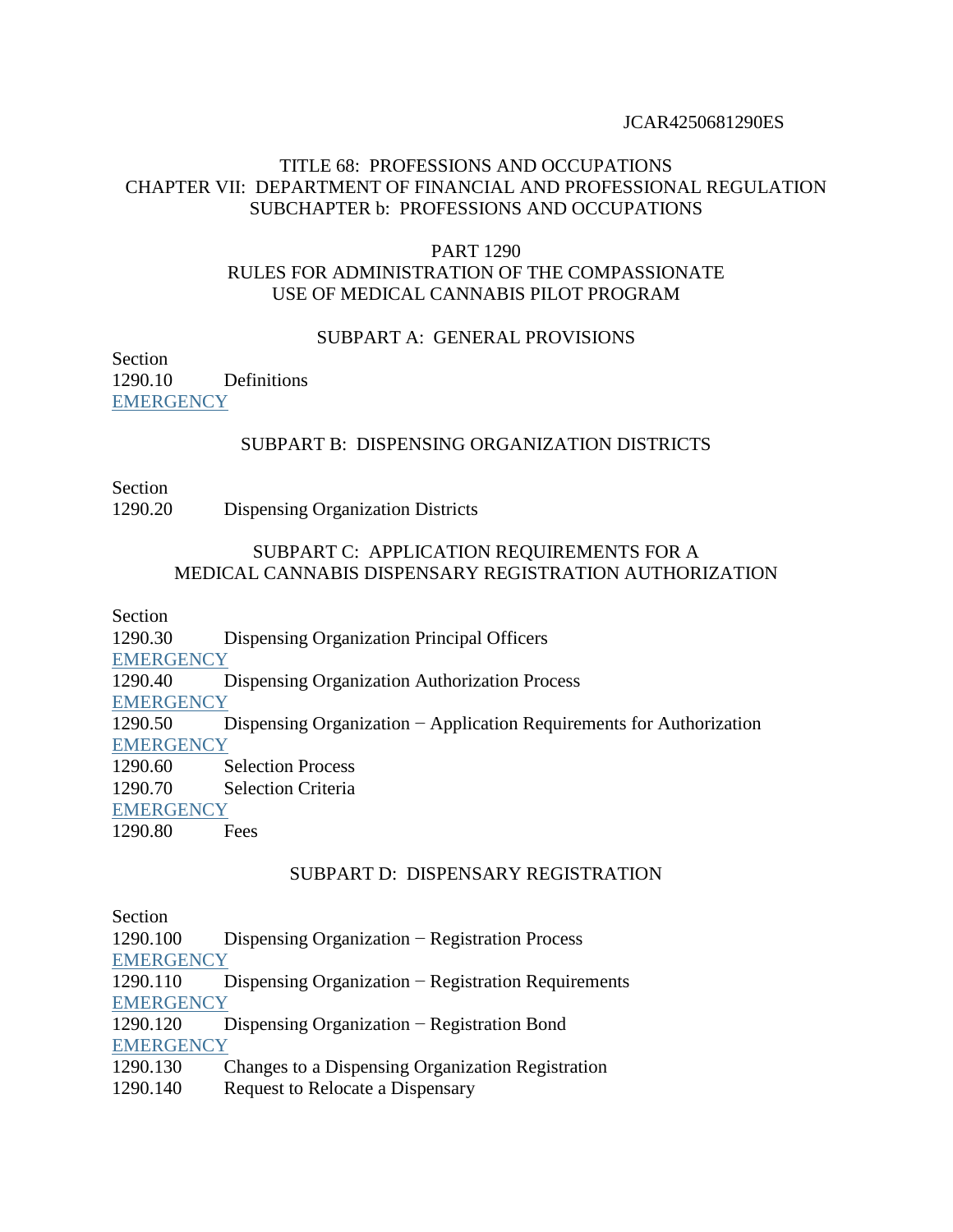### **EMERGENCY**

1290.150 Dispensing Organization Renewals

## SUBPART E: REGISTRATION OF DISPENSING ORGANIZATION AGENTS

Section

1290.200 Dispensing Organization Agent-in-Charge **EMERGENCY** 1290.210 Dispensing Organization Agents **EMERGENCY** 1290.220 Persons with Significant Influence or Control; Disassociation 1290.230 State and Federal Criminal History Records Check **EMERGENCY** 

# SUBPART F: DISPENSARY OPERATION

Section 1290.300 Operational Requirements EMERGENCY 1290.320 Dispensary Access Overnight **EMERGENCY** 

## SUBPART G: SECURITY AND RECORDKEEPING

Section 1290.400 Inventory Control System **EMERGENCY** 1290.405 Storage Requirements **EMERGENCY** 1290.410 Security Requirements **EMERGENCY** 1290.415 Recordkeeping **EMERGENCY** 1290.420 Cleaning and Sanitation **EMERGENCY** 1290.425 Administration **EMERGENCY** 1290.430 Dispensing Medical Cannabis to Patients and Provisional Patients **EMERGENCY** 1290.431 Dispensing Medical Cannabis to Opioid Alternative Pilot Program Participants **EMERGENCY** 1290.435 Signage 1290.440 Recall of Medical Cannabis **EMERGENCY** 1290.445 Report of Loss or Theft of Cannabis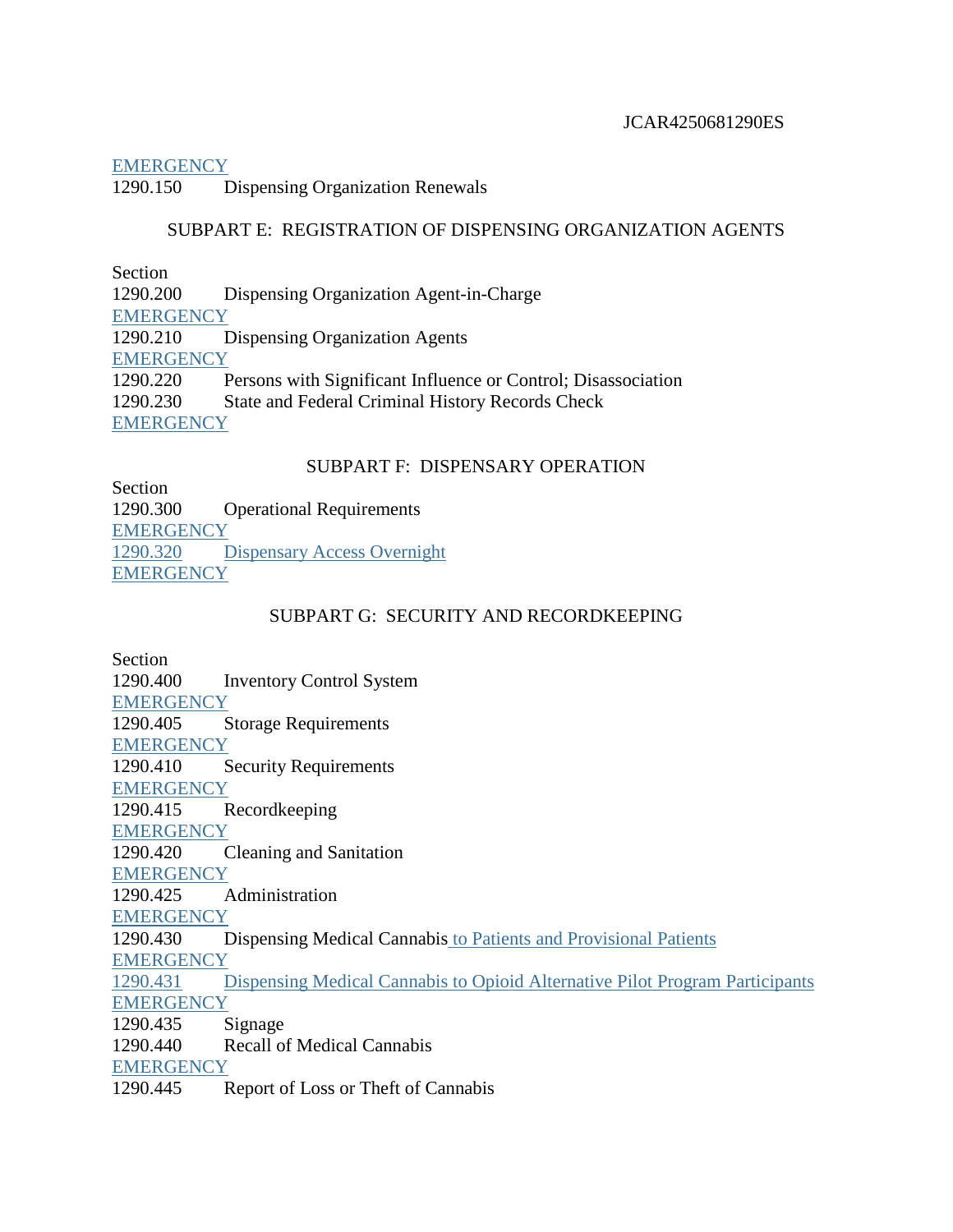### **EMERGENCY**

| 1290.450 | Destruction and Disposal |
|----------|--------------------------|
|----------|--------------------------|

**EMERGENCY** 

| 1290.455 |  | Dispensary Advertisements |
|----------|--|---------------------------|
|----------|--|---------------------------|

- 1290.460 Closure of a Dispensary
- 1290.465 Zoning Rules Related to Dispensary

## SUBPART H: DISCIPLINE

Section

| 1290.500         | Investigations                                     |
|------------------|----------------------------------------------------|
| <b>EMERGENCY</b> |                                                    |
| 1290.510         | Grounds for Discipline                             |
| <b>EMERGENCY</b> |                                                    |
| 1290.520         | <b>Temporary Suspension</b>                        |
| 1290.530         | <b>Consent to Administrative Supervision Order</b> |
| 1290.540         | Subpoenas; Oaths; Attendance of Witnesses          |
| <b>EMERGENCY</b> |                                                    |
| 1290.550         | <b>Request for Hearing</b>                         |
| <b>EMERGENCY</b> |                                                    |
| 1290.560         | Findings and Recommendations                       |
| 1290.570         | <b>Restoration of Registration from Discipline</b> |
| 1290.575         | Appointment of a Hearing Officer                   |
| 1290.580         | Transcript; Record of Proceedings                  |

1290.590 Certification of Record; Receipt

# SUBPART I: GENERAL

Section

| 1290.600 | Intergovernmental Cooperation   |
|----------|---------------------------------|
| 1290.610 | Variances                       |
| 1290.620 | <b>Administrative Decisions</b> |

AUTHORITY: Implementing and authorized by the Compassionate Use of Medical Cannabis Pilot Program Act [410 ILCS 130].

SOURCE: Adopted at 38 Ill. Reg. 16875, effective July 24, 2014; emergency amendment at 38 Ill. Reg. 17798, effective August 8, 2014, for a maximum of 150 days; amended at 39 Ill. Reg. 695, effective December 29, 2014; emergency amendment at 42 Ill. Reg. 23202, effective December 3, 2018, for a maximum of 150 days; provisions of the emergency amendment not specifically required by P.A. 100-1114 suspended at 42 Ill. Reg. 24277, effective December 11, 2018.

### SUBPART A: GENERAL PROVISIONS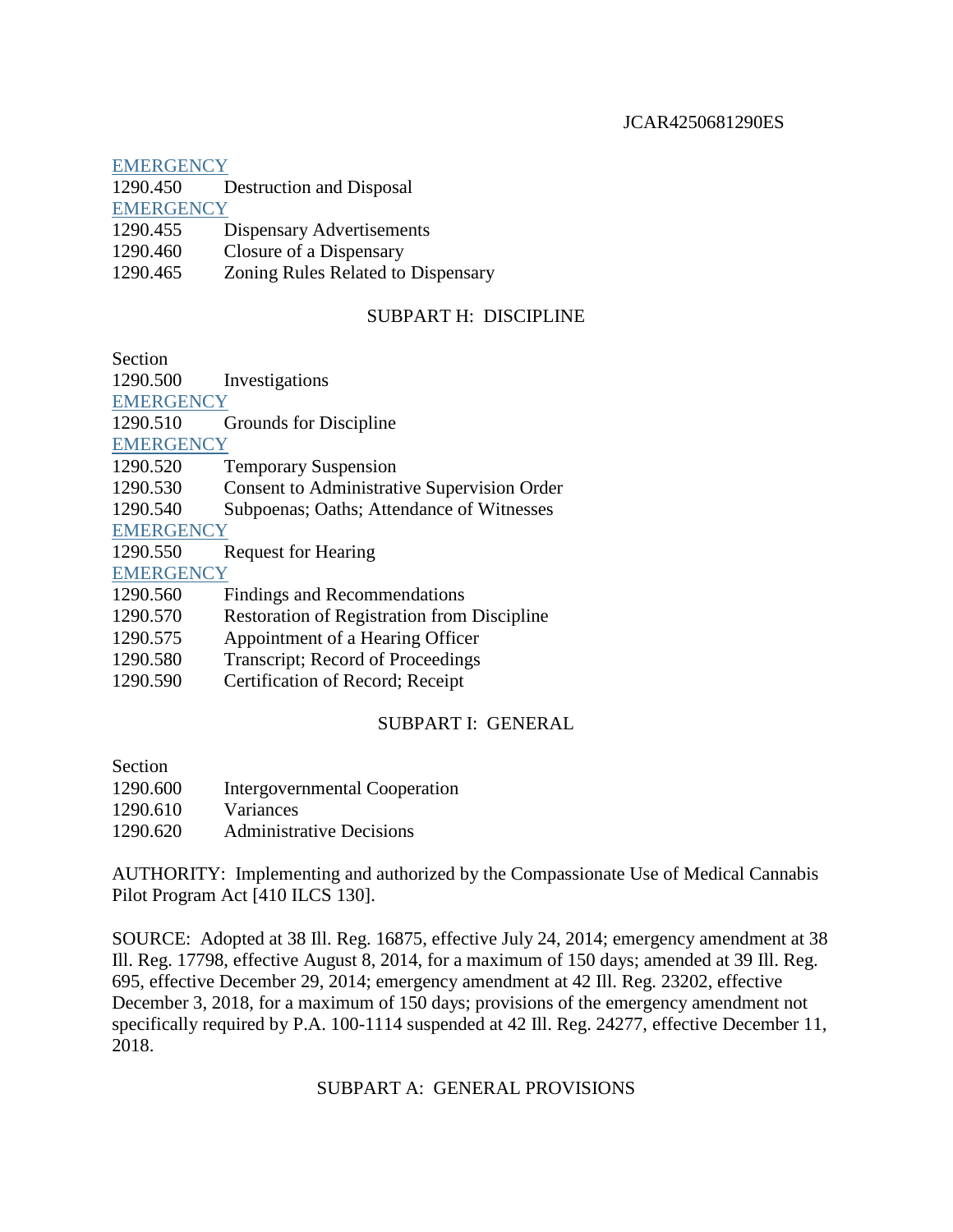## **Section 1290.10 Definitions EMERGENCY**

Definitions for this Part can be located in Section 10 of the Compassionate Use of Medical Cannabis Pilot Program Act. The following definitions shall also apply to this Part:

> "Act" means the Compassionate Use of Medical Cannabis Pilot Program Act [410 ILCS 130].

"ADA" means the Americans With Disabilities Act of 1990 (42 USC 12101).

"Address of record" means the address recorded by the Division in the applicant's or registrant's application file or the registration file maintained by the Division.

"Administratively complete" means that a dispensary registration application meets all requirements of the Act and this Part.

"Applicant" means any person who is applying with the Department for authorization to register a dispensary under the Act.

"Area zoned for residential use" means an area zoned exclusively for residential use; provided that, in municipalities with a population over 2,000,000, "an area zoned for residential use" means an area zoned as a residential district or a residential planned development.

"Application date" is the date the application for authorization or registration was delivered to and received by the Division, and the applicant received a receipt noting that date.

"Authorization notice" means the notice sent by the Division to the applicant that has been granted an authorization. The authorization notice will include a registry identification number to be used on all future communication with the Division.

"Batch" means a specific harvest of cannabis or cannabis-infused products that are identifiable by a batch number, every portion or package of which is uniform within recognized tolerances for the factors that were subject to a laboratory test and that appear in the labeling.

"Batch number" means a unique numeric or alphanumeric identifier assigned to a batch by a cultivation center when the batch is first planted.

"Cannabis Control Act" means 720 ILCS 550.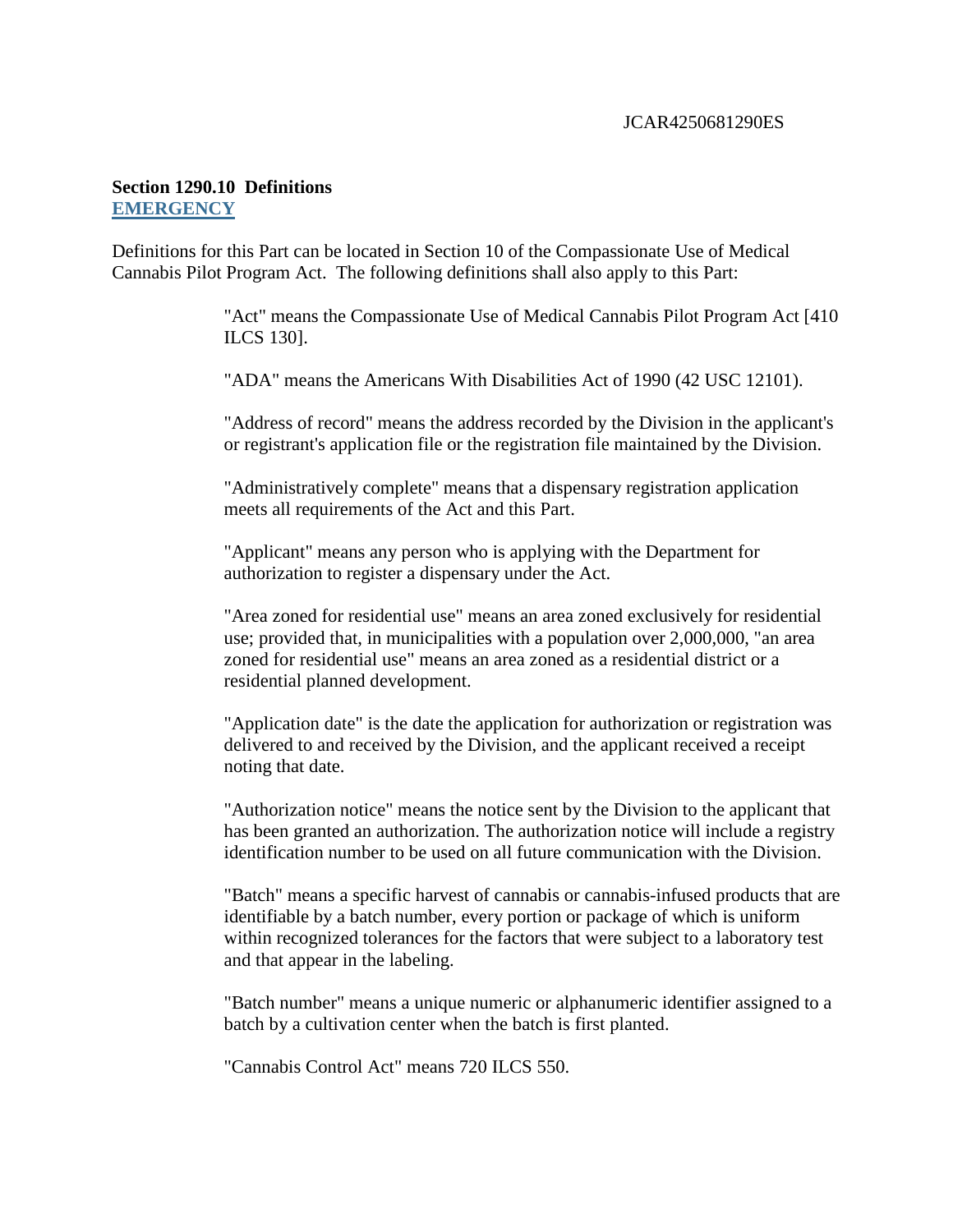"Cannabis" means *marihuana, hashish and other substances which are identified as including any parts of the plant Cannabis* sativa *and including derivatives or subspecies, such as Indica, of all strains of cannabis, whether growing or not; the seeds thereof, the resin extracted from any part of such plant; and any compound, manufacture, salt, derivative, mixture, or preparation of such plant, its seeds, or resin, including tetrahydrocannabinol (THC) and all other cannabinol derivatives, including its naturally occurring or synthetically produced ingredients, whether produced directly or indirectly by extraction, or independently by means of chemical synthesis or by a combination of extraction and chemical synthesis; but shall not include the mature stalks of such plant, fiber produced from such stalks, oil or cake made from the seeds of such plant, any other compound, manufacture, salt, derivative, mixture, or preparation of such mature stalks (except the resin extracted therefrom), fiber, oil or cake, or the sterilized seed of such plant which is incapable of germination.* (Section 3 of the Cannabis Control Act)

"CPA" means certified public accountant.

"Damaged" shall have its common meaning and include medical cannabis that is unusable, unused, expired, spoiled, contaminated, deteriorated, mislabeled, undesired, excess, adulterated, misbranded, deteriorated or in containers or packaging that was tampered with or opened.

"Department" means the Illinois Department of Financial and Professional Regulation.

"Director" means the Director of the Illinois Department of Financial and Professional Regulation-Division of Professional Regulation or his or her designee.

"Dispensing organization" or "dispensary organization" means a medical cannabis dispensing organization as defined in the Act.

"Dispensary" means the physical premises where medical cannabis is dispensed by a dispensing organization.

"Dispensing organization agent" or "dispensary agent" means a medical cannabis dispensing organization agent as defined in the Act.

"Dispensing organization agent-in-charge" or "dispensary agent-in-charge" means the person who has day to day control and management over the dispensary.

"Dispensing organization backer" means any person or entity with a direct or indirect financial interest in the dispensing organization, but does not include a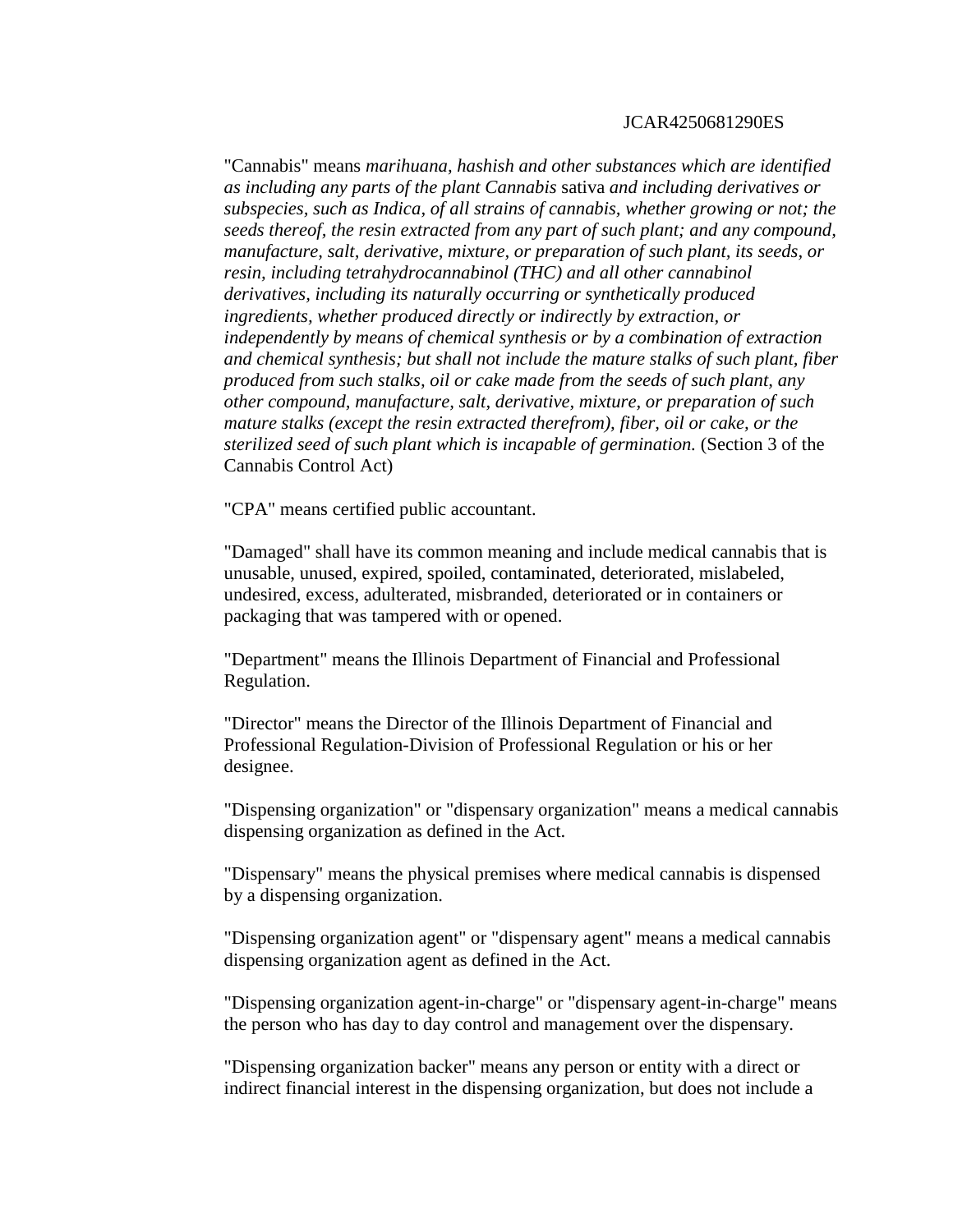person or entity holding an interest not exceeding one percent of the total ownership or interest rights and the person does not participate directly or indirectly in the control, management or operation of the dispensing organization.

"Dispensing Organization District" or "District" means one of the 43 geographically dispersed areas identified in the Act and this Part where one or more dispensing organizations may be located.

"Dispensing organization registration authorization" or "Authorization" is the permission given by the Division to an applicant for a dispensing organization allowing it to file documents to obtain a dispensary registration.

"Dispensing organization registration" or "Registration" authorizes the applicant to open and operate a dispensing organization within the District designated by the Division.

"Division" means the Department of Financial and Professional Regulation-Division of Professional Regulation with the authority delegated by the Secretary.

"DOA" means the Illinois Department of Agriculture.

"DPH" means the Illinois Department of Public Health.

*"Excluded offense" means:* 

*a violent crime defined in Section 3 of the Rights of Crime Victims and Witnesses Act or a substantially similar offense that was classified as a felony in the jurisdiction where the person was convicted; or* 

*a violation of a state or federal controlled substance law that was classified as a felony in the jurisdiction where the person was convicted, except that the Department may waive this restriction if the person demonstrates to the Department's satisfaction that his or her conviction was for the possession, cultivation, transfer, or delivery of a reasonable amount of cannabis intended for medical use.* 

*This exception does not apply if the conviction was under state law and involved a violation of an existing medical cannabis law.* (Section 10 of the Act)

"Financial interest" means any actual or future right to ownership, investment or compensation arrangement, either directly or indirectly, through business, investment, spouse, parent or child, in the dispensing organization. Financial interest does not include ownership of investment securities in a publicly-held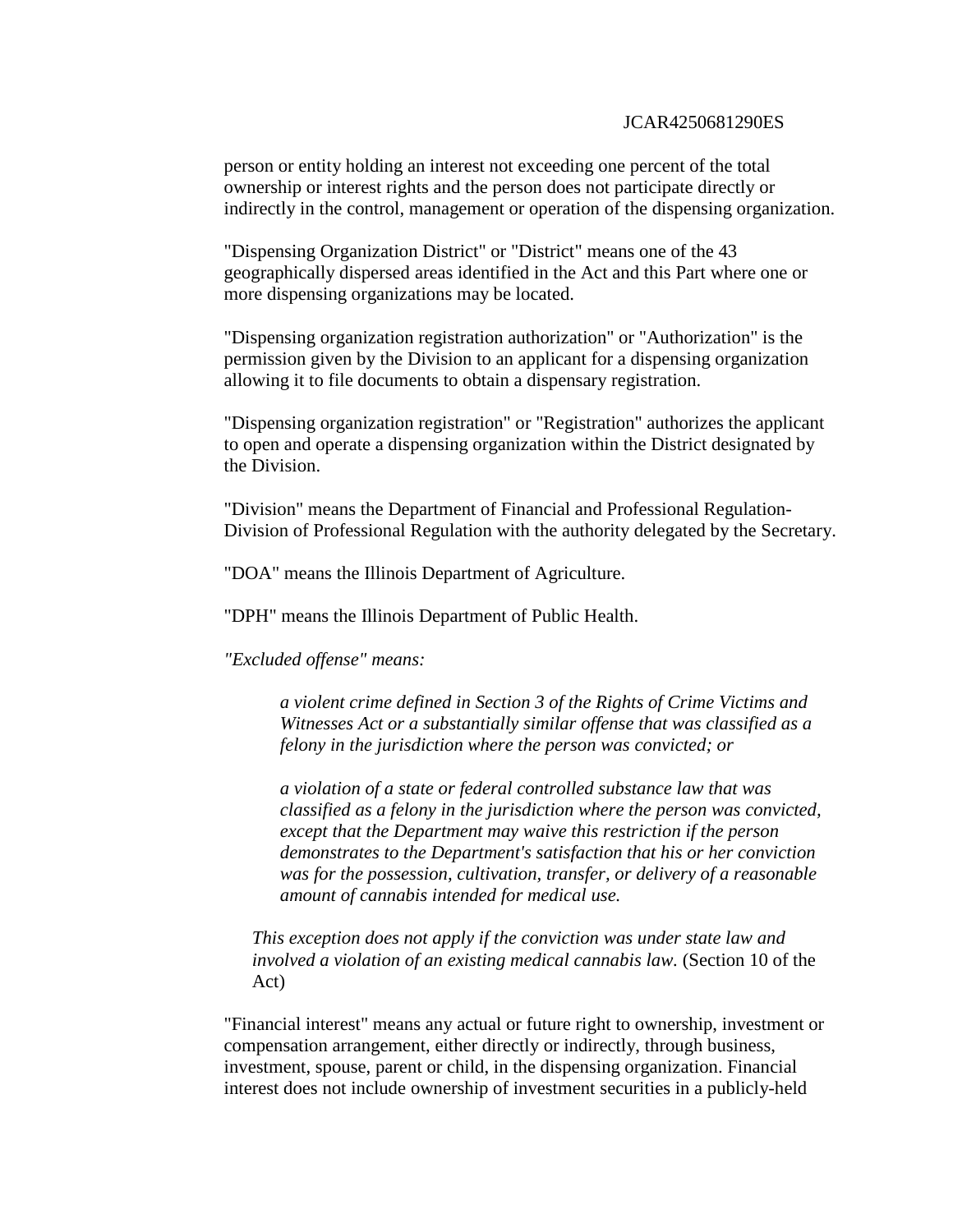corporation that is traded on a national securities exchange or over-the-counter market in the United States, provided the investment securities held by the person and the person's spouse, parent or child, in the aggregate, do not exceed one percent ownership in the dispensing organization.

"Fingerprint-based criminal history records check" means a fingerprint-based criminal history records check conducted by the ISP in accordance with the Act, 20 Ill. Adm. Code 1265.30 (Electronic Transmission of Fingerprint Requirements) or the Uniform Conviction Information Act (UCIA) [20 ILCS 2635].

"Good standing" means the dispensing organization's registration is not under investigation, is not on probation and is not subject to disciplinary or other restrictions by the Division as defined in the Act or this Part.

"HIPAA" means the Health Insurance Portability and Accountability Act (45 CFR 164).

*"Illinois Cannabis Tracking System" means a web-based system established and maintained by the Department of Public Health that is available to the Department of Agriculture, the Department of Financial and Professional Regulation, the Illinois State Police, and registered medical cannabis dispensing organizations on a 24-hour basis to upload written certifications for Opioid Alternative Pilot Program participants, to verify Opioid Alternative Pilot Program participants, to verify Opioid Alternative Pilot Program participants' available cannabis allotment and assigned dispensary, and the tracking of the date of sale, amount, and price of medical cannabis purchased by an Opioid Alternative Pilot Program participant.* [Section 10(l-10) of the act].

"ISP" means Illinois Department of State Police.

"Limited access area" means a building, room or other area under the control of the dispensing organization and upon the registered premises with access limited to qualifying patients, provisional registration patients, Opioid Alternative Pilot Program Participants, designated caregivers, dispensary owners and other dispensary agents or service professionals conducting business with the dispensing organization.

"Livescan" means an inkless electronic system designed to capture an individual's fingerprint images and demographic data in a digitized format that can be transmitted to ISP, for processing. The data is forwarded to the ISP Bureau of Identification (BOI) over a virtual private network (VPN) and then processed by ISP's Automated Fingerprint Identification System (AFIS). Once received at the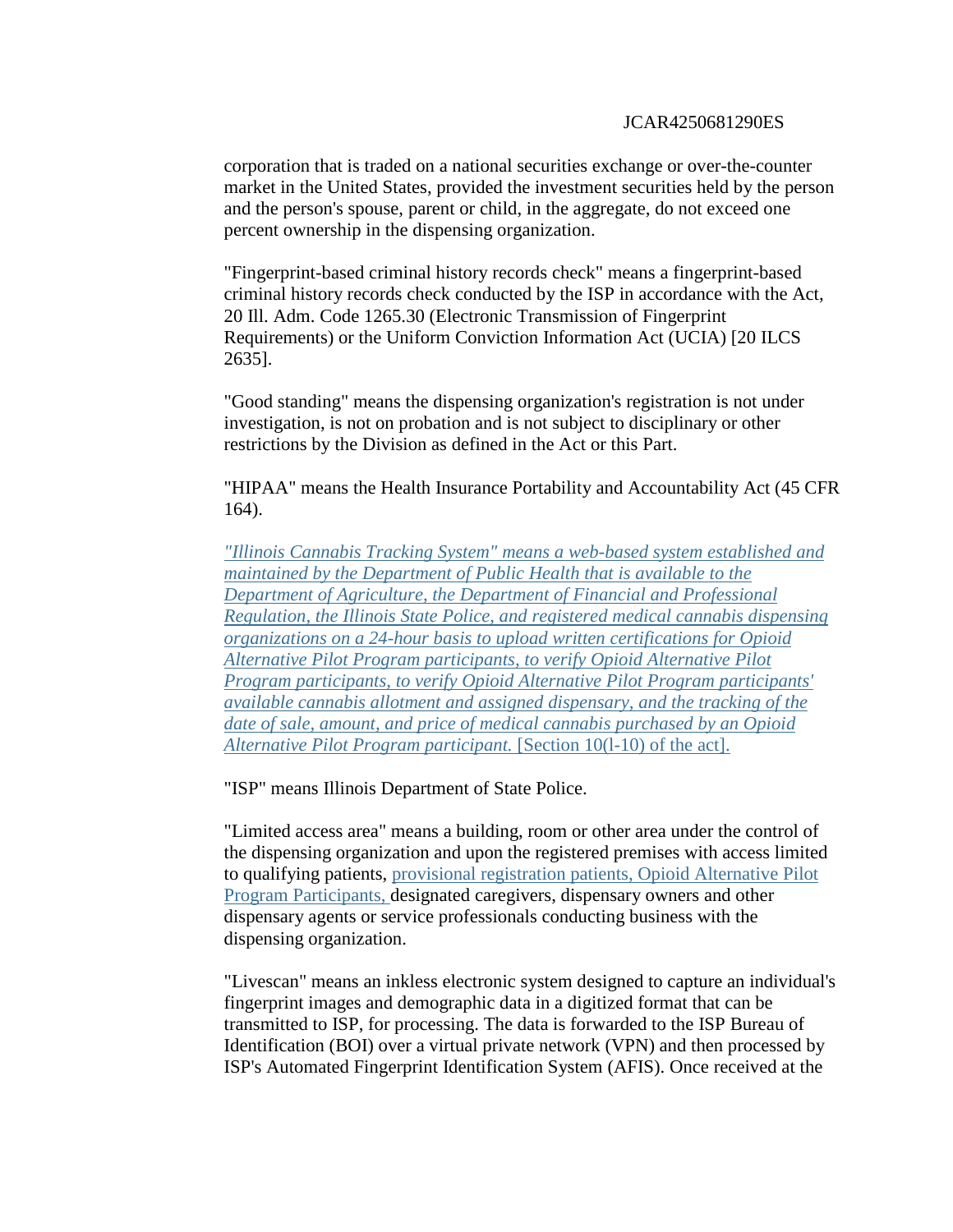BOI for processing, the inquiry may then be forwarded to the Federal Bureau of Investigation (FBI) electronically for processing.

"Livescan vendor" means an entity licensed by the Department to provide commercial fingerprinting services under the Private Detective, Private Alarm, Private Security, Fingerprint Vendor, and Locksmith Act of 2004 [225 ILCS 447].

"Medical cannabis" means cannabis and its constituent cannabinoids, such as tetrahydrocannabinol (THC) and cannabidiol (CBD), used as an herbal remedy or therapy to treat disease or alleviate symptoms. Medical cannabis can be administered in a variety of ways, including, but not limited to: vaporizing or smoking dried buds; using concentrates; ingesting tinctures or tonics; applying topicals such as ointments, balms; or consuming medical cannabis-infused food products.

*"Medical cannabis container" means a sealed, traceable, food compliant, tamper resistant, tamper evident container or package used for the purpose of containment of medical cannabis from a cultivation center to a dispensing organization.* (Section 10(n) of the Act)

*"Medical cannabis-infused products" means food, oils, ointments, or other products containing cannabis that are not smoked* (e.g., sodas, teas or capsules) as defined in the Act. (Section  $10(q)$  of the Act)

"Monitoring" means continuous and uninterrupted video surveillance of dispensary activities and oversight for potential suspicious actions. Monitoring through video surveillance includes the purpose of summoning a law enforcement officer to the premises during alarm conditions. The Division and law enforcement agencies shall have the ability to access a dispensing organization's monitoring system in real-time via a secure web-based portal.

"Notify" means to send via regular United States mail and United States certified mail.

*"Opioid" means a narcotic drug or substance that is a Schedule II controlled substance under paragraph (1), (2), (3), or (5) of subsection (b) or under subsection (c) of Section 206 of the Illinois Controlled Substances Act.* [Section 10(r-5) of the Act].

*"Opioid Alternative Pilot Program participant" (OAPP) means an individual who has received a valid written certification to participate in the Opioid Alternative Pilot Program for a medical condition for which an opioid has been or could be prescribed by a physician based on generally accepted standards of care.*  [Section  $10(r-10)$  of the Act].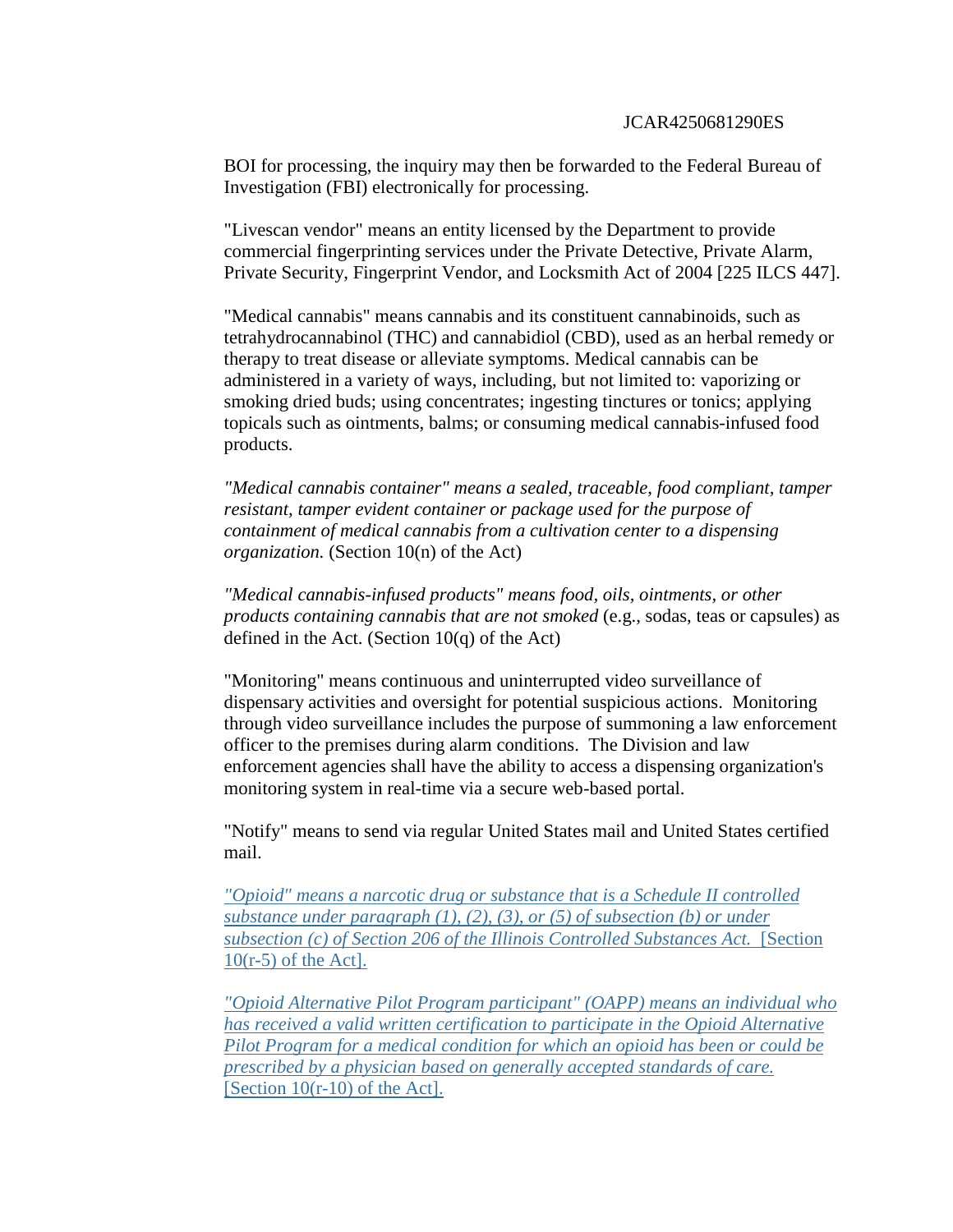"Ownership structure" means a description of the business type, structure and identity of each person with an ownership or financial interest in the dispensing organization.

"Person" includes, but is not limited to, a natural person, sole proprietorship, partnership, joint venture, limited liability company, corporation, association, agency, business entity, not-for-profit or organization.

"Point of Sale" means a web-based system maintained by the dispensing organization to track cannabis inventory, sales and currency. The dispensary's Point-of-Sale equipment interfaces in real-time with the state's Verification system and Illinois Cannabis Tracking System to record all sales.

"Principal Officer" includes a prospective dispensing organization or dispensing organization board member, owner, president, vice president, secretary, treasurer, partner, officer, member, shareholder or person with a profit sharing arrangement and is further defined in this Part.

"Promptly" means as soon as reasonably practicable, but not later than five days.

*"Provisional Registration" means a document issued by the Department of Public Health to a qualifying patient who has submitted:*

*an online application and paid a fee to participate in the Compassionate Use of Medical Cannabis Pilot Program pending approval or denial of the patient's application; or* 

*a completed application for terminal illness.* [Section 10(s-5) of the Act].

"Registered" or "Registration" means a dispensing organization licensed by the Division to operate a medical cannabis dispensary as defined in the Act.

"Restricted access area" means a building, room or other contiguous area under control of the dispensing organization and upon the registered premises with access limited to dispensary agents only, where cannabis is stored, packaged, sold or processed for sale.

"Registration packet" is the information and documents submitted by a dispensing organization authorized by the Division to register a dispensing organization.

"Secretary" means the Secretary of the Department.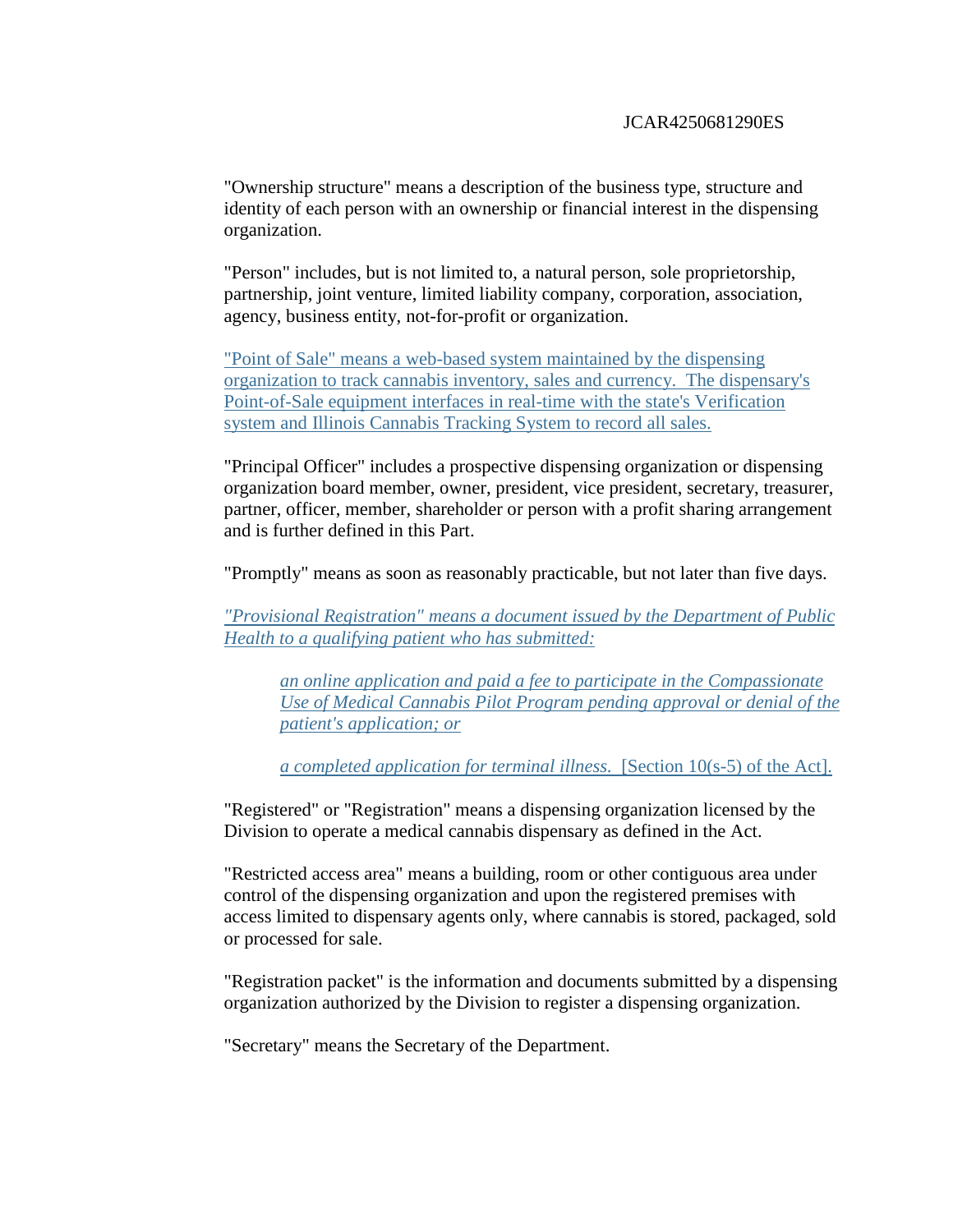"Third party vendor" means an entity providing industry related goods or services, but does not include common utilities, for example, electric, water, phone or gas.

"Trust" means a fiduciary relationship in which one party, known as a trustor, gives another party, the trustee, the right to hold title to property or assets for the benefit of a third party, the beneficiary.

"Veteran" means person who served in one of the five active-duty Armed Services or their respective Guard or Reserve units, and who was discharged or released from service under conditions other than dishonorable.

*"Written certification" means a document dated and signed by a physician, stating:*

*that the qualifying patient has a debilitating medical condition and specifying the debilitating medical condition the qualifying patient has; and* 

*that* 

*the physician is treating or managing treatment of the patient's debilitating medical condition; or* 

*an Opioid Alternative Pilot Program participant has a medical condition for which opioids have been or could be prescribed.* 

*A written certification shall be made only in the course of a bona fide physician-patient relationship, after the physician has completed an assessment of either a qualifying patient's medical history or Opioid Alternative Pilot Program participant, reviewed relevant records related to the patient's debilitating condition, and conducted a physical examination.*  [Section  $10(y)$  of the Act].

(Source: Amended by emergency rulemaking at 42 Ill. Reg. 23202, effective December 3, 2018, for a maximum of 150 days; portions of the emergency amendment not specifically required by P.A. 100-1114 suspended at 42 Ill. Reg. 24277, effective December 11, 2018)

SUBPART C: APPLICATION REQUIREMENTS FOR A MEDICAL CANNABIS DISPENSARY REGISTRATION AUTHORIZATION

**Section 1290.30 Dispensing Organization Principal Officers EMERGENCY**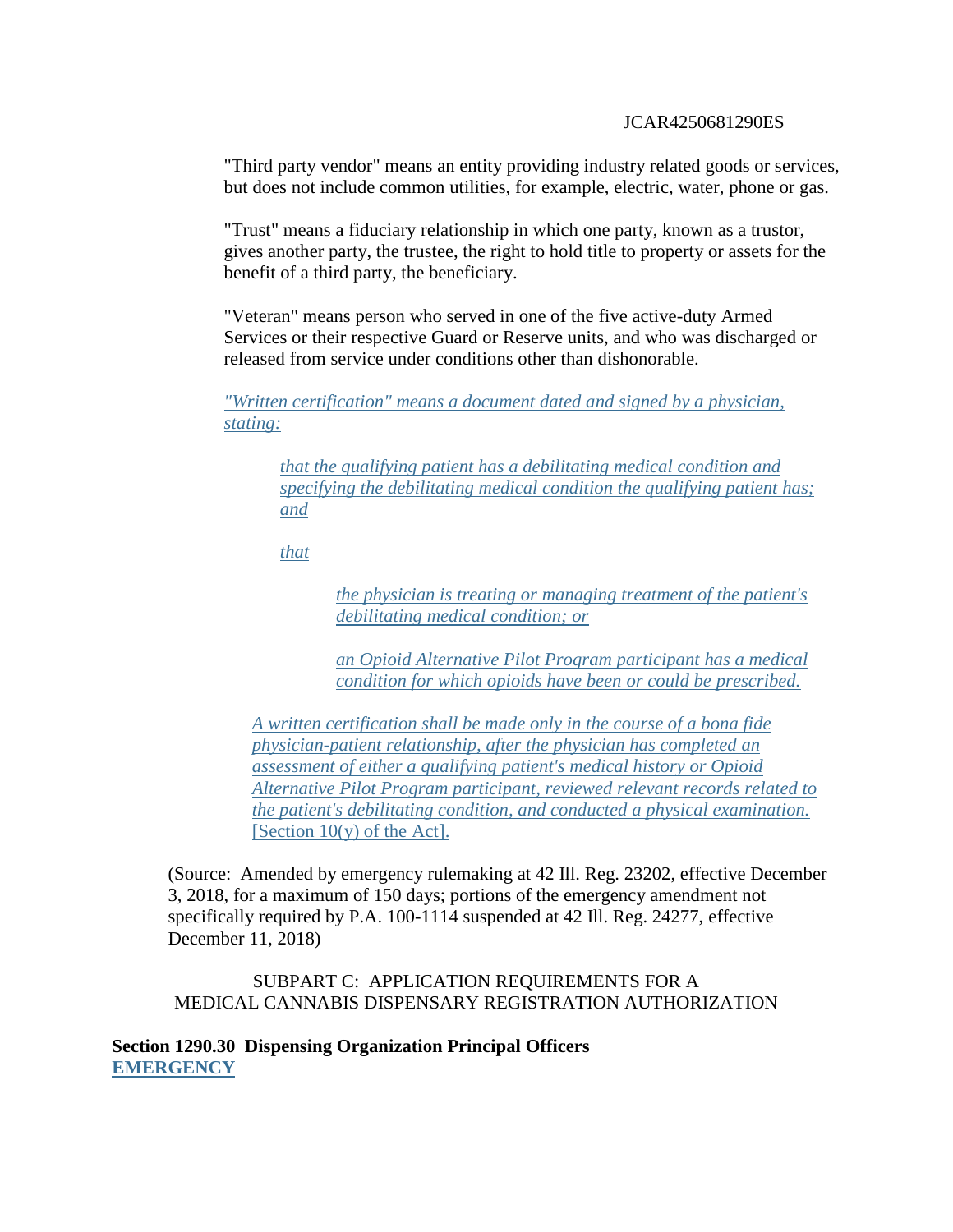- a) In addition to the individuals identified in the dispensing organization's by-laws as principal officers, the following individuals are considered principal officers:
	- 1) If a corporation, the officers of the corporation;
	- 2) If a partnership, the partners;
	- 3) If a limited liability company, the members of the limited liability company;
	- 4) If an association or cooperative, the members of the association or cooperative;
	- 5) If a joint venture, the individuals who signed the joint venture agreement; and
	- 6) If a business organization other than the types listed in subsections  $(a)(1)$ through (5), the members of the business organization.
- b) A dispensing organization may not be established as a trust. A trust may not have an ownership interest in a registered dispensing organization.

(Source: Amended by emergency rulemaking at 42 Ill. Reg. 23202, effective December 3, 2018, for a maximum of 150 days; emergency amendments not specifically required by P.A. 100-1114 suspended at 42 Ill. Reg. 24277, effective December 11, 2018)

### **Section 1290.40 Dispensing Organization Authorization Process EMERGENCY**

- a) The Division shall review applications and issue authorizations according to the requirements of the Act and this Part.
	- 1) An applicant shall file an application with the Division for authorization to register a dispensing organization.
	- 2) Applications for authorizations shall be made on forms furnished by the Division. The application shall be signed by all principal officers certifying under penalty of perjury that all information contained in the application is true and accurate.
	- 3) An applicant is limited to one application for authorization per District per application period.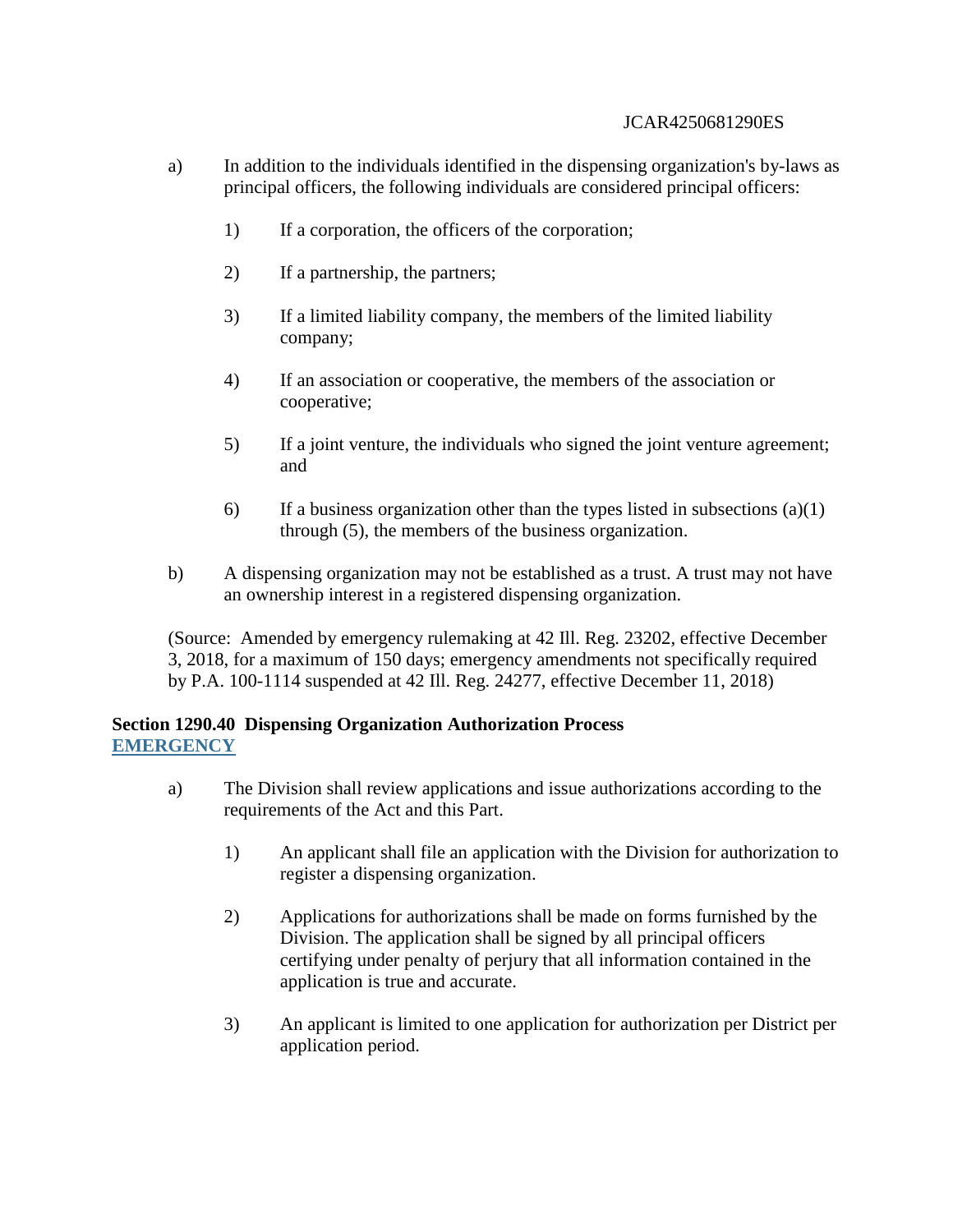- 4) The instructions on the application will reflect the total maximum number of points available for each required criteria and bonus point category. The instructions and application will also identify the minimum number of points necessary from the required criteria to be eligible for consideration of the bonus point categories. All applications will be reviewed and points awarded based upon the same point system in a fair and unbiased manner.
- 5) An applicant may submit separate applications for authorization in up to five Districts.
- 6) Each application requires one application fee (see Section 1290.80). Applications for authorization will be scored in five required categories. Should the applicant meet the minimum percentage in the five required categories, it may be eligible to be scored in the bonus category. The required five categories and the bonus category will be scored based on the following point structure:
	- A) The suitability of the proposed dispensary category is 150 points.
	- B) The business and operation plan category is 200 points.
	- C) The security plan category is 200 points.
	- D) The record keeping and inventory plan category is 200 points.
	- E) The financial disclosure category is 150 points.
	- F) The bonus category is 100 points.
- 7) If submitting an application in more than one District, the applicant shall identify the Districts it has applied in or Districts where it is registered.
- 8) Each applicant must submit to and qualify through a fingerprint-based criminal history records check as set forth in Section 1290.230.
- 9) The Division shall review each application to determine whether it meets the minimum criteria and shall determine qualified applicants.
- 10) The Division may consider the location of a proposed dispensary relevant to other proposed or existing dispensaries, in the same or adjacent Districts, to ensure that dispensaries are geographically dispersed.
- 11) If the Division determines that the number of qualified applicants exceeds the number of authorizations available, the Division will select the most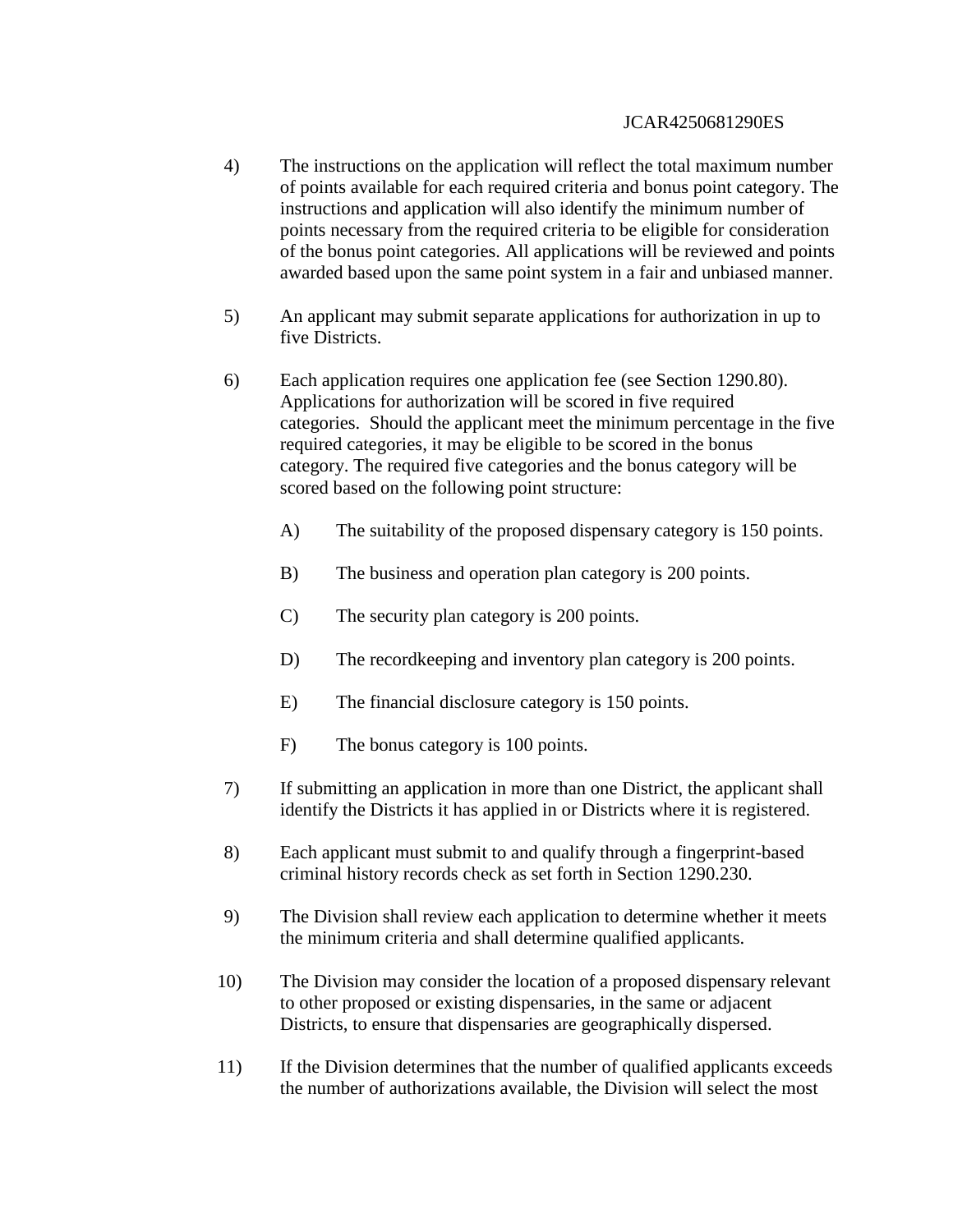qualified applicant in that District using the selection process established in Section 1290.60.

- 12) Qualified applicants chosen through the selection process will receive an authorization issued by the Division.
- 13) If the Division determines that a District has no qualified applicants or fewer qualified applicants than authorized registrations, the Division shall post a notification on the Division's website detailing the dates of the next open application period.
- 14) No person or entity shall hold more than five registrations. If a qualified applicant has been granted more than five authorizations or registrations by the Division, the applicant shall promptly notify the Division. No person shall be a principal officer in more than five registered dispensing organizations.
- 15) If a dispensing organization's registration is void or invalid for any reason, including but not limited to revocation, suspension or nonrenewal, the Division will post a notification on the Division's website detailing the dates of the next open application period.
- b) Upon receipt of the authorization notice, the applicant may submit for registration approval.

(Source: Amended by emergency rulemaking at 42 Ill. Reg. 23202, effective December 3, 2018, for a maximum of 150 days; emergency amendments not specifically required by P.A. 100-1114 suspended at 42 Ill. Reg. 24277, effective December 11, 2018)

## **Section 1290.50 Dispensing Organization − Application Requirements for Authorization EMERGENCY**

- a) Applications must be submitted on Division-provided forms and include the following information:
	- 1) The legal name of the proposed dispensing organization.
	- 2) The name, address, telephone number, date of birth, social security number and e-mail address of the proposed dispensing organization's principal officers. A post office box may not be used.
	- 3) The name of the proposed dispensary.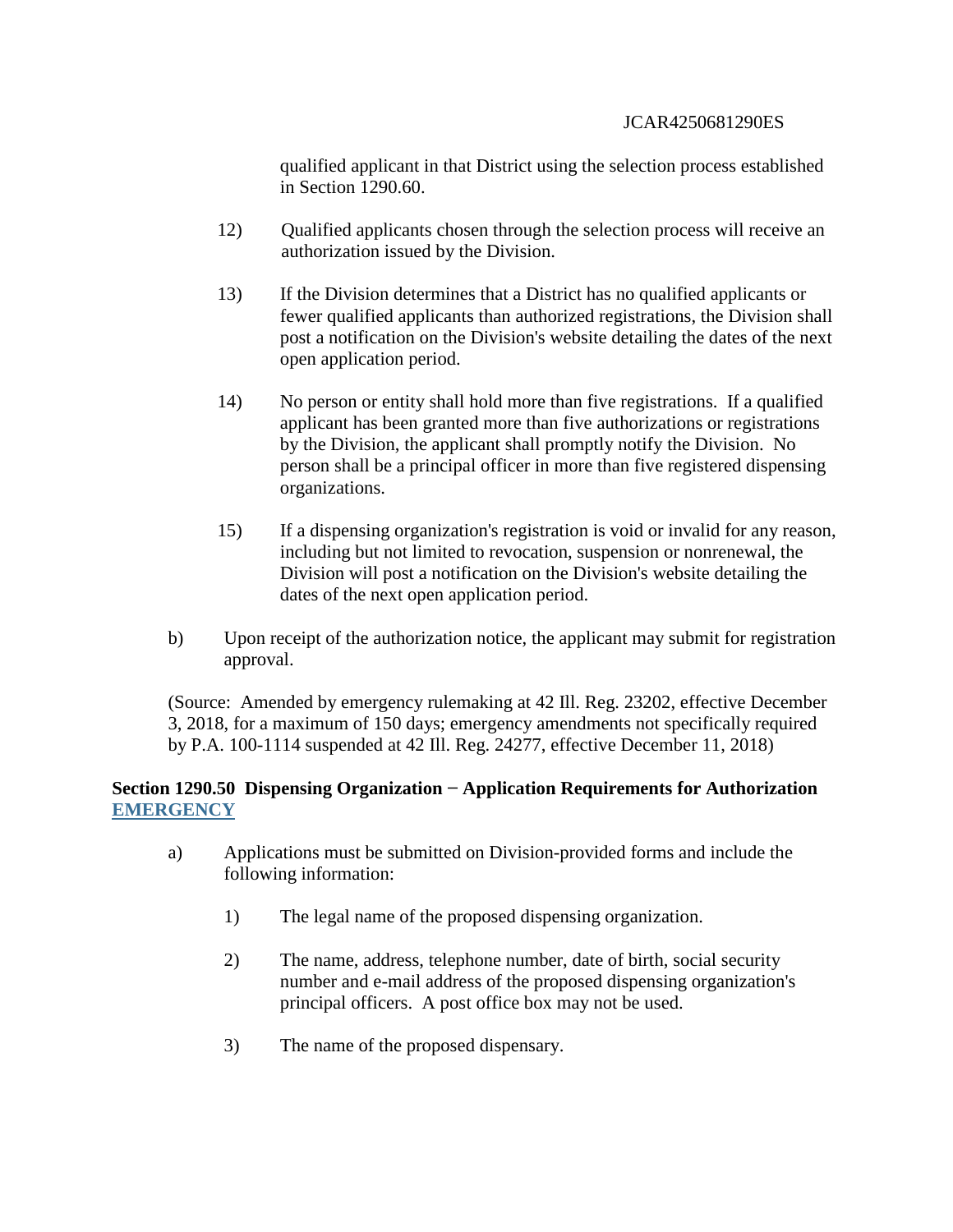- 4) If the entity applying is a sole proprietorship, a copy of creation documents.
- 5) If the entity applying is a business organization other than a sole proprietorship, the following information for the entity applying:
	- A) The type of business organization.
	- B) If a partnership, a copy of any partnership or joint venture documents, and if there is no written agreement, a statement signed by all principal officers affirming there is no agreement.
	- C) If a limited liability company, a copy of the Articles of Organization, operating agreement, and certificate of good standing issued by the Secretary of State or obtained from the Secretary of State's website dated within seven days prior to the date the application is filed with the Division. Limited liability company applicants shall include a listing of all affiliated persons or business entities holding an ownership interest in the company.
	- D) If a corporation, the name of the registered agent, a copy of the Articles of Incorporation, Corporate Resolutions if any, and a certificate of good standing issued by the Secretary of State or obtained from the Secretary of State's website within seven days prior to the date the application is filed with the Division. If using an assumed name, a copy of the assumed name registration issued by the Secretary of State. Corporate applicants shall include a listing of all persons or businesses holding an ownership interest in the corporation.
	- E) If an unincorporated association, organization or not-for-profit organization, documents or agreements relevant to its creation, ownership, profit sharing and liability. If there are no documents as detailed in this subsection  $(a)(5)(E)$ , a statement signed by all principal officers stating so.
- 6) From each principal officer, a statement indicating whether that person:
	- A) Has held an ownership interest in a dispensing organization or its equivalent in another state or territory of the United States that had the dispensary registration or license suspended, revoked, placed on probationary status or subjected to other disciplinary action.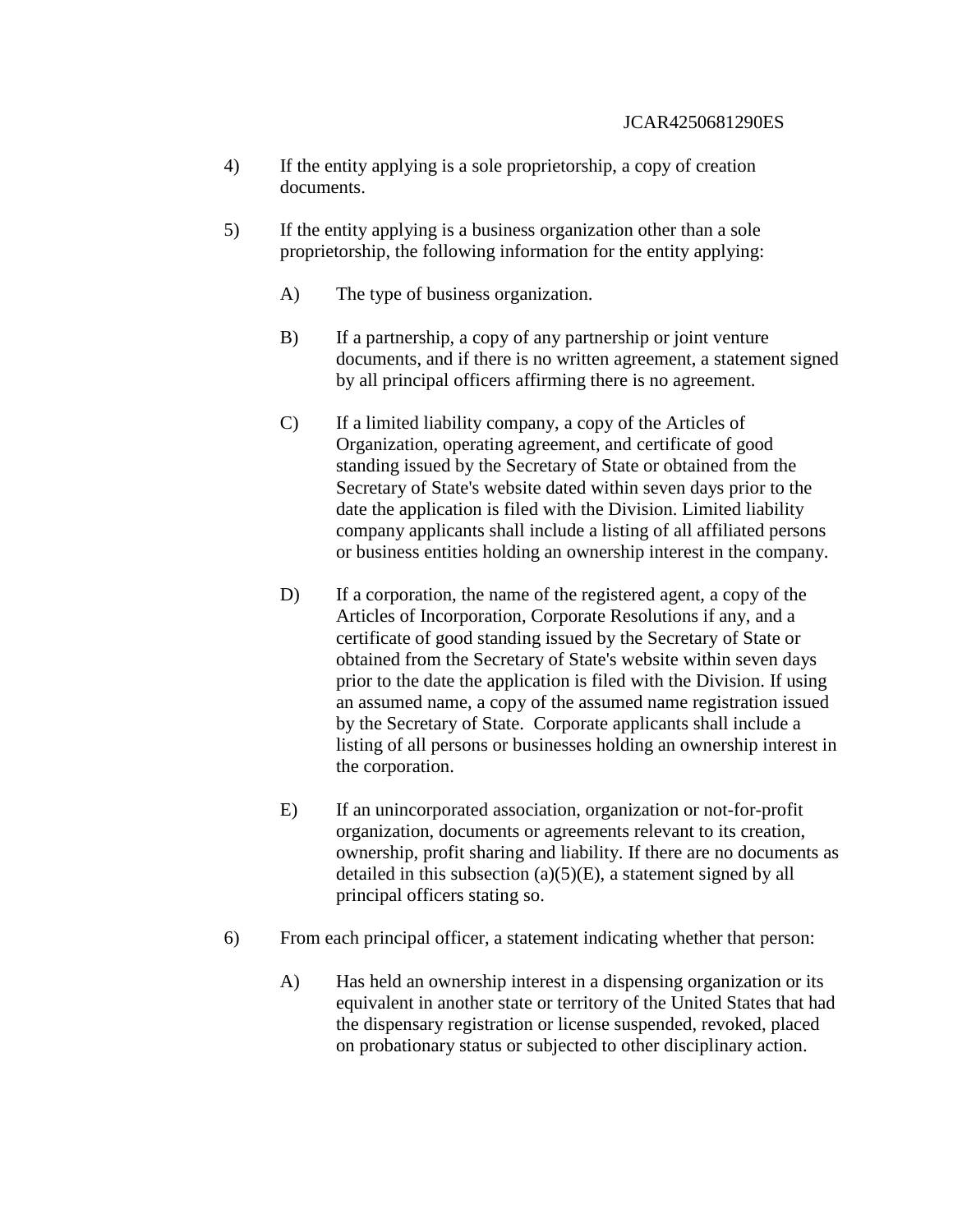- B) Is a physician that will be on the dispensing organization's board of directors or an employee, pursuant to Section 35(b)(5) of the Act.
- $C$ ) Is a registered qualified patient, or a designated caregiver, provisional patient or OAPP patient.
- 7) Disclosure of whether any principal officer has ever:
	- A) Filed for bankruptcy;
	- B) Defaulted on a student loan; or
	- C) Defaulted on alimony or child support obligation.
- 8) A resume for each principal officer, including whether that person has an academic degree, certification or relevant experience with a medical cannabis business or in a related industry.
- 9) A patient education plan detailing the benefits or drawbacks of cannabis strains or products in connection with the debilitating conditions identified in the Act and an OAPP participant education plan detailing the benefits or drawbacks of cannabis strains or products in connection with medical conditions for which opioids can or are prescribed for, and initiatives to keep product costs reasonable.
- 10) A description of the training and education that will be provided to dispensary agents.
- 11) A copy of the proposed operating by-laws.
- 12) A copy of the proposed business plan that complies with the requirements in this Part, including, at a minimum, the following:
	- A) A description of products intended to be offered;
	- B) A description of services to be offered; and
	- C) A description of the process of dispensing cannabis from a restricted access area to a limited access area.
- 13) A copy of the proposed security plan that complies with the requirements in this Part, including: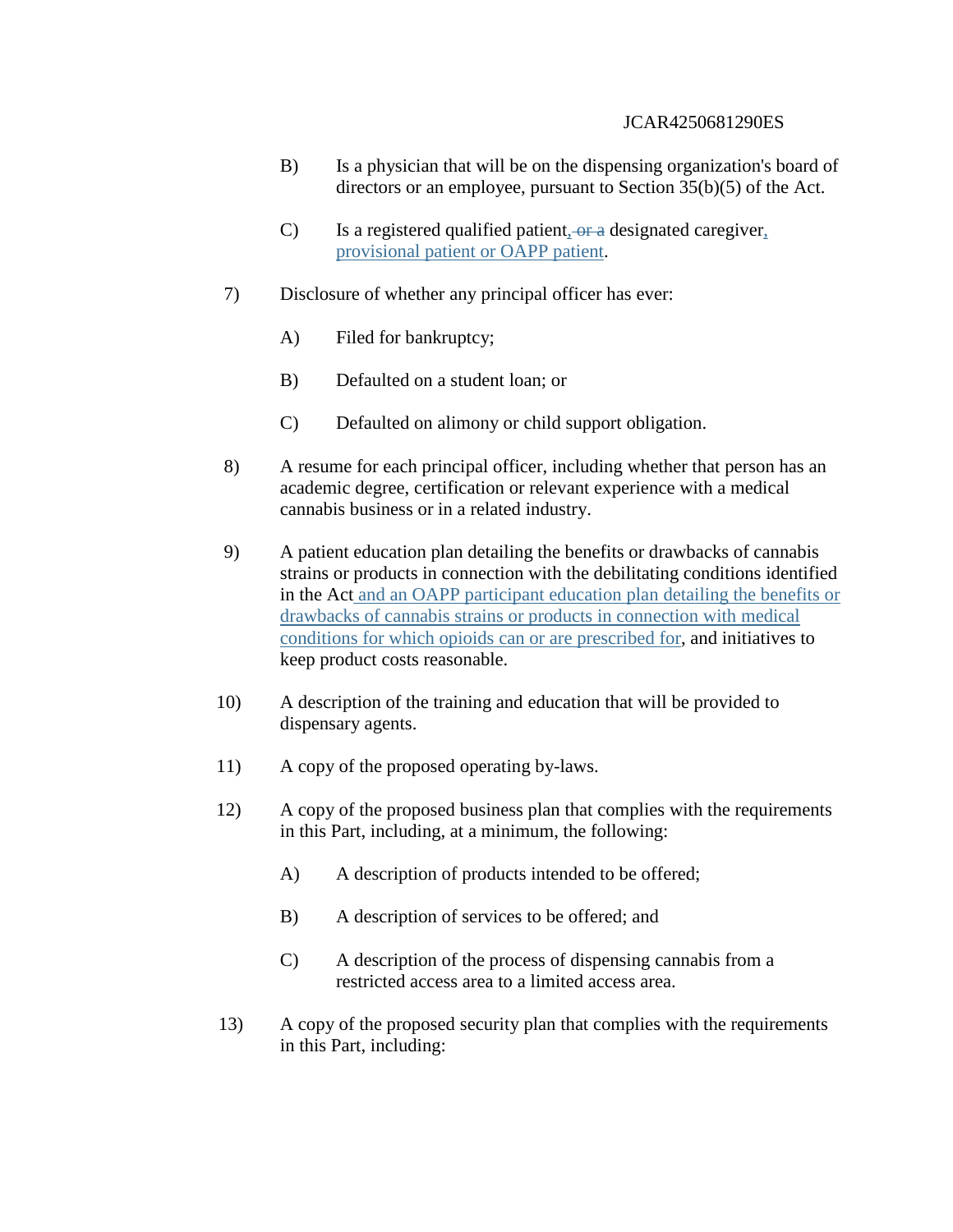- A) A description of the delivery process by which cannabis will be received from a cultivation center, including receipt of manifests and protocols that will be used to avoid diversion, theft or loss at the dispensary acceptance point;
- B) The process or controls that will be implemented to monitor the dispensary, secure the premises, agents, patients, opioid participants and currency, and prevent the diversion, theft or loss of cannabis; and
- C) The process to ensure that access to the limited access areas is restricted to qualifying patients, provisional registration patients, Opioid Alternative Pilot Program ("OAPP") participants, designated caregivers, registered agents, service professionalsand security personnel.
- 14) A proposed inventory control plan that complies with this Part.
	- A) The process for integrating the dispensary's point of sale with the state verification system and Illinois Cannabis Tracking System using a program interface to record sales and patients, provisional patients, designated caregivers and OAPP participants in real time.
	- B) A description of the medical cannabis order fulfillment process for patients, provisional patients and OAPP participants;
	- C) A description of the patient, provisional patient and OAPP participant sale process;
	- D) A description of the process of dispensing cannabis from the restricted access area to the limited access area.
- 15) A proposed qualifying patient recordkeeping plan and verification system for patients, provisional patients, designated caregivers and OAPP participants that complies with this Part.
- 16) A copy of the current local zoning ordinance sections relevant to dispensary operations. Documentation, if any, of the approval, the conditional approval or the status of a request for zoning approval from the local zoning office that the proposed dispensary location is in compliance with the local zoning rules and the zoning provisions in Section 130 of the Act.
- 17) For the building or land to be used as the proposed dispensary: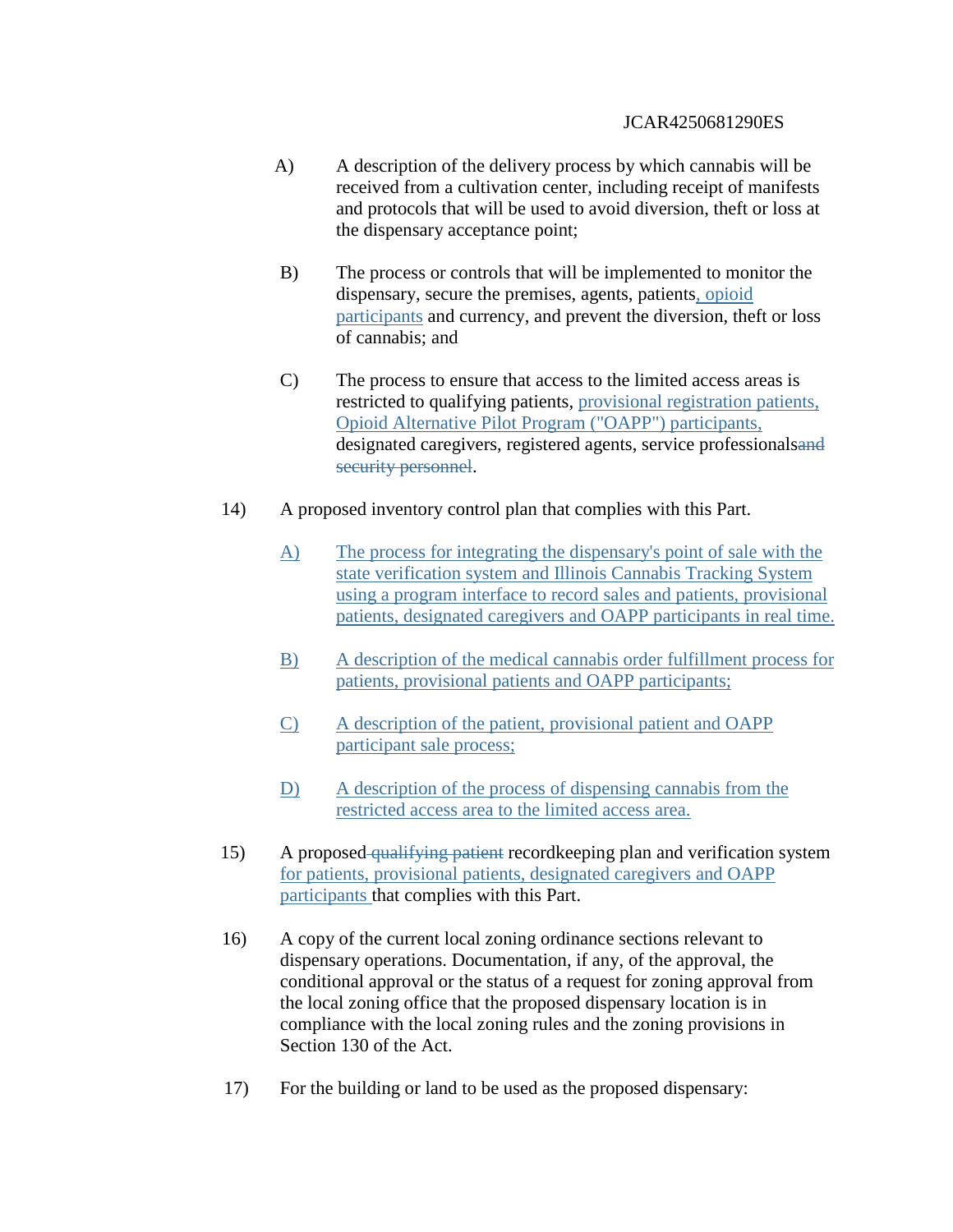- A) If the property is not owned by the applicant, a written statement from the property owner and landlord, if any, certifying consent that the applicant may operate a dispensary on the premises; or
- B) If the property is owned by the applicant, confirmation of ownership.
- 18) A copy of any proposed marketing or advertising plan or materials.
- 19) A map of the area surrounding the proposed dispensary, extending a minimum of 1,000 feet from the property line in all directions. The map must clearly demonstrate that the property line of the proposed dispensary is not located within 1,000 feet of the property line of a pre-existing public or private preschool or elementary or secondary school or day care center, day care home, group day care home or part day child care facility. The map must clearly demonstrate that the dispensary is not in an area zoned for residential use and identify the existing adjacent businesses. For purposes of this subsection (a)(19), "pre-existing" means existing as of the date the proposed dispensing organization submitted its application to the Division.
- 20) A plot plan of the dispensary drawn to scale. The applicant shall submit general specifications of the building exterior and interior layout.
- 21) A statement that the dispensing organization agrees to respond to the Division's supplemental requests for information.

### b) Financial Disclosure

The applicant shall provide a statement disclosing relevant business transactions and financial information connected with the application. Financial disclosures include:

- 1) The ownership structure of the dispensing organization, including percentage ownership of each person or entity.
- 2) A current organization chart that includes position descriptions and the names and resumes of each person holding each position. The resumes shall establish specific skills, education, experience or significant accomplishments that are relevant to owning or operating a dispensing organization.
- 3) Depending on business type as applicable, agreements between any two or more principal officers that relate to the assets, liabilities, property, profit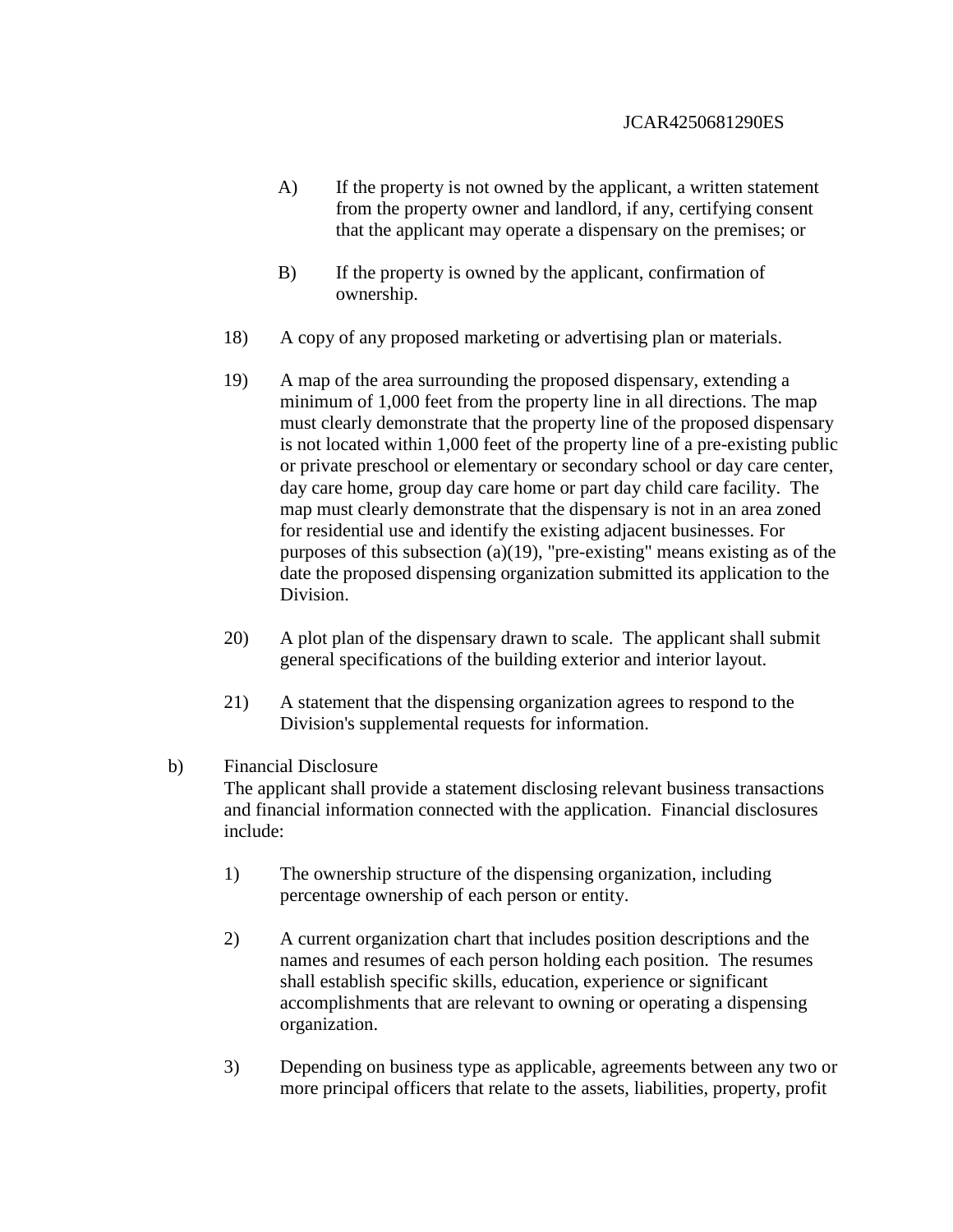or future profit of the dispensing organization or comparable documents that establish the legal structure of the applicant, operations, management and control.

- 4) A copy of compensation agreements among any persons having a financial interest in the dispensing organization.
- 5) The nature, type, terms, covenants and priorities of all outstanding debts, including but are not limited to bonds, loans, mortgages, trust deeds, lines of credit, notes issued or executed, or to be issued or executed, in connection with the proposed dispensary.
- 6) Audited financial statements for the previous fiscal year, which shall include, but are not limited to, an income statement, balance sheet, statement of retained earnings or owners' equity, statement of cash flows, and all notes to those statements and related financial schedules, prepared in accordance with generally accepted accounting principles, with the accompanying independent auditor's report. The audit must be compiled by and certified by an auditor or CPA. If the applicant was formed within the year preceding the application, provide certified financial statements for the period of time the applicant has been in existence.
- 7) Complete copies of all federal, state and foreign (with translation) tax returns filed by the principal officers of the proposed dispensing organization for the last three years, or for the period each principal officer has filed tax returns if less than three years.
- 8) Name of each dispensing organization backer and complete copies of the most recently filed federal, state and foreign (with translation) personal tax returns filed by each dispensing organization backer. If the dispensing organization backer is a business entity, name the principals or board members of the business entity and provide their personal tax returns.
- 9) Disclosure of all funding sources used for the proposed dispensing organization, including documentation verifying the source of the funds and copies of closing documents in connection with the purchase of a registered business.
- 10) Projected total expenditures expected before the dispensary is operational.
- 11) Projected annual revenue.
- 12) Projected annual budget.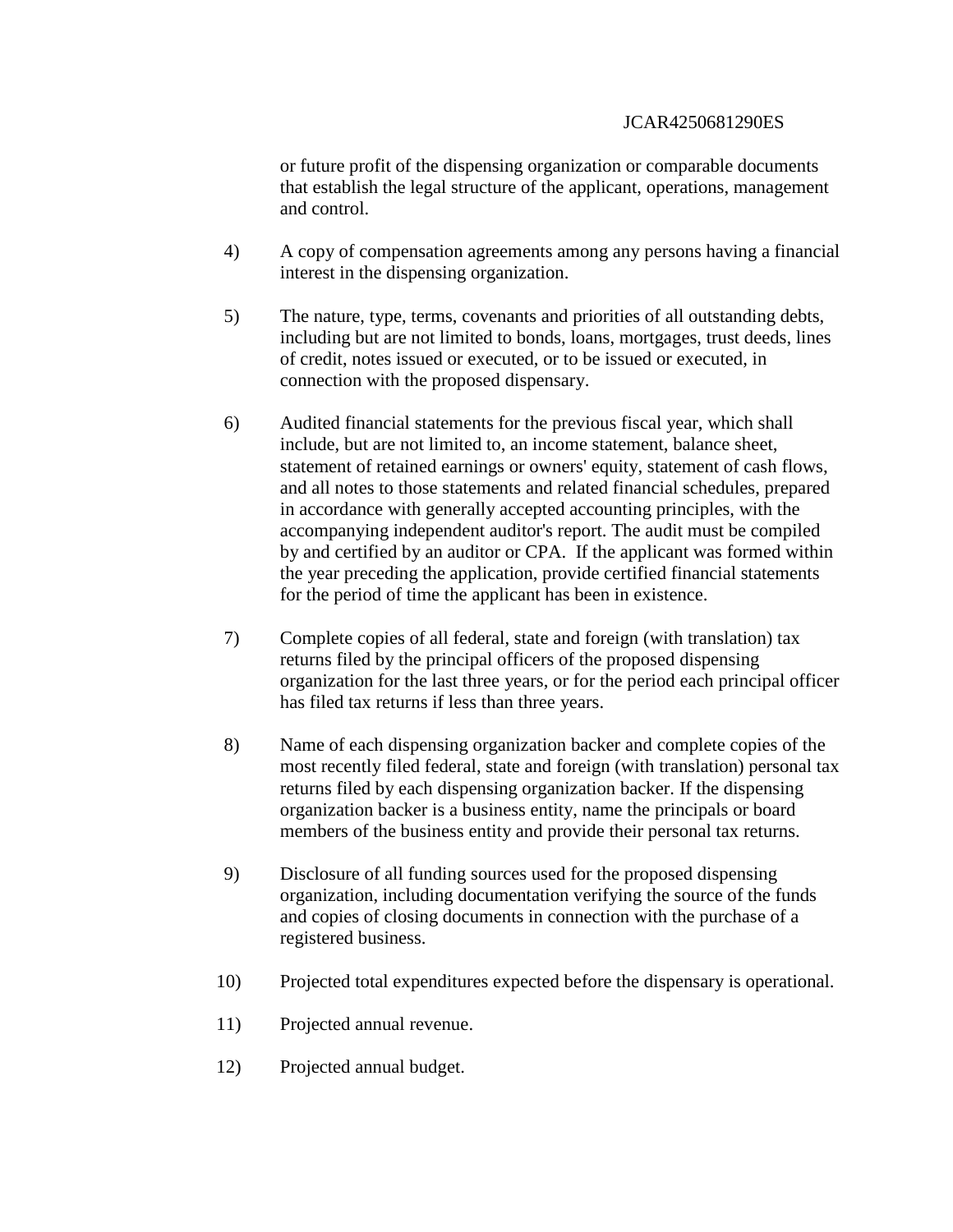- 13) The applicant has a continuing duty to promptly disclose material changes in the financial information provided to the Division. If an applicant is issued a registration, this duty of ongoing disclosure shall continue throughout the registered period.
- c) Documentation acceptable to the Division that the applicant has at least \$400,000 in liquid assets under its control for each application. Documentation acceptable to the Division includes:
	- 1) A signed statement from an Illinois Licensed CPA or financial institution attesting to proof of \$400,000 in liquid assets under the control of a principal officer or the entity applying.
	- 2) The signed statement must be dated within 10 calendar days before the application is submitted.
	- 3) Documentation otherwise requested by the Division in writing.
- d) An attestation under penalty of perjury signed and dated by each principal officer identified in subsection (a)(2):
	- 1) That the person has not been convicted of an excluded offense;
	- 2) That the information provided to the Division is true and correct;
	- 3) That, if the proposed organization is issued an authorization, the applicant will not operate until the Division approves the applicant's registration packet, the dispensary is inspected and the applicant obtains a registration from the Division;
	- 4) That the applicant acknowledges receipt and advisement of the notices contained in the application and agrees to and accepts the limitations of liability and the requirement to indemnify, hold harmless and defend the State of Illinois, including:
		- A) Limitation of Liability − the State of Illinois shall not be liable to the dispensing organization, dispensing organization employees, family members or guests, qualifying patients or caregivers, qualifying patient's or caregiver's employer or employees, family members or guests for any damage, injury, accident, loss, compensation or claim, based on, arising out of or resulting from the registrant's participation in the Compassionate Use of Medical Cannabis Pilot Program, including, but not limited to, the following: arrest, seizure of persons or property, prosecution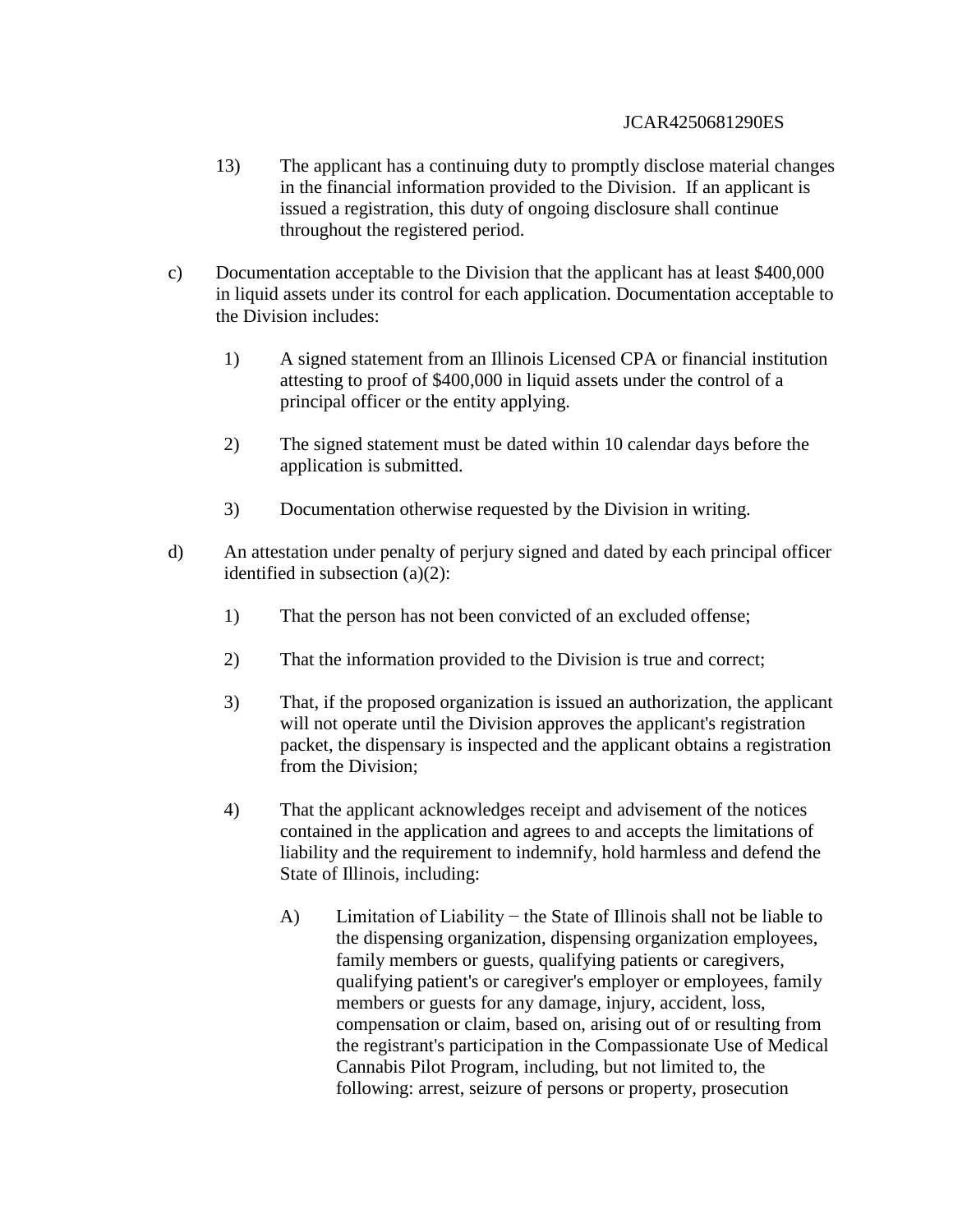pursuant to federal laws by federal prosecutors, any fire, robbery, theft, mysterious disappearance or any other casualty; or the actions of any other registrants or persons. This limitation of liability provision shall survive expiration or the early termination of the registration if the registration is granted; and

- B) The Division requires each registrant to include a signed statement in the registration packet that, at minimum, certifies that the applicant has actual notice that, notwithstanding any State law:
	- i) Cannabis is a prohibited Schedule I controlled substance under federal law;
	- ii) Participation in the Compassionate Use of Medical Cannabis Pilot Program (program) is permitted only to the extent provided by the strict requirements of the Act and this Part;
	- iii) Any activity not sanctioned by the Act or this Part may be a violation of State law;
	- iv) Growing, distributing or possessing cannabis in any capacity, except through a federally-approved research program, is a violation of federal law;
	- v) Use of medical cannabis may affect an individual's ability to receive federal or state licensure in other areas;
	- vi) Use of medical cannabis, in tandem with other conduct, may be a violation of State or federal law;
	- vii) Participation in the medical cannabis program does not authorize any person to violate federal law or State law and, other than as set out in Section 25 of the Act, does not provide any immunity from or affirmative defense to arrest or prosecution under federal law or State law; and
	- viii) Applicants shall indemnify, hold harmless and defend the State of Illinois for any and all civil or criminal penalties resulting from participation in the program.
- C) The Division has the authority to include additional certifications in the application that would be sufficient to ensure compliance with the program and all other applicable laws.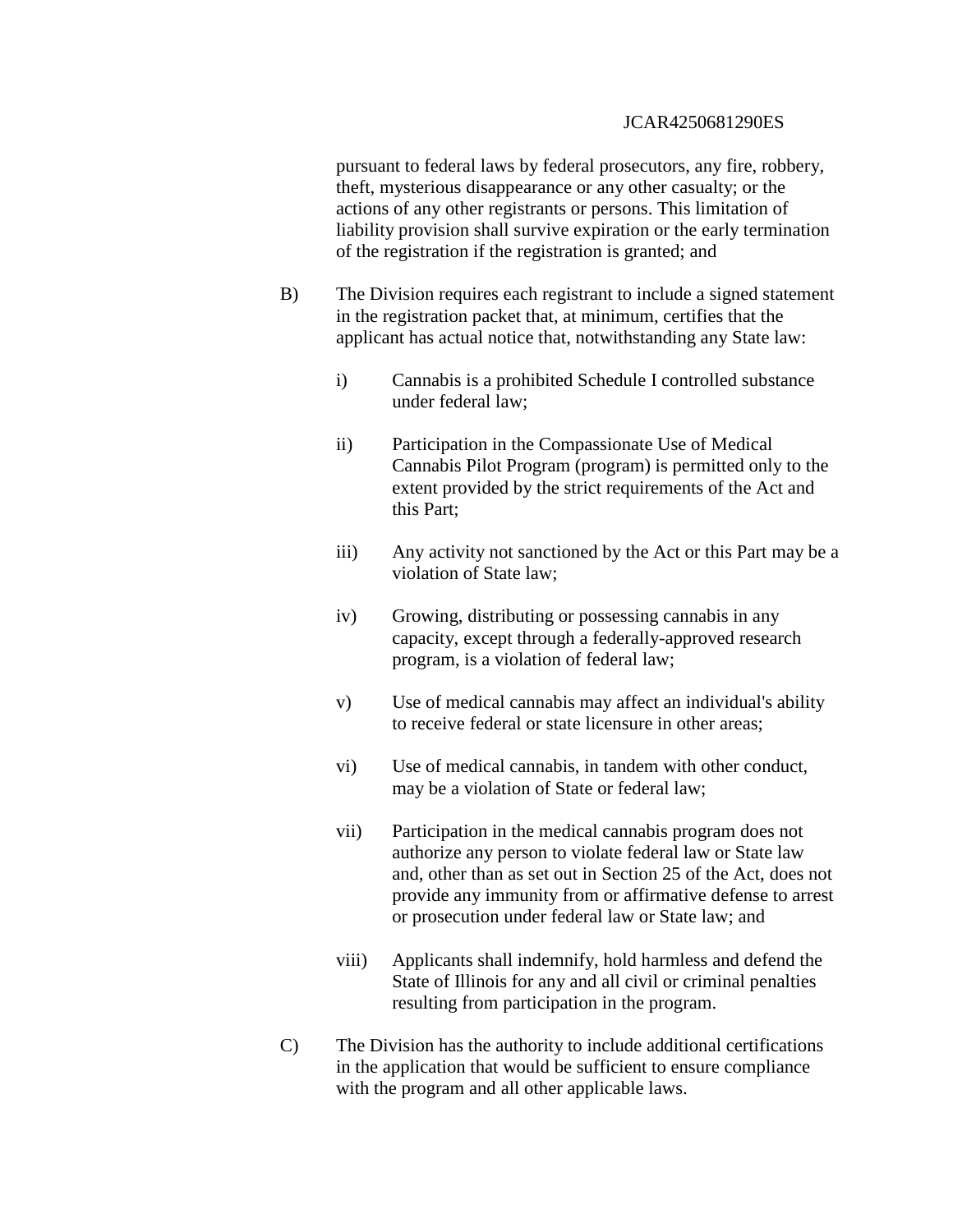- e) All proposed principal officers must be natural persons. The Division will communicate with the proposed dispensing organization's principal officers. The Division will not communicate exclusively with a consultant working on behalf of the proposed dispensing organization.
- f) The name and resume of the proposed agent-in-charge.
- g) The non-refundable application fee (see Section 1290.80).

(Source: Amended by emergency rulemaking at 42 Ill. Reg. 23202, effective December 3, 2018, for a maximum of 150 days; portions of the emergency amendment not specifically required by P.A. 100-1114 suspended at 42 Ill. Reg. 24277, effective December 11, 2018)

## **Section 1290.70 Selection Criteria EMERGENCY**

- a) Applicants must submit all required information, including that required in Section 1290.50. Failure by an applicant to submit all required information may result in the application being disqualified.
- b) If the Division receives an application with missing exhibits, the Division may issue a notice to the applicant that its application is incomplete. The notice from the Division will identify the missing exhibits. The applicant shall have seven calendar days from the date of the notice to resubmit the incomplete exhibits. Applications that are still incomplete after this one opportunity to cure, will not be scored and will be disqualified.
- c) The Division will award points to administratively complete applications based on the clarity, organization and quality of the applicant's responses to required information. Applicants will be awarded points according to the following categories:
	- 1) Suitability of the Proposed Dispensary
		- A) A demonstration that the proposed location is suitable for public access, the layout promotes safe dispensing of medical cannabis, it is sufficient in size, power allocation, lighting, parking, handicapped accessible parking spaces, ADA accessible entry and exits, product handling, and storage.
		- B) A statement of reasonable assurance that the issuance of a registration will not have a detrimental impact on the community.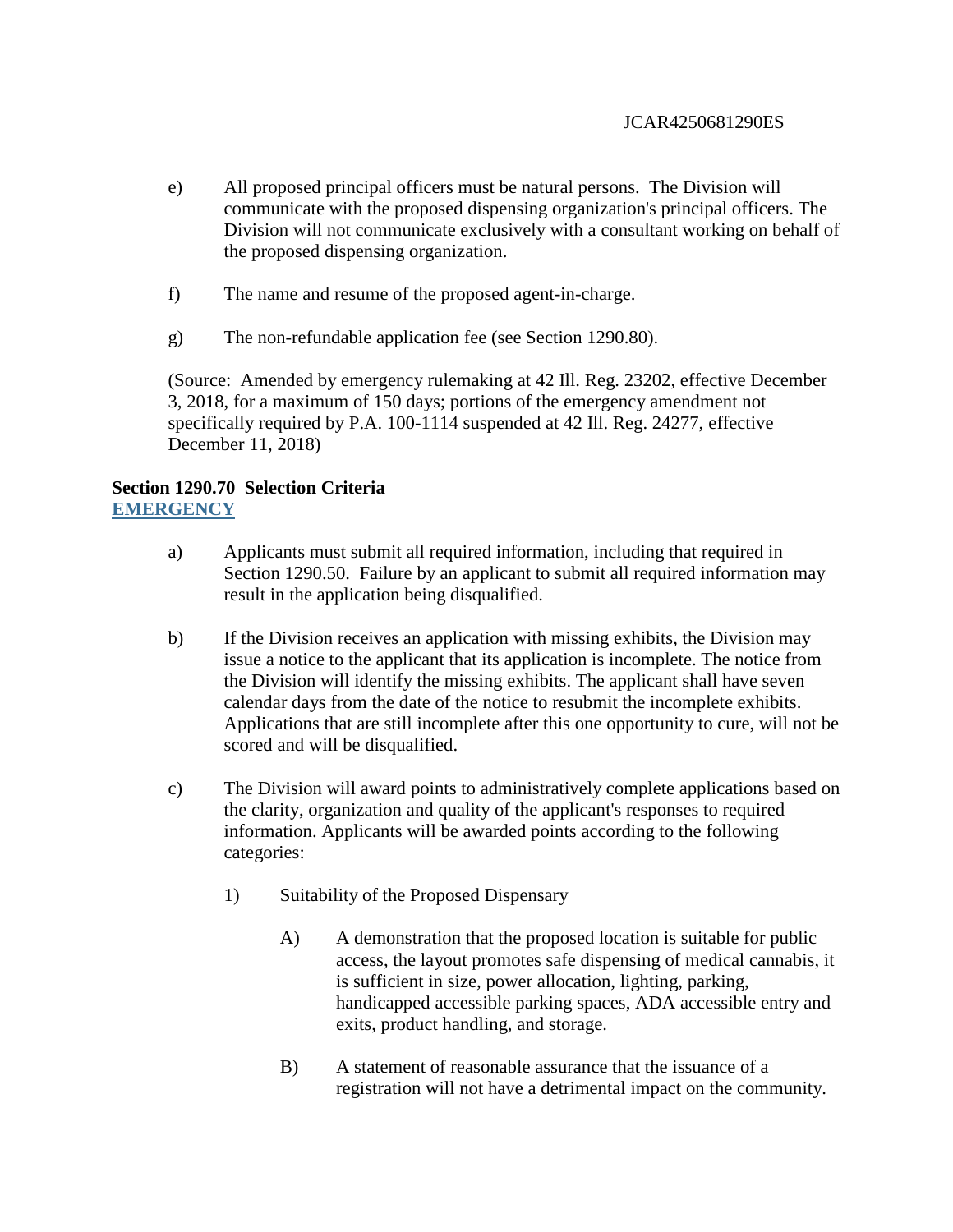## 2) Security and Recordkeeping

- A) The security plan will demonstrate the capability for the prevention of the theft or diversion of medical cannabis. The security plan will demonstrate safety procedures for dispensary employees, patients, provisional patients, OAPP participants and caregivers, and safe delivery and storage of cannabis and currency. It will evidence compliance with all security requirements in this Part.
- B) A plan for recordkeeping, tracking and monitoring inventory, quality control and other policies and procedures that will promote standard recordkeeping and discourage unlawful activity. This plan will include the applicant's strategy to communicate with the Division and ISP on the destruction and disposal of cannabis.
- 3) Applicant's Business Plan, Financials and Operating Plan
	- A) The business plan shall describe, at a minimum, how the dispensing organization will be managed on a long-term basis. This shall include a description of the patient verification system, dispensing organization's point of sale system, Illinois Tracking System, purchases and denials of sale, confidentiality, and products and services to be offered.
	- B) The financial plan shall describe, at a minimum, the source of the \$400,000 liquid asset requirement and the amount and source of the organization's equity and debt commitment to ensure financial stability, including a demonstration of the immediate and longterm financial health and resources for the design, development and operation of the dispensary.
	- C) The operating plan shall include, at a minimum, a timetable that provides an estimated time from authorization through year one of registration and the assumptions used as the basis for those estimates. It will include best practices for day-to-day dispensary operation and staffing.
- 4) Knowledge and Experience
	- A) The applicant's principal officers must demonstrate experience and qualifications in business management or experience with the medical cannabis industry. This includes ensuring optimal safety and accuracy in the dispensing and sale of cannabis.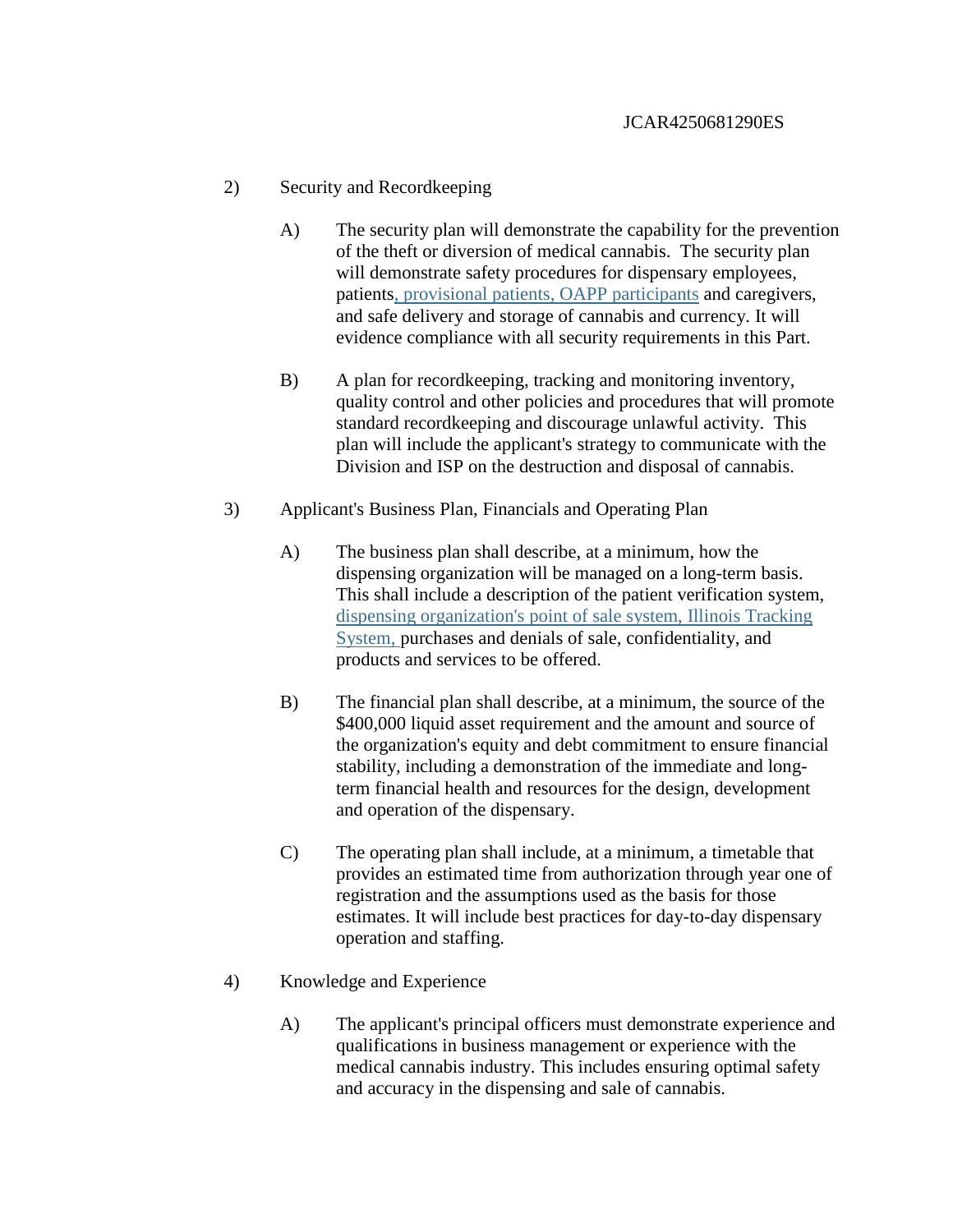- B) The applicant must demonstrate knowledge of various cannabis product strains or varieties, and describe the types and quantities of products planned to be sold. This includes confirmation of whether the dispensary plans to sell medical cannabis paraphernalia or edibles.
- d) The Division will award additional points for preferred, but not required, initiatives based on the applicant's ability to meet requirements in the following categories:
	- 1) Labor and Employment Practices: The applicant may describe plans to provide a safe, healthy and economically beneficial working environment for its agents, including, but not limited to, codes of conduct, healthcare benefits, educational benefits, retirement benefits, and living wage standards.
	- 2) Research Plan: The applicant may provide the Division with a detailed proposal to conduct, or facilitate, a scientific study or studies related to the medicinal use of cannabis. The applicant may include in its proposal a detailed description of:
		- A) The methodology of the study to accurately assess the effects of cannabis;
		- B) The issues to be studied;
		- C) The methods that will be used to identify and select study participants;
		- D) The identity of each person or organization associated with the study, including the role of each;
		- E) The duration of the study and anticipated peer review; and
		- F) The intended use of the study results.
	- 3) Community Benefits Plan: The applicant may provide a description of plans the applicant has to support the local community, the class of citizens served, or a plan for reduction in product costs for indigent patients that qualify.
	- 4) Substance Abuse Prevention Plan: The applicant may provide a detailed description of any plans it will take to combat substance abuse in its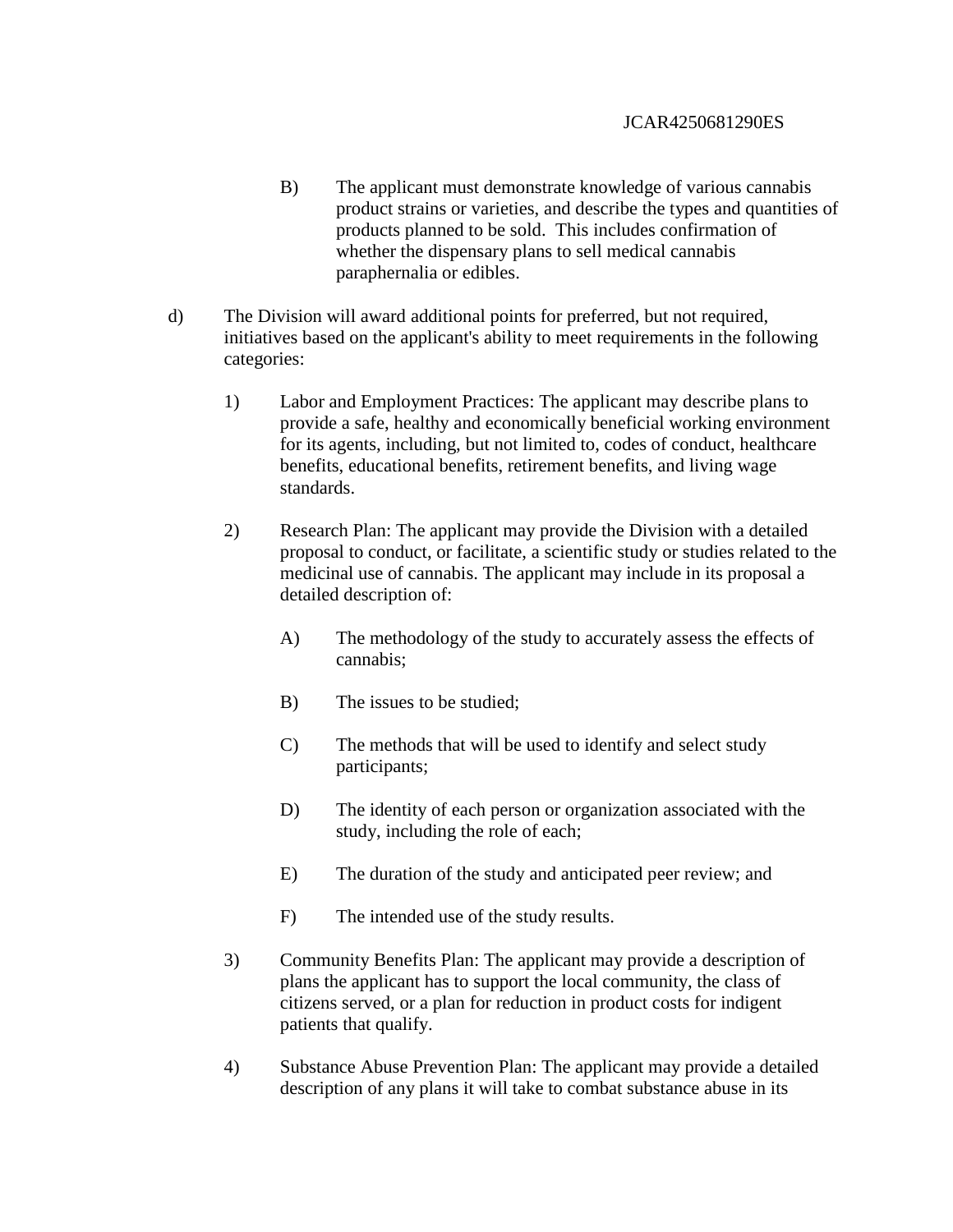District, including the extent to which the applicant will partner or work with existing substance abuse programs.

- 5) Local Community/Neighborhood Report: The applicant may provide comments, concerns or support received regarding the potential impact of the proposed location on the local community and neighborhood.
- 6) Environmental Plan: The applicant may demonstrate an environmental plan of action to minimize the carbon footprint, environmental impact, and resource needs for the dispensary.
- 7) Verification of Minority-Owned, Female-Owned, Veteran-Owned or Disabled Person-Owned Business: The minority, female, veteran or disabled applicants must own at least 51% of the entity applying for registration. The percentage totals may include any combination of minority, female, veteran or disabled applicants. The minority, female, veteran or disabled applicant must also share in control of management and day-to-day operations of the dispensary. Documentation must be submitted at the time of application that demonstrates the respective status of the applicant, including, but not limited to, certification under the Business Enterprise for Minorities, Females, and Persons with Disabilities Act [30 ILCS 575] for minority, female or disabled person applicants, or a DD214 for veteran applicants. For purposes of this subsection, minority, female, and disabled shall be defined as found in Section 2 of the Business Enterprise for Minorities, Females, and Persons with Disabilities Act [30 ILCS 575/2].
- 8) Illinois Based Applicants: Documentation that the applicant's principal place of business is headquartered in Illinois, including the names, addresses and verification of the applicant's proposed agents that reside in Illinois. The applicant may also provide a plan for generating Illinoisbased jobs and economic development.
- e) The Division may verify information contained in each application and accompanying documentation to assess the applicant's character and fitness to operate a dispensary. In addition to the qualifications required in the Act and this Part, the Division may not grant an authorization or registration unless it is satisfied that the applicant is:
	- 1) A person of good character, honesty and integrity;
	- 2) A person whose background, including criminal record, reputation, habits and social or business associations, does not discredit or tend to discredit public confidence and trust in the Illinois medical cannabis industry or the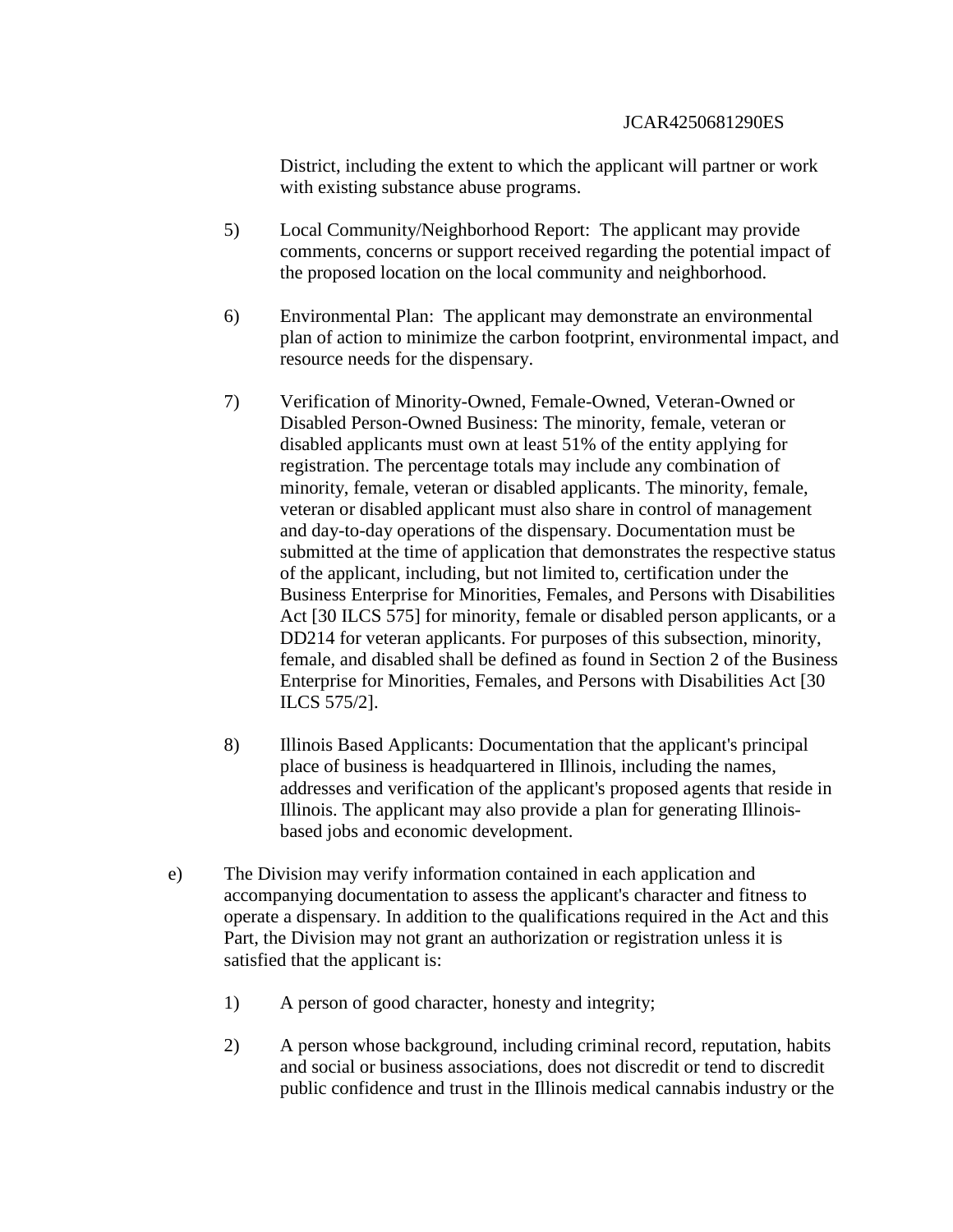State of Illinois, or pose a threat to the public health, security, safety, morals, good order and general welfare of the State of Illinois;

- 3) A person who does not create or enhance the dangers of unsuitable, unfair or illegal practices, methods and activities in the conduct of owning a medical cannabis dispensary;
- 4) A person who does not present questionable business practices and financial arrangements incidental to the conduct of owning a medical cannabis dispensary or otherwise;
- 5) A person who, either individually or through employees, demonstrates business ability and experience to establish, operate and maintain a business for the type of license for which application is made; and
- 6) A person who does not associate with, either socially or in business affairs, or employ, persons of notorious or unsavory reputation or who have extensive police records, or who have failed to cooperate with an officially constituted investigatory or administrative body.
- f) The Division may, in its discretion, refuse to issue an authorization to any applicant:
	- 1) Who is unqualified to perform the duties required of the applicant;
	- 2) Who fails to disclose or states falsely any information called for in the application;
	- 3) Who has been found guilty of a violation of the Act, or whose medical cannabis dispensary or cultivation center license was suspended, restricted, revoked or denied for just cause in any other state; or
	- 4) For any other just cause.
- g) Should the applicant be awarded an authorization, the information and plans provided in the application become a condition of the authorization. Dispensing organizations have a duty to disclose any material changes to the application. Failure to comply with the conditions or requirements in the application may subject the dispensing organization to discipline, up to and including suspension or revocation of its authorization by the Division. Revocation of an authorization shall serve as a final administrative decision by the Division.

(Source: Amended by emergency rulemaking at 42 Ill. Reg. 23202, effective December 3, 2018, for a maximum of 150 days; portions of the emergency amendment not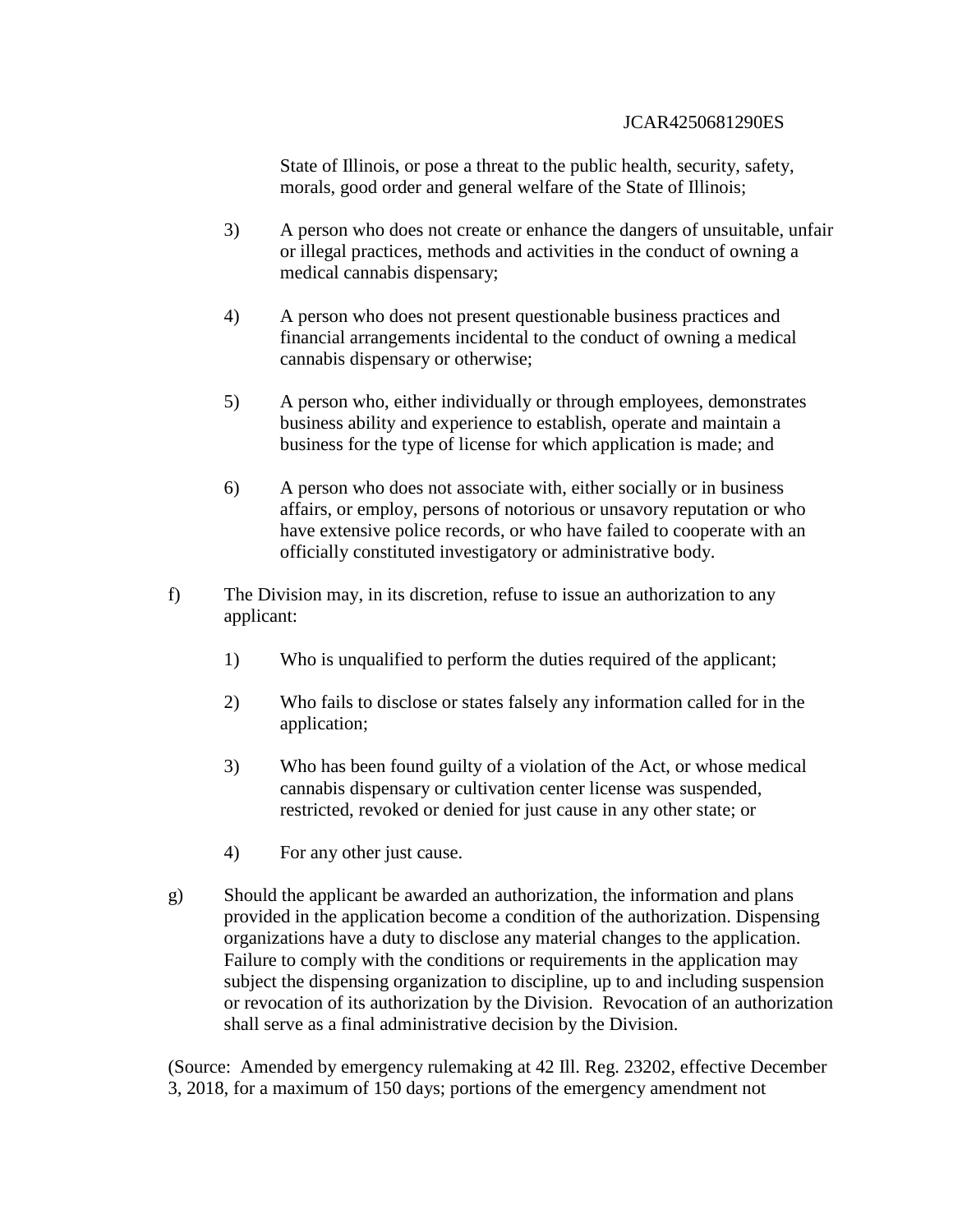specifically required by P.A. 100-1114 suspended at 42 Ill. Reg. 24277, effective December 11, 2018)

### SUBPART D: DISPENSARY REGISTRATION

## **Section 1290.100 Dispensing Organization − Registration Process EMERGENCY**

- a) No person may own, operate or act as a dispensing organization or represent that the person or organization is a registered dispensing organization unless first obtaining a registration from the Division.
- b) The registration process shall include the following:
	- 1) If the Division issues an authorization to an applicant, the Division will notify the applicant that it may file for a registration with the Division.
	- 2) Only an applicant granted an authorization is permitted to register a dispensing organization.
	- 3) A dispensing organization shall submit to the Division all supporting information and documents in a registration packet. The registration packet shall include all required registration materials in accordance with this Section and this Part. All registration materials shall be submitted together.
	- 4) A dispensing organization must file the registration packet with the Division within 120 days after the date of the authorization notification, unless otherwise authorized by the Division.
	- 5) The Division may identify incomplete or missing information from the registration packet. The Division may request additional information from the applicant, or the Division may deny the registration packet.
	- 6) If a registration packet is denied by the Division, the dispensing organization may refile it within 10 business days with the information or documents that caused its denial. If the registration packet is denied by the Division more than three times, the Division may withdraw the authorization. A letter withdrawing an authorization shall serve as a final administrative decision by the Division.
- c) Once all required information and documents have been submitted, the Division will review the registration packet. The Division may request revisions and retains final approval over dispensary features. Once the registration packet is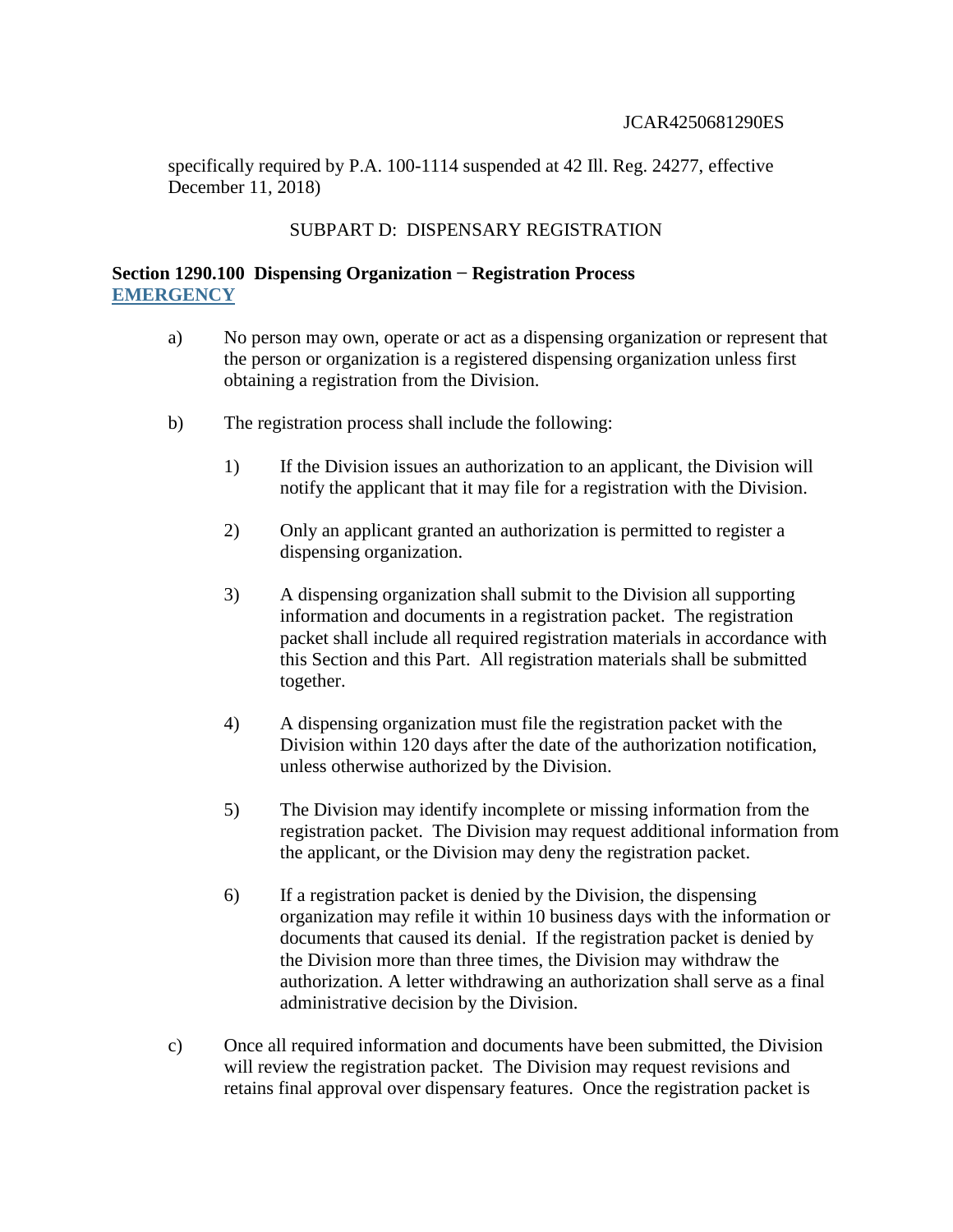complete and meets the Division's approval, the Division will conditionally approve the registration. Final approval is contingent on the build-out and Division inspection.

- d) Upon completion of the dispensary, the dispensing organization shall request an inspection. The Division will inspect the dispensary to confirm compliance with the registration packet, the Act and this Part.
- e) A registration will be issued only after the completion of a successful inspection.
- f) Once the Division has issued a registration, the dispensary organization shall notify the Division of the proposed opening date.
- g) A dispensing organization is not prohibited from applying for a cultivation center permit in connection with DOA's rules.

(Source: Amended by emergency rulemaking at 42 Ill. Reg. 23202, effective December 3, 2018, for a maximum of 150 days; emergency amendments not specifically required by P.A. 100-1114 suspended at 42 Ill. Reg. 24277, effective December 11, 2018)

## **Section 1290.110 Dispensing Organization − Registration Requirements EMERGENCY**

- a) The registration packet will be consistent with the information contained in the application, and shall provide additional detail on construction, start-up and operation.
- b) A person granted an authorization shall submit a registration packet to the Division that includes the following registration requirements:
	- 1) The legal name of the dispensing organization;
	- 2) The name of the dispensary facility;
	- 3) The registry identification number for the dispensing organization;
	- 4) The proposed physical address of the dispensary facility;
	- 5) The address, telephone number and e-mail address of the applicant's principal place of business, if different from the location where the medical cannabis will be dispensed. A post office box is not permitted;
	- 6) The name, address, date of birth and social security number for each proposed dispensing organization agent;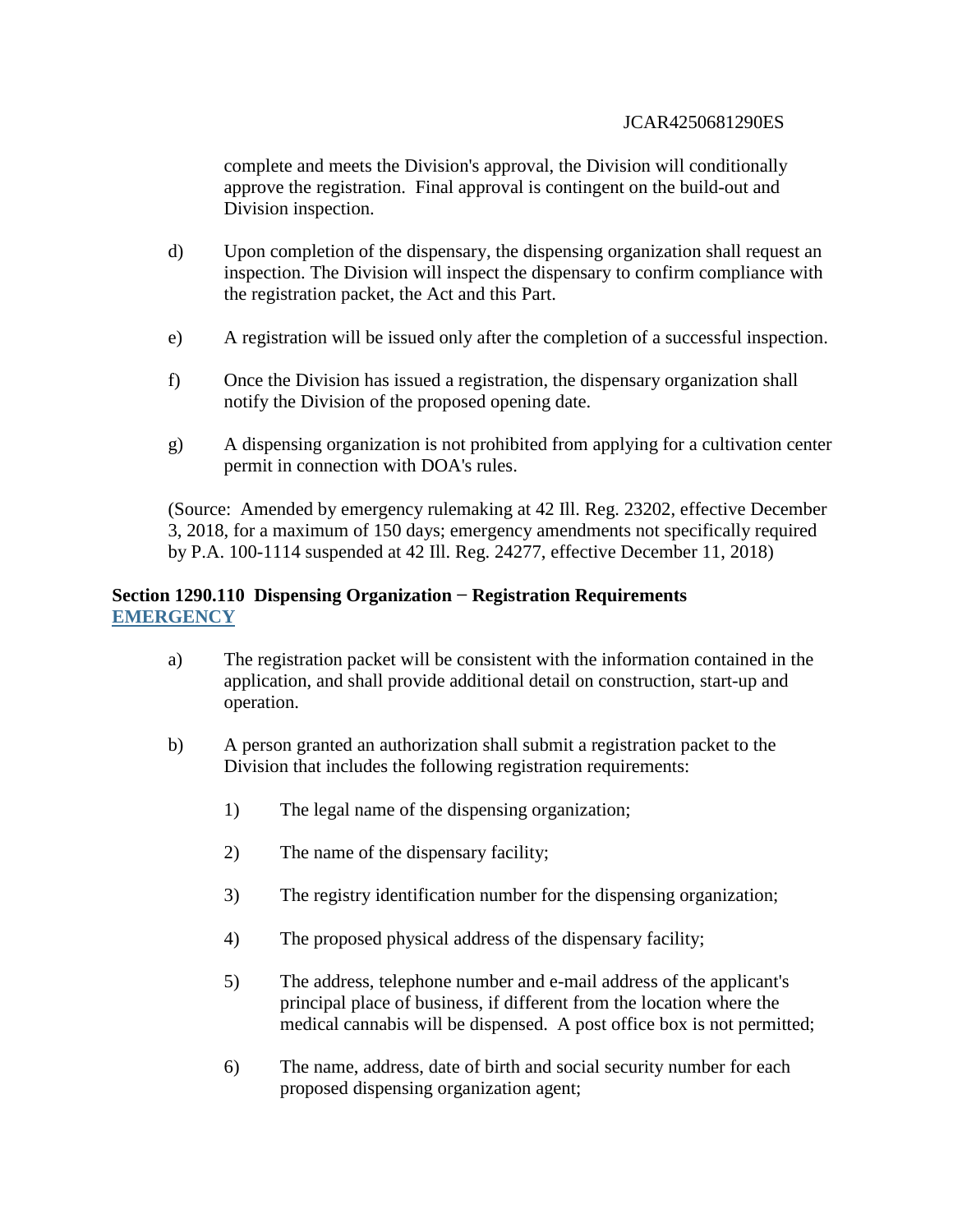- 7) The proposed hours of operation;
- 8) Any proposed text or graphic materials to be shown on the exterior of the proposed dispensary;
- 9) The distance from the proposed dispensary's property line to the property line of the closest pre-existing public or private preschool or elementary or secondary school or day care center, day care home, group day care home and part day child care facility. For purposes of this subsection (b)(9), "pre-existing" means existing as of the date the proposed dispensing organization submitted its application to the Division.
- 10) The anticipated date the dispensing organization will be ready for a Division inspection;
- 11) An attestation under penalty of perjury that the information provided to the Division for registration is true and correct;
- 12) Certification issued by the local jurisdiction's zoning office authorizing the use of the proposed plot as a dispensary;
- 13) A site plan drawn to scale of the proposed dispensary showing streets, traffic direction, sidewalks, trees, alleys, property lines, additional buildings on-site, parking areas and handicapped parking spaces, fences, exterior walled areas, garages, vehicle delivery access doors, hangars, security features and outdoor areas as applicable.
- 14) A floor plan or blueprint drawn to scale of the dispensary building that shall, at a minimum, show and identify:
	- A) Layout and square footage of each room;
	- B) Overall square footage of the dispensary facility;
	- C) Name and function of each room;
	- D) Doorways or pathways between rooms;
	- E) Means of ingress and egress;
	- F) Location of restricted and limited access areas;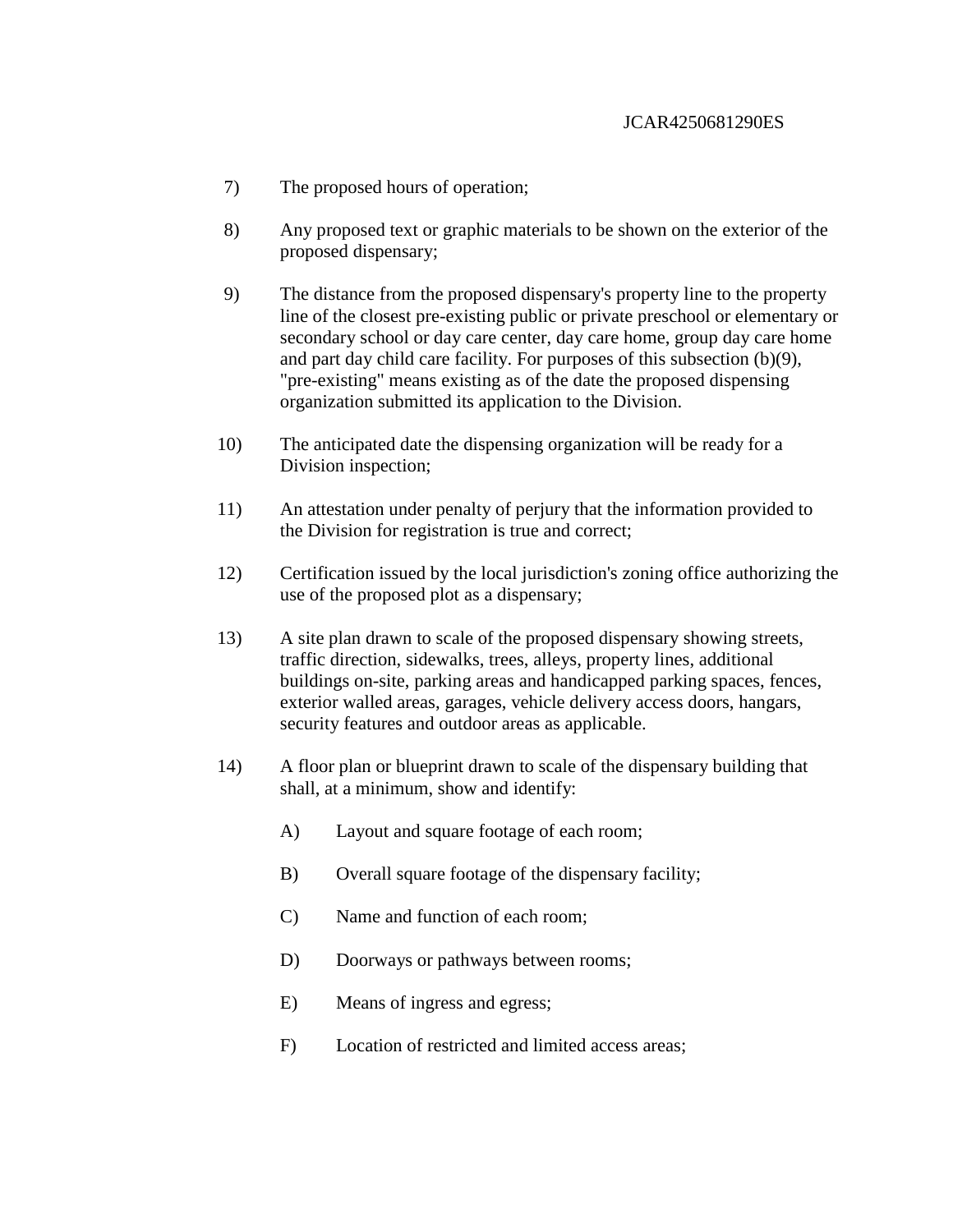- G) Location of cannabis storage areas while the dispensary is open for business;
- H) Location of cannabis storage areas while the dispensary is closed for business;
- I) Location of the sink and refrigerator, if any;
- J) Location of all safes or vaults that will be used to store cannabis, cannabis products or currency;
- K) Location of each computer used to check qualifying patient cards, or designated caregiver registry cards, provisional registrations and verify OAPP participants;
- L) Location of each computer and cash register used for point of sale transactions and to access the Division's verification system and Illinois Cannabis Tracking System;
- M) Location of bullet-proof glass;
- N) Location of drawer, grate or conduit through the bullet-proof glass;
- O) Location of bullet-proof walls, if any;
- P) Location of fire exits;
- Q) Location of each toilet facility;
- R) Location of a break room and personal storage lockers, if any;
- S) Location of patient counseling areas;
- T) Location of each video camera;
- U) Location of each panic button; and
- V) Location of natural and artificial lighting sources.
- 15) Policies and procedures that comply with the requirements in this Part, outlined in an Operation and Management Practices Plan, including:
	- A) Inventory control and record keeping using the State's verification system and Illinois Cannabis Tracking System;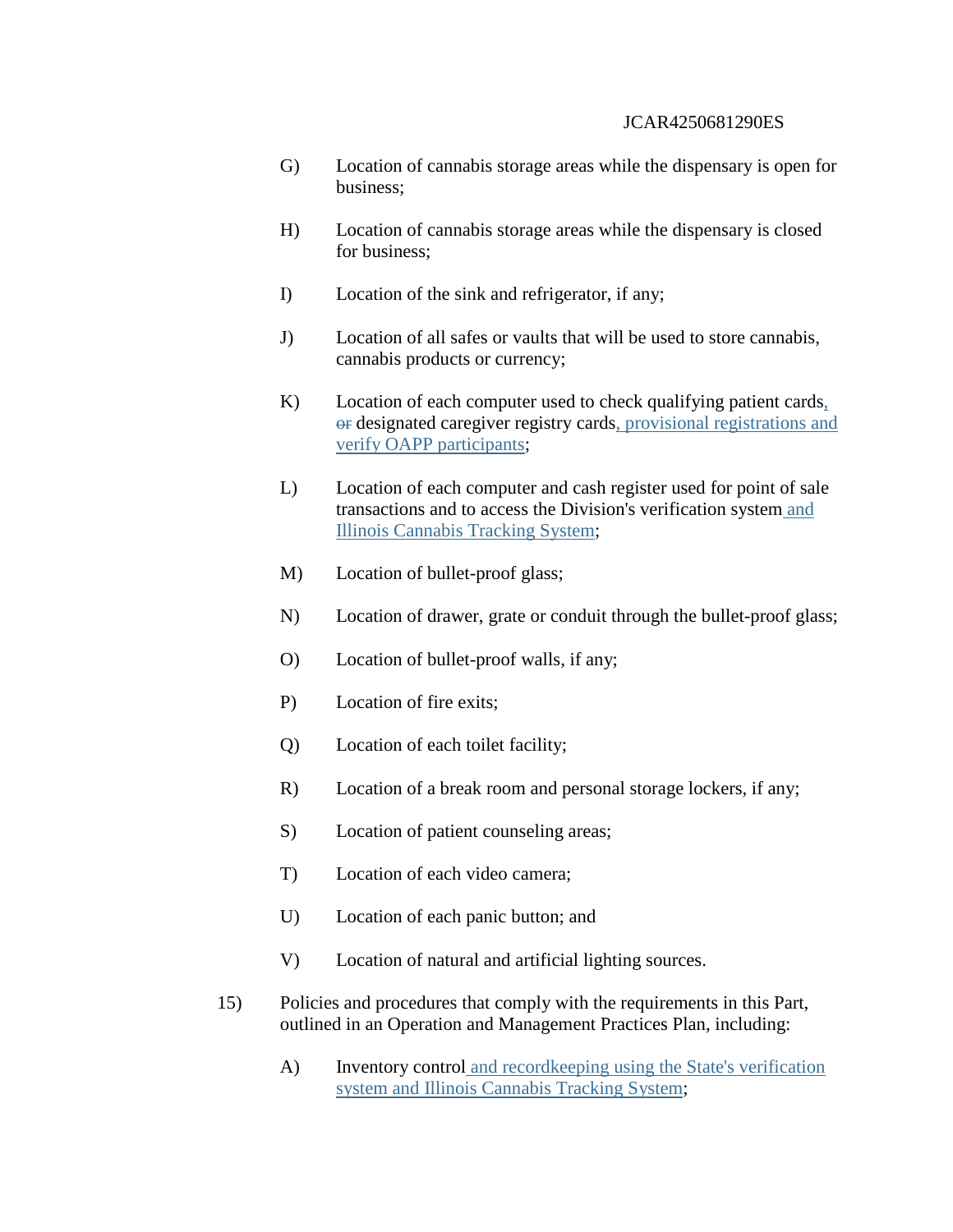- B) Qualifying patient, and designated caregiver, provisional patients and OAPP participants recordkeeping;
- C) Point of sale recordkeeping;
- D) Security;
- E) Patient care education and support;
- F) Operations manual, including accessible business hours and safe dispensing; and
- G) A staffing plan that ensures adequate staffing, training and education.
- 16) An explanation of related products or services to be offered, if any, other than cannabis.
- 17) A plan for working with cultivation centers to acquire medical cannabis and ensure the dispensary has a continuous supply for registered qualifying patients, and designated caregivers, provisional patients and OAPP participants.
- 18) The estimated volume of cannabis it plans to store at the dispensary.
- 19) A detailed description of air treatment systems that will be installed to reduce odors.
- 20) A description of the features that will provide accessibility to qualifying patients, and designated caregivers, provisional patients and OAPP participants as required by the ADA.
- 21) A plan detailing how the dispensing organization will perform a physical daily inventory of all medical cannabis to ensure inventory is balanced in the State's verification, Illinois Cannabis Tracking System and point of sale systemon a daily basis.
- 22) An attestation that the dispensing organization will have safes or vaults with dimensions sufficient for storage of cannabis, cash and currency.
- 23) Documentation that the building meets State and local building and fire codes, and that all local ordinances are met for the proposed location.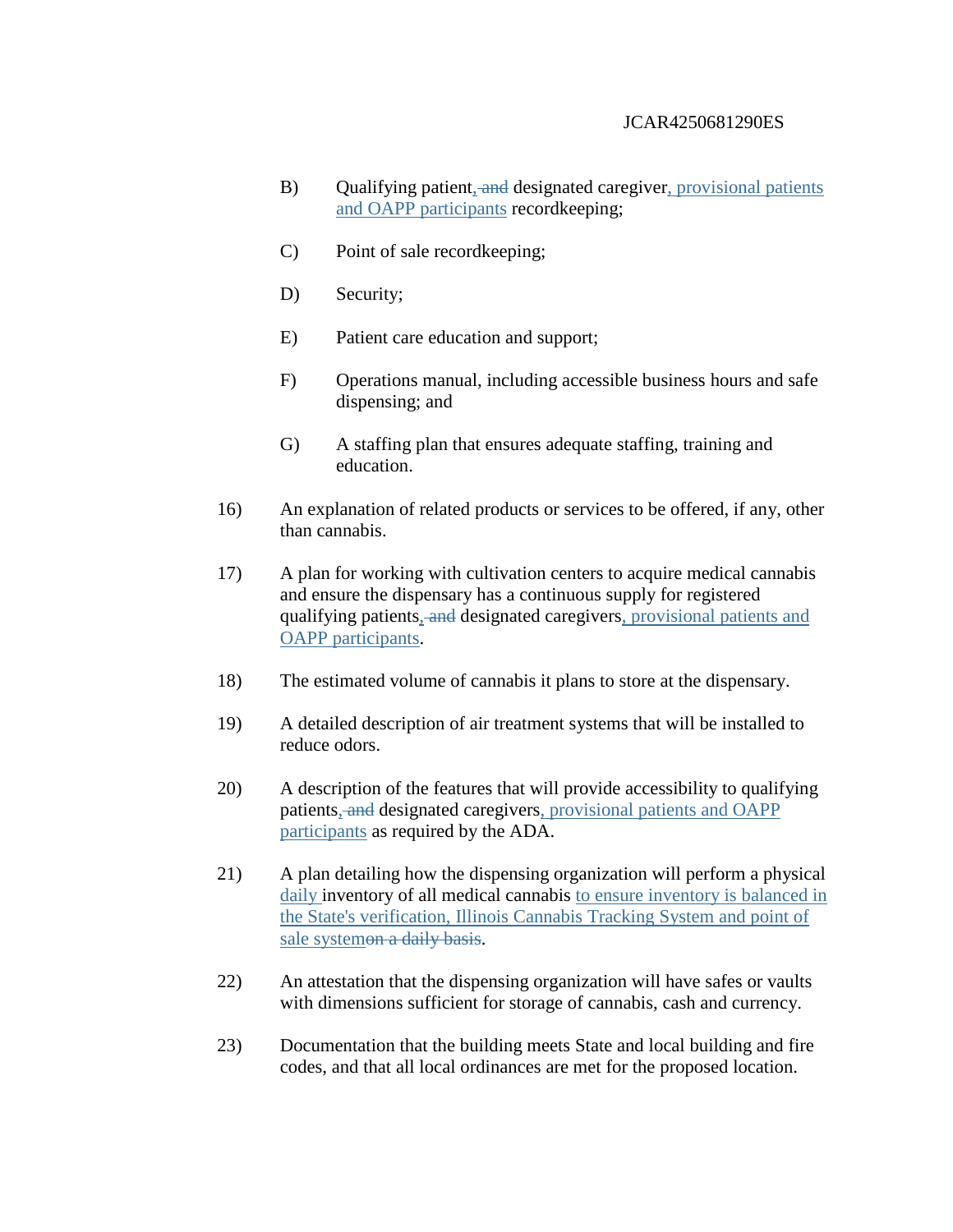- 24) A reasonable assurance that the issuance of a registration will not have a detrimental impact on the community.
- 25) A plan to prevent patient, provisional patient, designated caregiver and OAPP participant overflow in waiting rooms and patient care areas.
- 26) A signed statement by each principal officer or agent that they will not divert medical cannabis.
- 27) The registration fee (see Section 1290.80).
- 28) Any additional information requested by the Division.
- c) The registration packet shall be signed and dated by each principal officer.
- d) Upon Division approval of the registration packet, the information and plans in the registration packet become a condition of the registration. Dispensing organizations have a duty to disclose any material changes to the information contained in the registration packet.
- e) Once all registration documentation is complete and the dispensing organization meets the Division's approval, the Division will issue a conditional approval.
- f) After receipt of a conditional approval, and when the dispensing organization is ready to open, it shall contact the Division for an inspection. The dispensary shall not open until it has passed inspection and the Division has issued a registration.
- g) Prior to opening, the dispensing organization shall notify the Division of the proposed opening date.
- h) A registration must be denied pursuant to Section 115(f) of the Act for any of the following reasons:
	- 1) The applicant failed to submit the materials required by the Act and this Part;
	- 2) The applicant selected a location that is not in compliance with local zoning rules and cannot cure the zoning deficiency in a reasonable time;
	- 3) The applicant does not meet the requirements of Section 130 or 140 of the Act;
	- 4) One or more of the principal officers has been convicted of an excluded offense;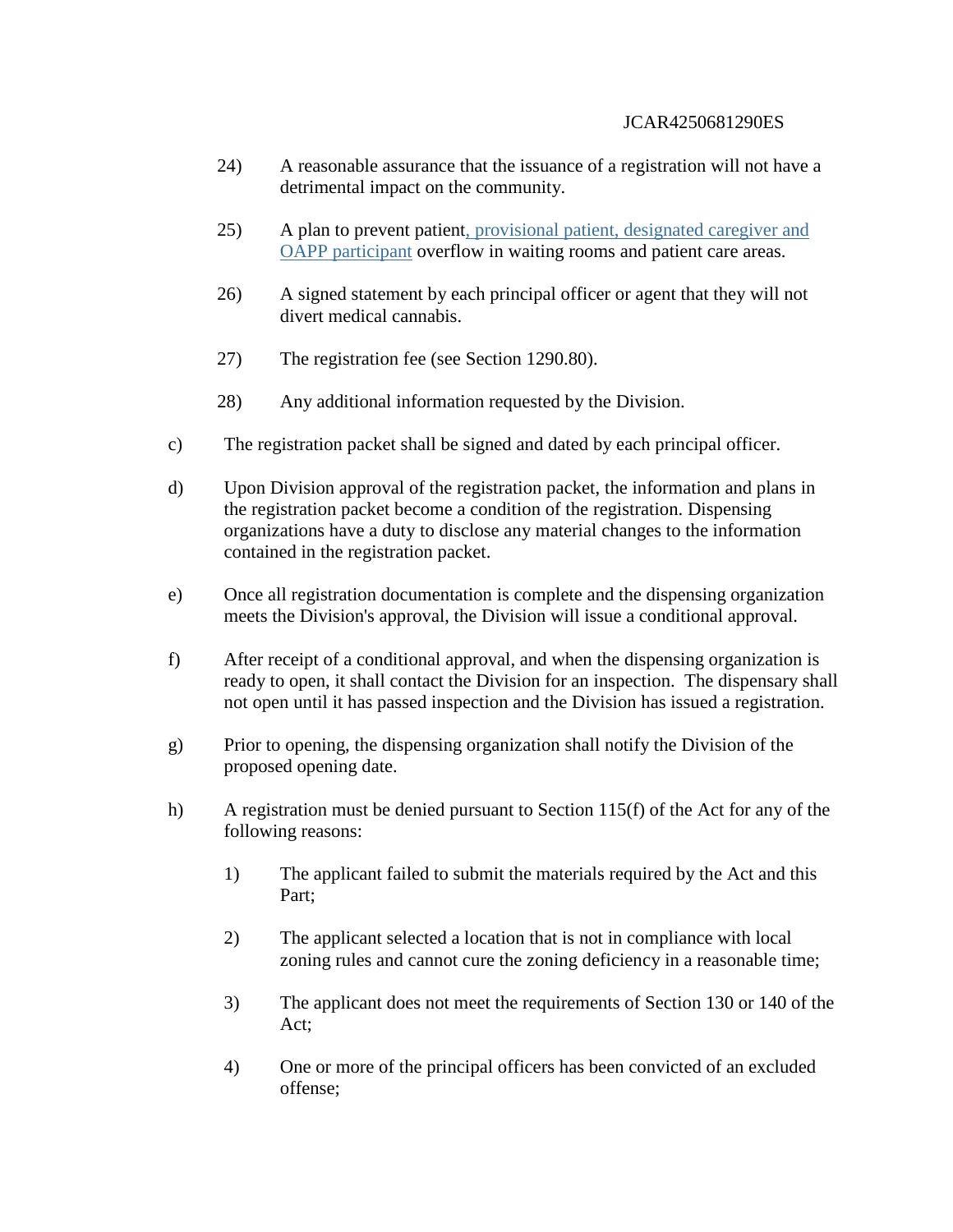- 5) One or more of the principal officers has served as an owner or officer of a registered medical cannabis dispensing organization that had its registration revoked;
- 6) One or more of the principal officers is under 21 years of age; or
- 7) One or more of the principal officers is a registered qualifying patient or a designated caregiver.

(Source: Amended by emergency rulemaking at 42 Ill. Reg. 23202, effective December 3, 2018, for a maximum of 150 days; portions of the emergency amendment not specifically required by P.A. 100-1114 suspended at 42 Ill. Reg. 24277, effective December 11, 2018)

# **Section 1290.120 Dispensing Organization − Registration Bond EMERGENCY**

A registration bond is a requirement for the issuance of a registration, maintenance of a registration, or reactivation of a registration. The bond shall be used to guarantee that the dispensing organization timely and successfully completes dispensary construction, operates in a manner that provides an uninterrupted supply of cannabis, faithfully pays registration renewal fees, keeps accurate books and records, makes regulatorily required reports, complies with State tax requirements, and conducts the dispensary in conformity with the Act and this Part. Evidence of financial responsibility shall be provided by one of the following:

- a) Establishing and maintaining an escrow or surety account in an Illinois financial institution in the amount of \$50,000, with escrow terms, approved by the Division, that it shall be payable to the Division in the event of circumstances outlined in this Section. A financial institution may not return money in an escrow or surety account to the dispensing organization that established the account or a representative of the organization unless the organization or representative presents a statement issued by the Division indicating that the account may be released.
- b) Providing a surety bond in the amount of \$50,000, naming the dispensing organization as principal of the bond, with terms, approved by the Division, that the bond defaults to the Division in the event of circumstances outlined in this Section. Bond terms include:
	- 1) The bond must be written by a surety company authorized and licensed through the Illinois Department of Insurance (see 215 ILCS 5/4).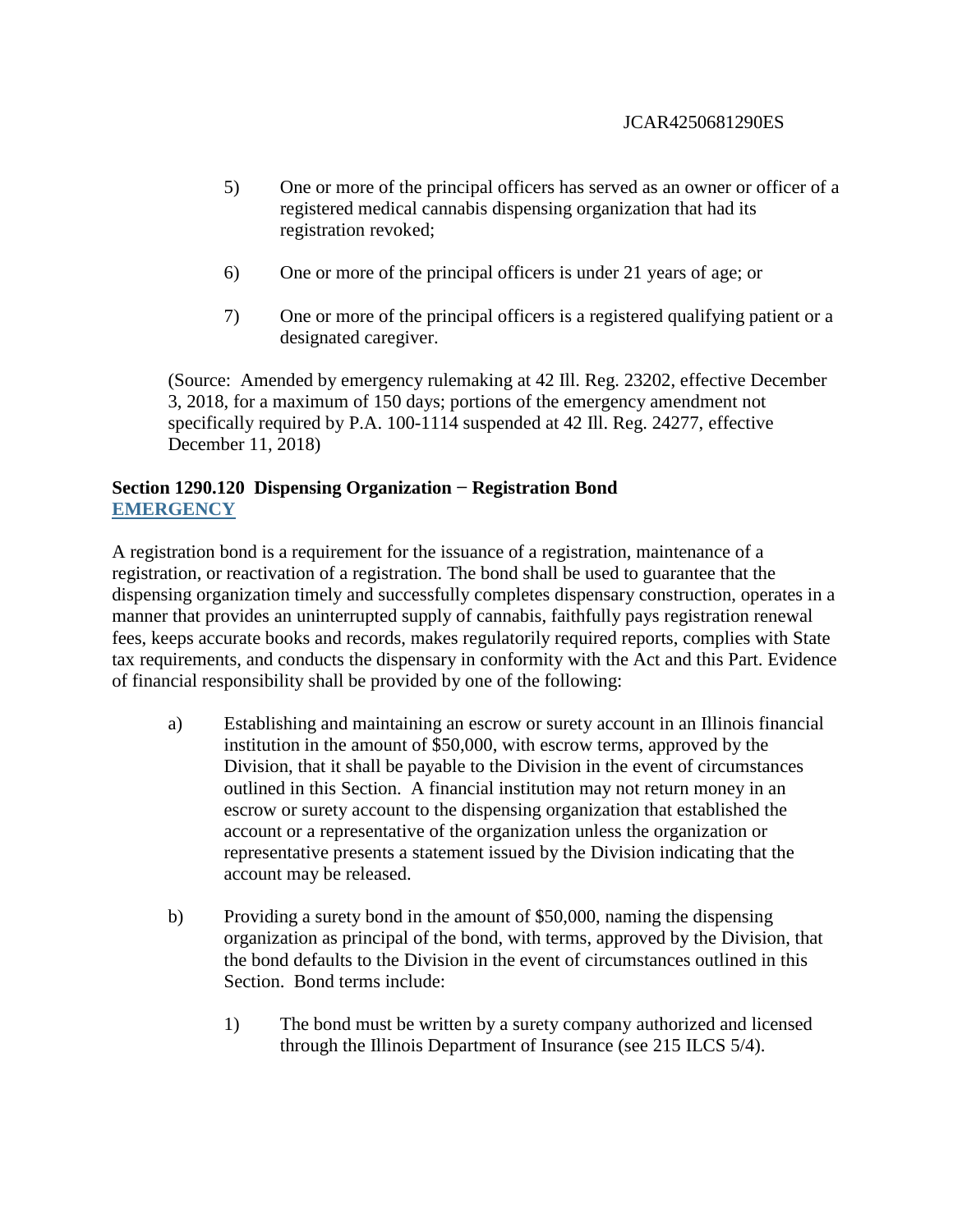- 2) The business name and registration number on the bond must correspond exactly with the business name and registration number in the Division's records.
- 3) The bond must be written on a form approved by the Department.
- 4) A copy of the bond must be received by the Division within 90 days after the effective date.
- 5) The bond shall not be canceled by a surety on less than 30 days' notice in writing to the Division. If a bond is canceled and the registrant fails to file a new bond with the Division in the required amount on or before the effective date of cancellation, the registrant's registration may be revoked. The total and aggregate liability of the surety on the bond is limited to the amount specified in the bond.

(Source: Amended by emergency rulemaking at 42 Ill. Reg. 23202, effective December 3, 2018, for a maximum of 150 days; emergency amendments not specifically required by P.A. 100-1114 suspended at 42 Ill. Reg. 24277, effective December 11, 2018)

## **Section 1290.140 Request to Relocate a Dispensary EMERGENCY**

- a) A dispensing organization may relocate a dispensary in the District where the dispensary is registered. To relocate a dispensary, the dispensing organization shall submit an application requesting the change and the relocation fee (see Section 1290.80) to the Division.
- b) The new dispensary location shall meet all the requirements of the Act and this Part.
- c) If the information and documents submitted by the dispensing organization comply with the Act and this Part and the proposed location is acceptable to the Division, the Division will issue a conditional approval to relocate. The dispensary organization may continue to operate at the existing location, until the new location is ready. The dispensary organization may not operate two locations under the same registration number.
- d) Once the new dispensary is finished, the dispensing organization shall notify the Division and request an inspection.
- e) Prior to issuing a registration and approval to operate, the Division will inspect the dispensary to confirm compliance with the Act and this Part. Final approval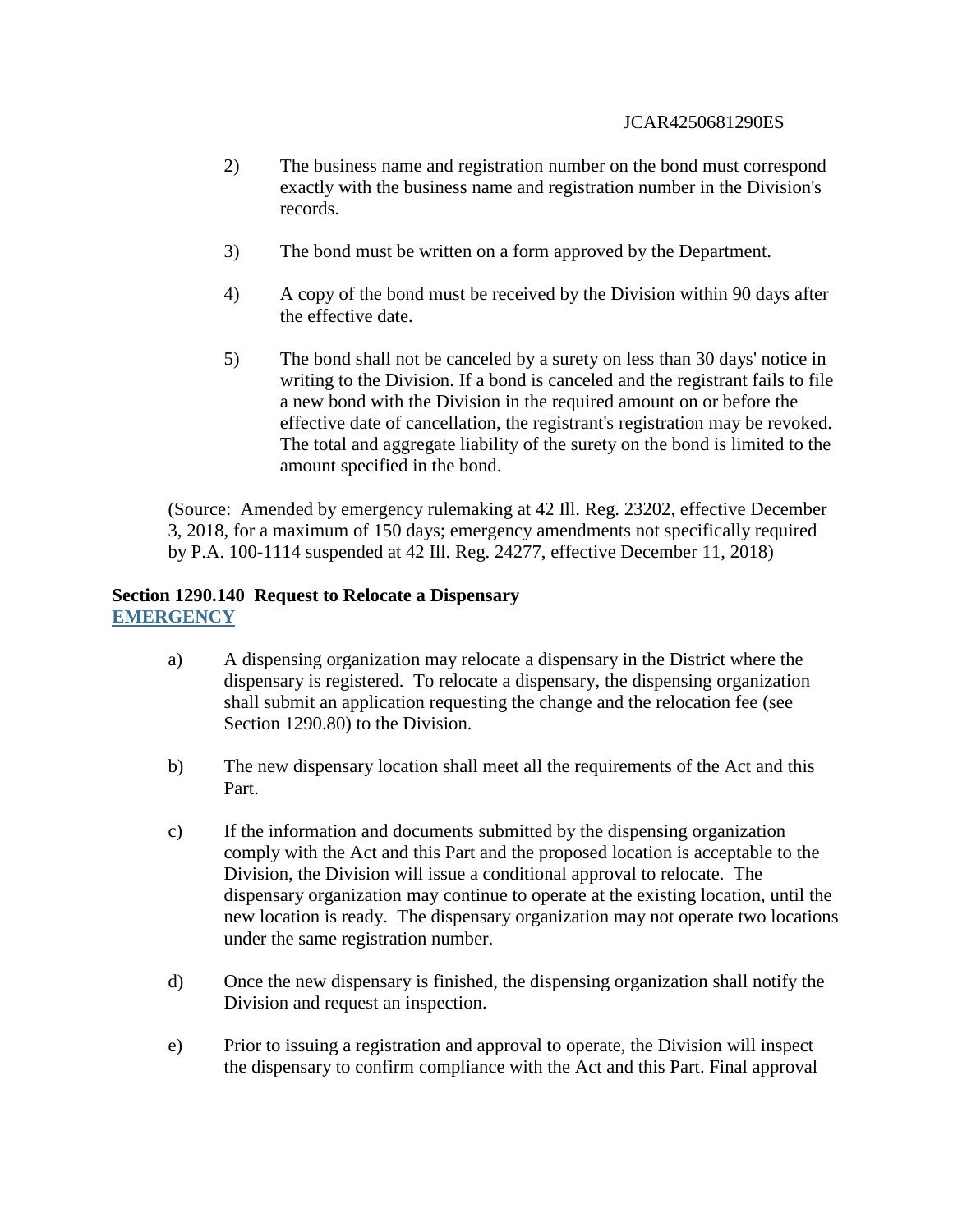for the dispensing organization to operate will be issued by the Division only after the completion of a successful inspection.

- f) A dispensing organization shall not dispense medical cannabis at the new location until the Division approves the dispensary and issues an amended registration noting the new location.
- g) Once the Division has issued an amended registration, the dispensing organization shall notify the Division of the proposed dispensary opening date.
- h) The registration that includes the new address shall retain the expiration date of the previously issued registration.
- i) An application for a relocation of a dispensary may not be combined with an application for renewing a dispensing organization registration. The Division shall process each application separately.
- j) Should the dispensing organization relocate, it shall inform its existing patients of the new dispensary location.

(Source: Amended by emergency rulemaking at 42 Ill. Reg. 23202, effective December 3, 2018, for a maximum of 150 days; emergency amendments not specifically required by P.A. 100-1114 suspended at 42 Ill. Reg. 24277, effective December 11, 2018)

SUBPART E: REGISTRATION OF DISPENSING ORGANIZATION AGENTS

## **Section 1290.200 Dispensing Organization Agent-in-Charge EMERGENCY**

- a) Every dispensing organization shall designate, at a minimum, one agent-incharge. The designated agent-in-charge must hold a dispensing organization agent identification card. Maintaining an agent-in-charge is a continuing requirement for the registration, except as provided in subsection (g).
- b) The agent-in-charge shall be a principal officer or a full-time agent of the dispensing organization and shall participate in dispensing organization affairs. Participation in dispensing organization affairs includes, but is not limited to, responsibility for deliveries, oversight of services and dispensary agents, recordkeeping, inventory, dispensary agent training, and compliance with the Act and this Part. Participation in affairs also includes the responsibility for maintaining all files subject to audit or inspection by the Division. These files shall be located in Illinois.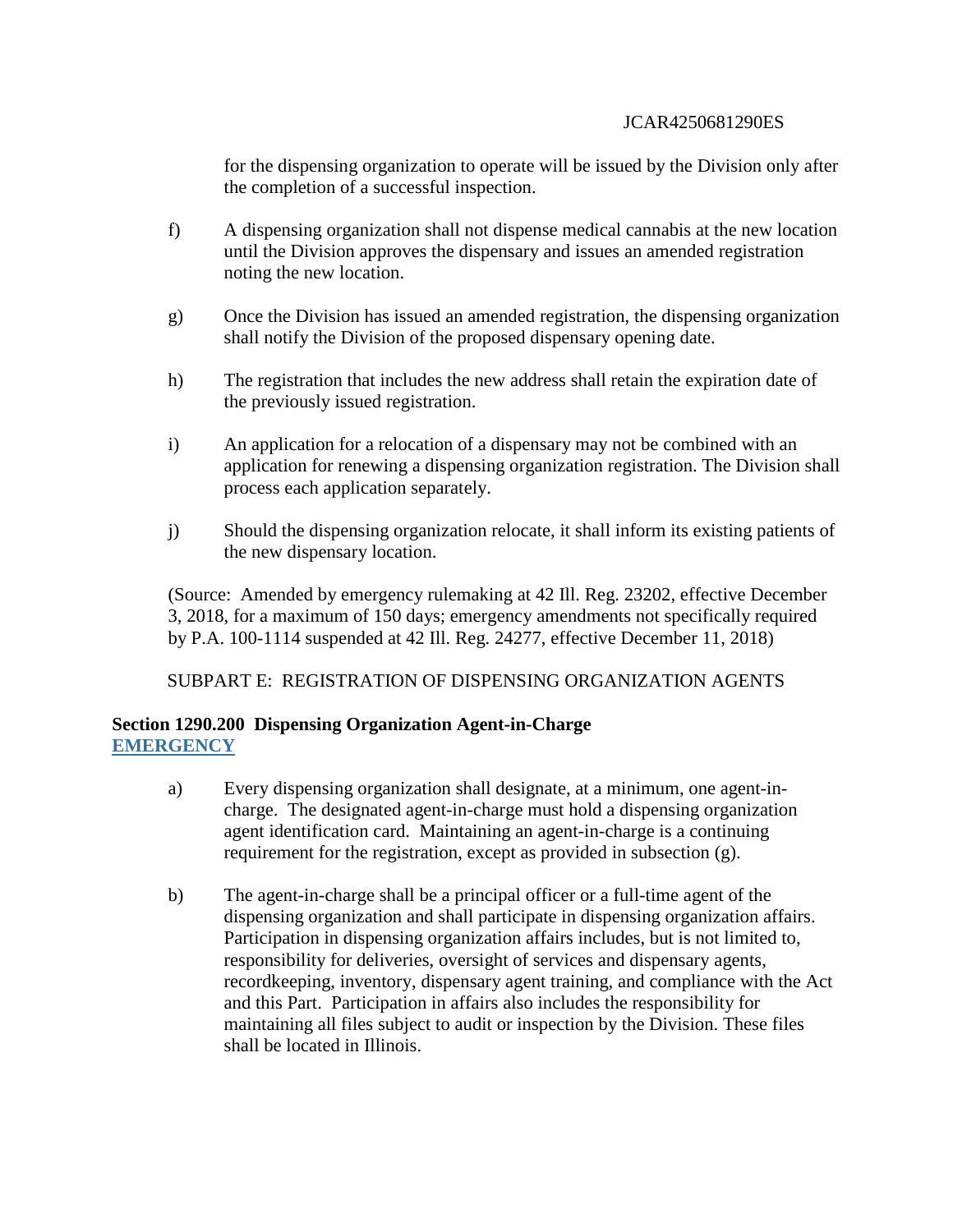- c) The agent-in-charge is responsible for promptly notifying the Division of any change of information required to be reported to the Division.
- d) If the dispensing organization is a corporation or a limited liability company, the agent-in-charge is responsible for maintaining the good standing of the corporation or limited liability company with the Secretary of State. If the dispensing organization is a foreign corporation, the agent-in-charge is responsible for maintaining its authorization to conduct business in Illinois in good standing.
- e) In determining whether an agent-in-charge participates in dispensing organization affairs, the Division may consider the responsibilities identified in this Section, the number of dispensary agents under the supervision of the agent-in-charge, and the employment relationship between the agent-in-charge and the dispensing organization, including the existence of a contract for employment and any other relevant fact or circumstance.
- f) The agent-in-charge is responsible for notifying the Division, on forms provided by the Division, of a change in the employment status of all dispensing organization agents, and the nature and reason for the status change, within five business days after the change.
- g) In the event of the separation of an agent-in-charge due to death, incapacity, termination or any other reason, the dispensing organization shall immediately contact the Division and request a temporary certificate of authority allowing the continuing operation. The request shall include the name of an interim agent-incharge until a replacement is identified, or shall include the name of the replacement. The Division shall issue the temporary certificate of authority promptly after it approves the request. If a dispensing organization fails to promptly request a temporary certificate of authority after the separation of the agent-in-charge, its registration shall cease until the Division approves the temporary certificate of authority or registers a new agent-in-charge. No temporary certificate of authority shall be valid for more than 90 days. The succeeding agent-in-charge shall register with the Division in compliance with this Part. Once the permanent succeeding agent-in-charge is registered with the Division, the temporary certificate of authority is void. No temporary certificate of authority shall be issued for the separation of an agent-in-charge due to disciplinary action by the Division related to his or her conduct on behalf of the dispensing organization.
- h) The dispensing organization agent-in-charge registration shall expire annually on the date it was issued. The agent-in-charge's registration shall be renewed annually. The Division shall review the dispensary's compliance history when determining whether to grant the request to renew.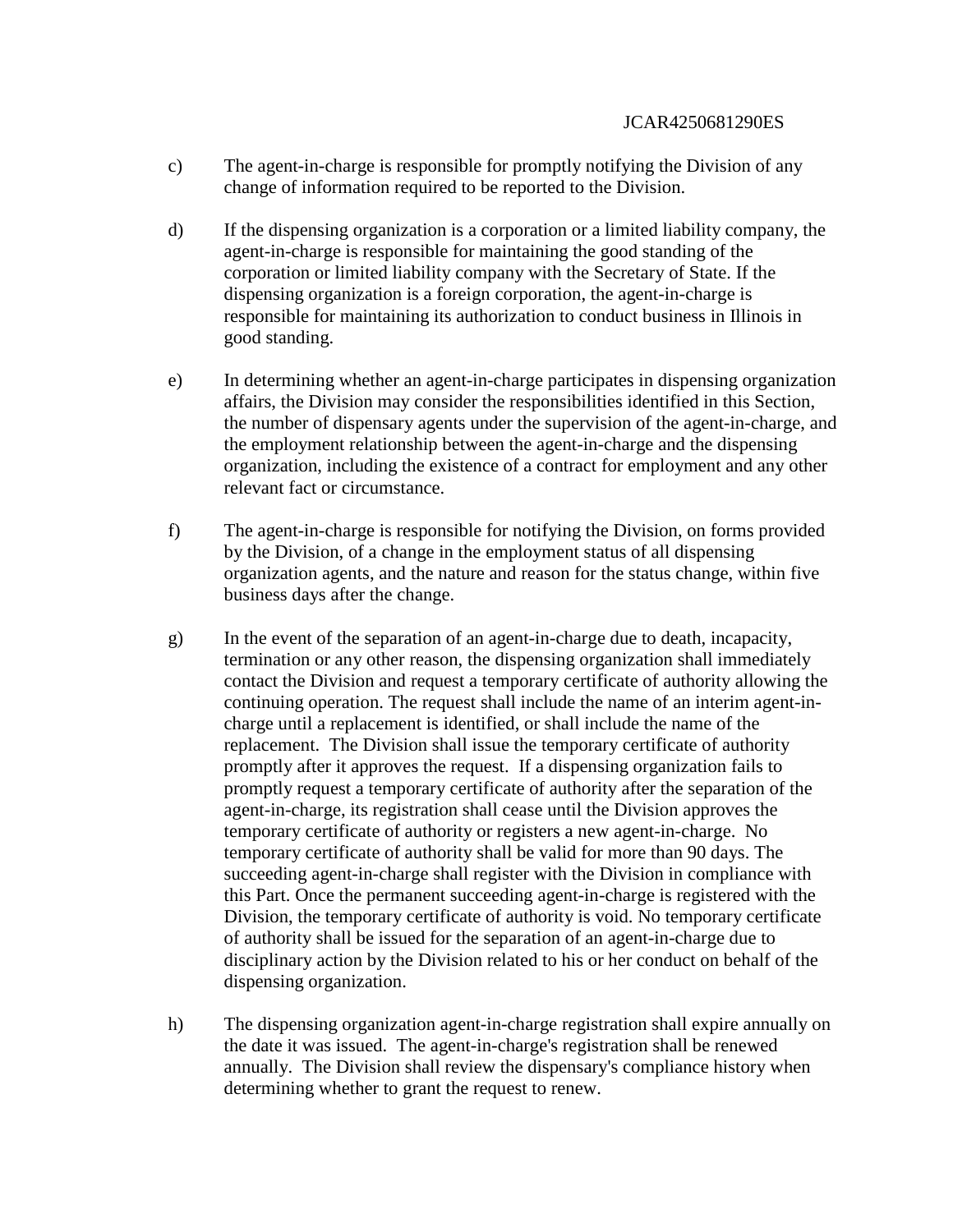- i) Upon termination of an agent-in-charge's employment, the dispensing organization shall immediately reclaim the dispensary agent identification card. The dispensing organization shall promptly return the identification card to the Division.
- j) The Division may revoke an agent-in-charge identification card for any of the following reasons:
	- 1) Submission of misleading, incorrect, false or fraudulent information in the application or renewal application;
	- 2) Violation of the requirements of the Act or this Part;
	- 3) Fraudulent use of the agent-in-charge identification card;
	- 4) Selling, distributing, transferring in any manner, or giving medical cannabis to any unauthorized person;
	- 5) Tampering with, falsifying, altering, modifying or duplicating an agent-incharge identification card;
	- 6) Tampering with, falsifying, altering, modifying the surveillance video footage, point of sale system, Illinois Cannabis Tracking System, or the state's verification system;
	- 7) Tampering with, falsifying, altering, modifying patient, provisional patient, designated caregiver or OAPP participant applications;
	- 86) Failure to notify the Division within five business days after becoming aware that the agent-in-charge identification card has been lost, stolen or destroyed;
	- 97) Failure to notify the Division within five business days after a change in the information provided in the application for an agent-in-charge identification card; or
	- 108) Conviction of an excluded offense following the issuance of an agent-incharge identification card.

(Source: Amended by emergency rulemaking at 42 Ill. Reg. 23202, effective December 3, 2018, for a maximum of 150 days; portions of the emergency amendment not specifically required by P.A. 100-1114 suspended at 42 Ill. Reg. 24277, effective December 11, 2018)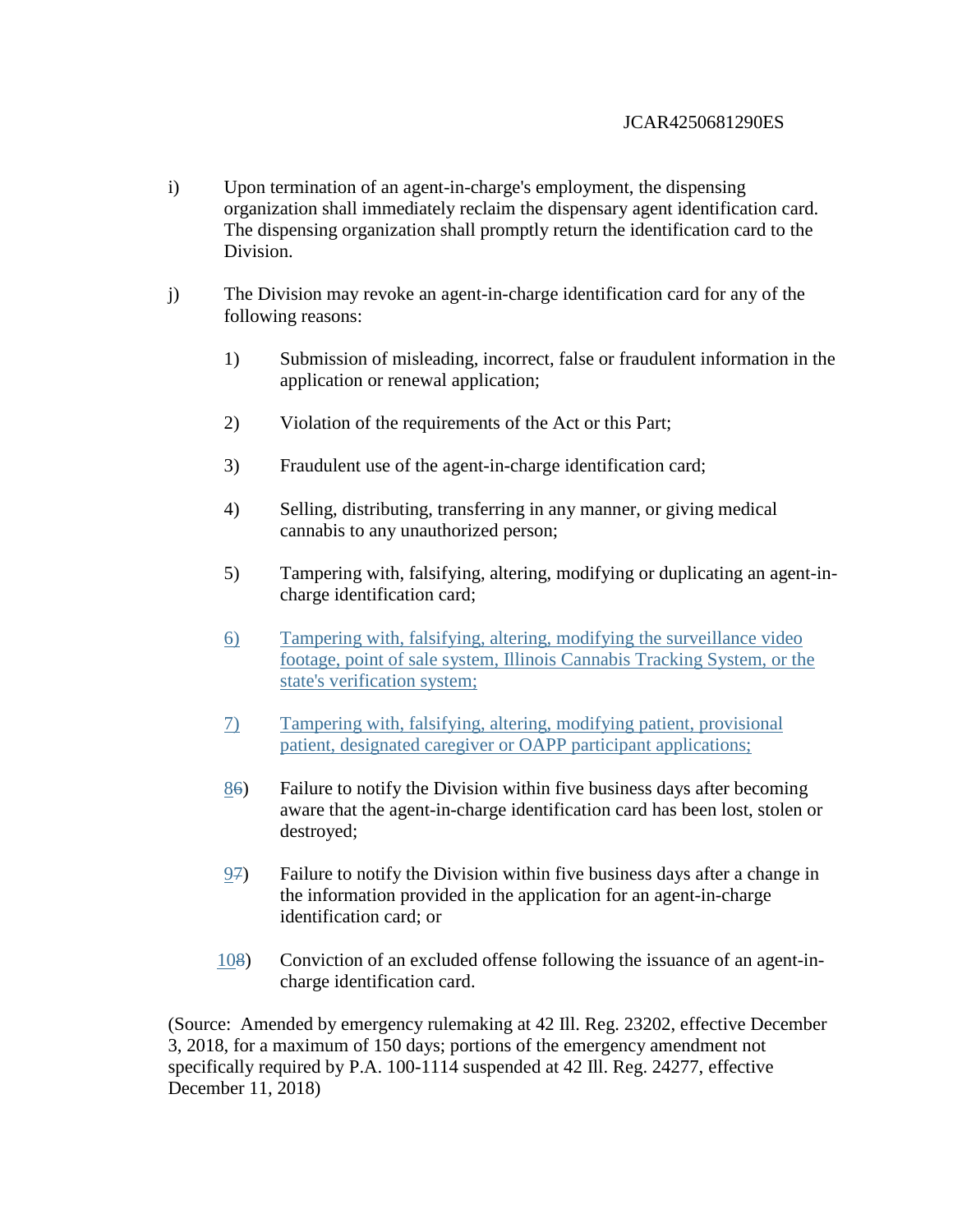## **Section 1290.210 Dispensing Organization Agents EMERGENCY**

- a) All principal officers, agents-in-charge and employees of the dispensing organization are dispensing organization agents and shall hold an agent identification card. No person shall begin work at a dispensary prior to holding an agent identification card.
- b) Only a dispensing organization principal officer or an agent-in-charge may apply for an agent identification card for himself or herself or other dispensary agents.
- c) A dispensing organization agent shall visibly display an agent identification card issued by the Division at all times while at the dispensary.
- d) An agent registration application shall be submitted by a dispensing organization principal officer or agent-in-charge on forms provided by the Division, along with the following:
	- 1) The name of the dispensing organization employing the agent, and the address of the dispensary;
	- 2) A full set of fingerprints submitted to ISP as outlined in this Part;
	- 3) A copy of the applicant's valid driver's license or State issued identification;
	- 4) Electronic picture of applicant;
	- 5) A document verifying the applicant's place of residency, such as a bank statement, cancelled check, insurance policy, etc. The document must contain the applicant's full residence address;
	- 6) A sworn statement that the applicant has not been convicted of an excluded offense in any jurisdiction;
	- 7) The applicant's social security number;
	- 8) The registration fee (see Section 1290.80); and
	- 9) Any additional information requested by the Division in the verification process.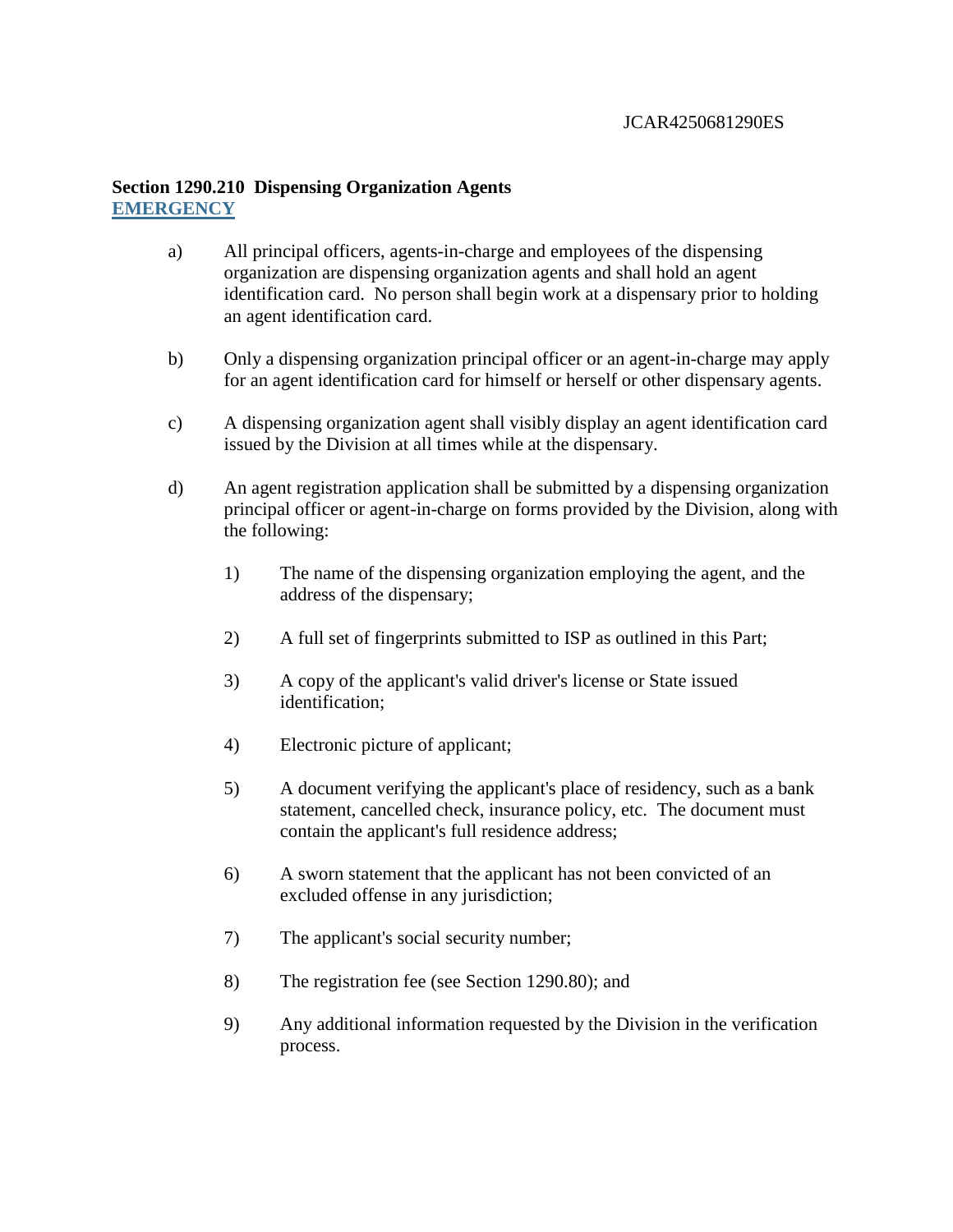- e) The Division will deny an application or renewal of an agent identification card for a person convicted of an excluded offense.
- f) If no excluded offense is found relating to the fingerprints and the applicant is otherwise qualified under the Act, the Division may approve the application. Within 15 days after approving an application, the Division shall issue an agent identification card that will be valid for the period specified on the face of the card and will be renewable upon the conditions set forth in this Part.
- g) Dispensing organization agents have access to restricted access areas. They are responsible for the sale of cannabis and dispensary operations. Agents may accept deliveries from cultivation centers, and must document sales in compliance with the Act and this Part.
- h) It is the responsibility of each registered dispensing organization to notify the Division of an agent's change of address.
- i) Dispensing organization agents must promptly report any diversion or theft, or suspicion of diversion or theft, of cannabis or currency to the Division.
- j) At least 30 days prior to the expiration of an agent identification card, the dispensing organization shall request the Division renew the annual agent identification card, include any information requested by the Division, and authorize ISP to conduct a criminal background check.
- k) No dispensing organization shall, after the expiration of an agent identification card, employ or retain the holder of the card in any capacity.
- l) Upon termination of employment, the agent identification card shall be immediately returned to the dispensing organization. The dispensing organization shall promptly return the agent identification card to the Division.
- m) The agent identification card is not transferable. It is the property of the State of Illinois and shall be surrendered upon demand of the Director.
- n) A dispensing organization agent shall promptly report an arrest and any subsequent conviction of an excluded offense to the dispensing organization and to the Division.
- o) Should the Division not be able to obtain the State or federal criminal records check from ISP as required by the Act and this Part, the Division may contract with a private detective or investigating agency licensed under the Private Detective, Private Alarm, Private Security, Fingerprint Vendor, and Locksmith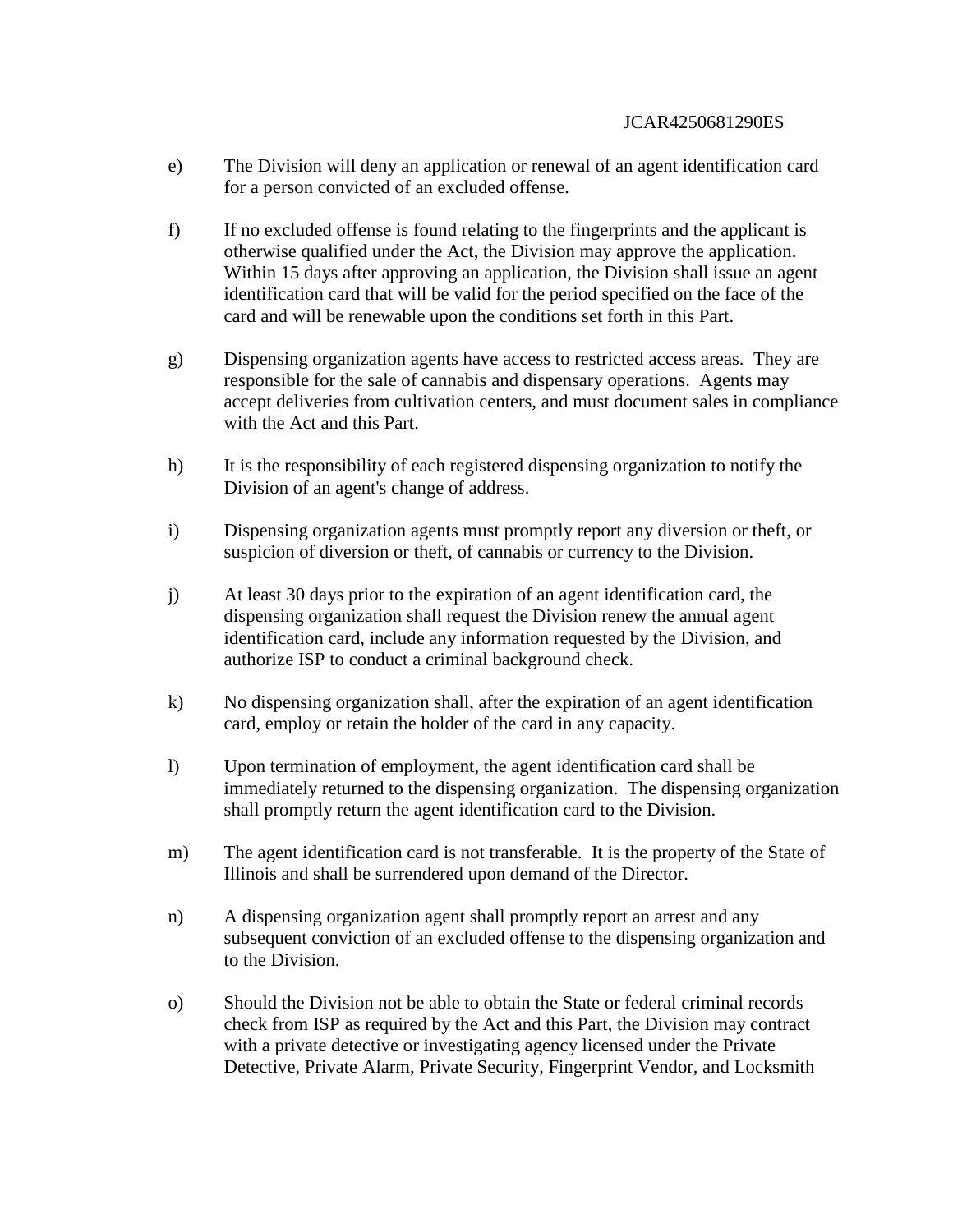Act of 2004 [225 ILCS 447] and in good standing with the Department for the purpose of conducting the records checks.

- p) The Division may revoke an agent identification card for any of the following reasons:
	- 1) Submission of misleading, incorrect, false or fraudulent information in the application or renewal application;
	- 2) Violation of the requirements of the Act or this Part;
	- 3) Fraudulent use of the agent identification card;
	- 4) Selling, distributing, transferring in any manner, or giving medical cannabis to any unauthorized person;
	- 5) Tampering with, falsifying, altering, modifying or duplicating an agent identification card;
	- 6) Tampering with, falsifying, altering, modifying the surveillance video footage, point of sale system, Illinois Cannabis Tracking System, or the State's verification system;
	- 7) Tampering with, falsifying, altering, modifying patient, provisional patient, designated caregiver or OAPP participant applications;
	- 86) Failure to notify the Division within five business days after becoming aware that the agent identification card has been lost, stolen or destroyed;
	- 97) Failure to notify the Division within five business days after a change in the information provided in the application for an agent identification card or renewal; or
	- 108) Conviction of an excluded offense following the issuance of an agent identification card.

(Source: Amended by emergency rulemaking at 42 Ill. Reg. 23202, effective December 3, 2018, for a maximum of 150 days; portions of the emergency amendment not specifically required by P.A. 100-1114 suspended at 42 Ill. Reg. 24277, effective December 11, 2018)

### **Section 1290.230 State and Federal Criminal History Records Check**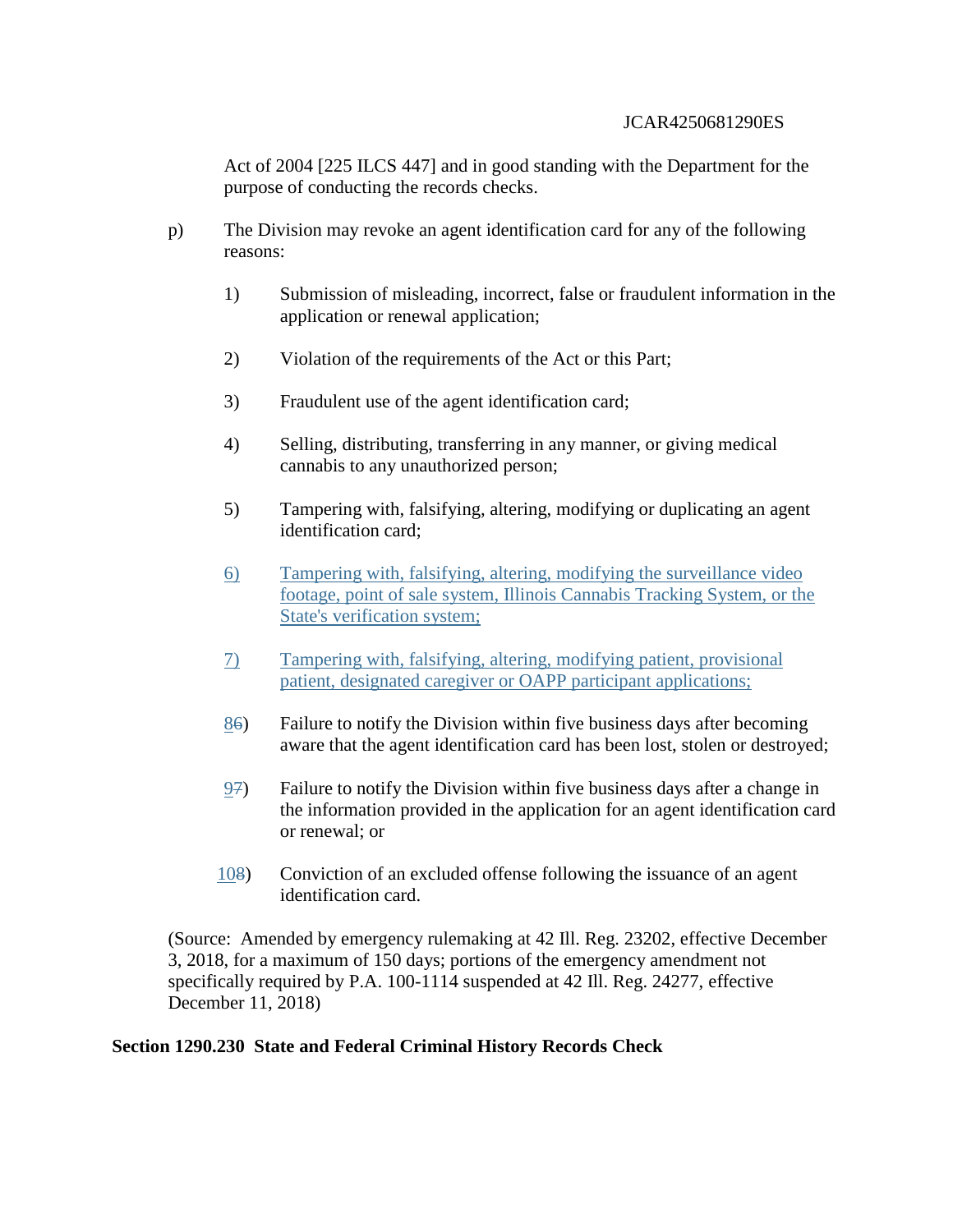- a) Persons required to submit to a State and federal criminal history records check for convictions of an excluded offense shall submit to a fingerprint-based criminal history records check by providing a full set of fingerprints in an electronic format to an ISP livescan vendor whose equipment has been certified by ISP or a fingerprint vendor agency licensed by the Department.
- b) The ISP will act as the Division's agent, receiving electronic fingerprints and conducting background checks of each individual applying for an agent identification card.
- c) ISP will conduct background checks for conviction information contained in the ISP and Federal Bureau of Identification criminal history databases, as permitted.
- d) For verification of a statutorily imposed duty to conduct background checks pursuant to the Act, ISP will transmit the results of the background check to the Division and the transmittal shall conclude the verification process.
- e) The electronic background checks shall be submitted as outlined in either the Uniform Conviction Information Act [20 ILCS 2635] or 20 Ill. Adm. Code 1265.30 (Electronic Transmission of Fingerprint Requirements).
- f) Electronic transmission of fingerprint data to ISP shall be accomplished utilizing livescan procedures or other comparable technology approved for use by ISP.
- g) Manual fingerprints will not be accepted and shall not be scanned and converted into an electronic format.
- h) Fingerprints shall be taken within the 30 days prior to the application date or renewal date for an agent identification card.
- i) Fingerprint images of the individual being fingerprinted, and related alphanumeric identification data submitted, shall be submitted electronically to ISP.
- j) If the fingerprints are rejected by ISP, the dispensary agent shall have his or her fingerprints collected electronically by a live scan fingerprint vendor a second time.
- k) In the event of equipment malfunction or other special circumstance that make electronic transmission of fingerprint data impractical, the Division may allow limited use of paper fingerprint records.
- l) The dispensing organization shall submit to the Division a copy of the livescan request form, with the agent identification card application or renewal and the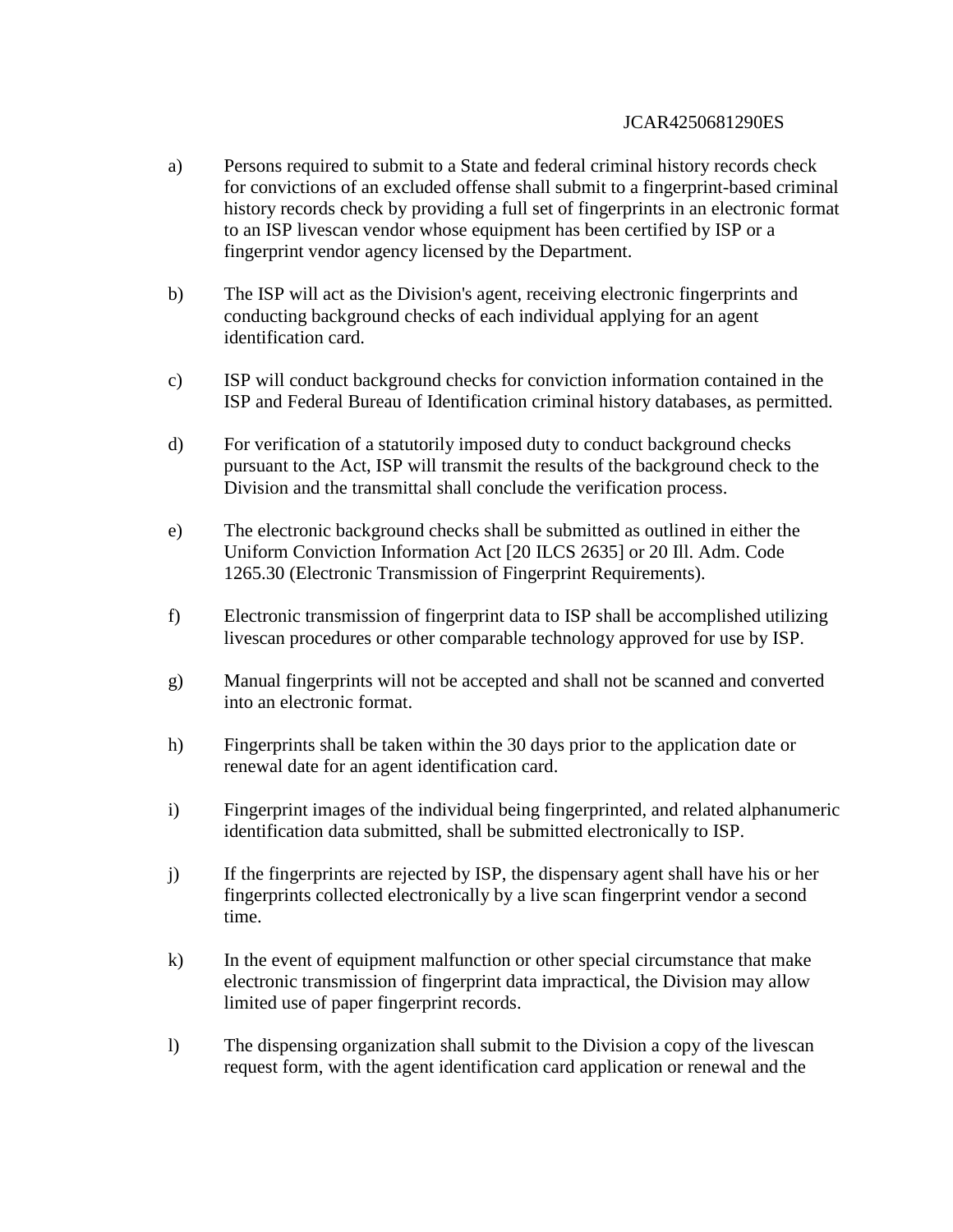receipt provided from the livescan fingerprint vendor containing the Transaction Control Number (TCN), as proof that fingerprints have been collected.

- m) Dispensary agent identification card applications submitted without a copy of the livescan request form and receipt will be deemed incomplete and will not be processed until fingerprinting is completed.
- n) Fees associated with the livescan fingerprint-based criminal history records check shall be the responsibility of the dispensing organization seeking an agent identification card.

(Source: Amended by emergency rulemaking at 42 Ill. Reg. 23202, effective December 3, 2018, for a maximum of 150 days; emergency amendments not specifically required by P.A. 100-1114 suspended at 42 Ill. Reg. 24277, effective December 11, 2018)

## SUBPART F: DISPENSARY OPERATION

## **Section 1290.300 Operational Requirements EMERGENCY**

- a) It is the duty of the Division to enforce the provisions of the Act and this Part relating to the registration and oversight of dispensing organization, unless otherwise provided in the Act.
- b) A dispensing organization awarded a registration shall operate in accordance with the representations made in its application and registration packet. It shall be in compliance with the Act and this Part while registered with the Division.
- c) Only a dispensing organization that has been issued a registration by the Division shall own and operate a dispensary.
- d) A dispensing organization must include the name of the dispensary on the packaging of any cannabis product it sells.
- e) All cannabis and cannabis-infused products must be obtained from an Illinois registered cultivation center (see 8 Ill. Adm. Code 1000).
- f) A dispensing organization shall maintain compliance with State and local building, fire and zoning requirements or regulations.
- g) A dispensing organization shall submit a list of all third party vendors to the Division. Changes to the list of third party vendors shall be promptly provided.
- h) A registration shall allow the registrant to operate at a single location.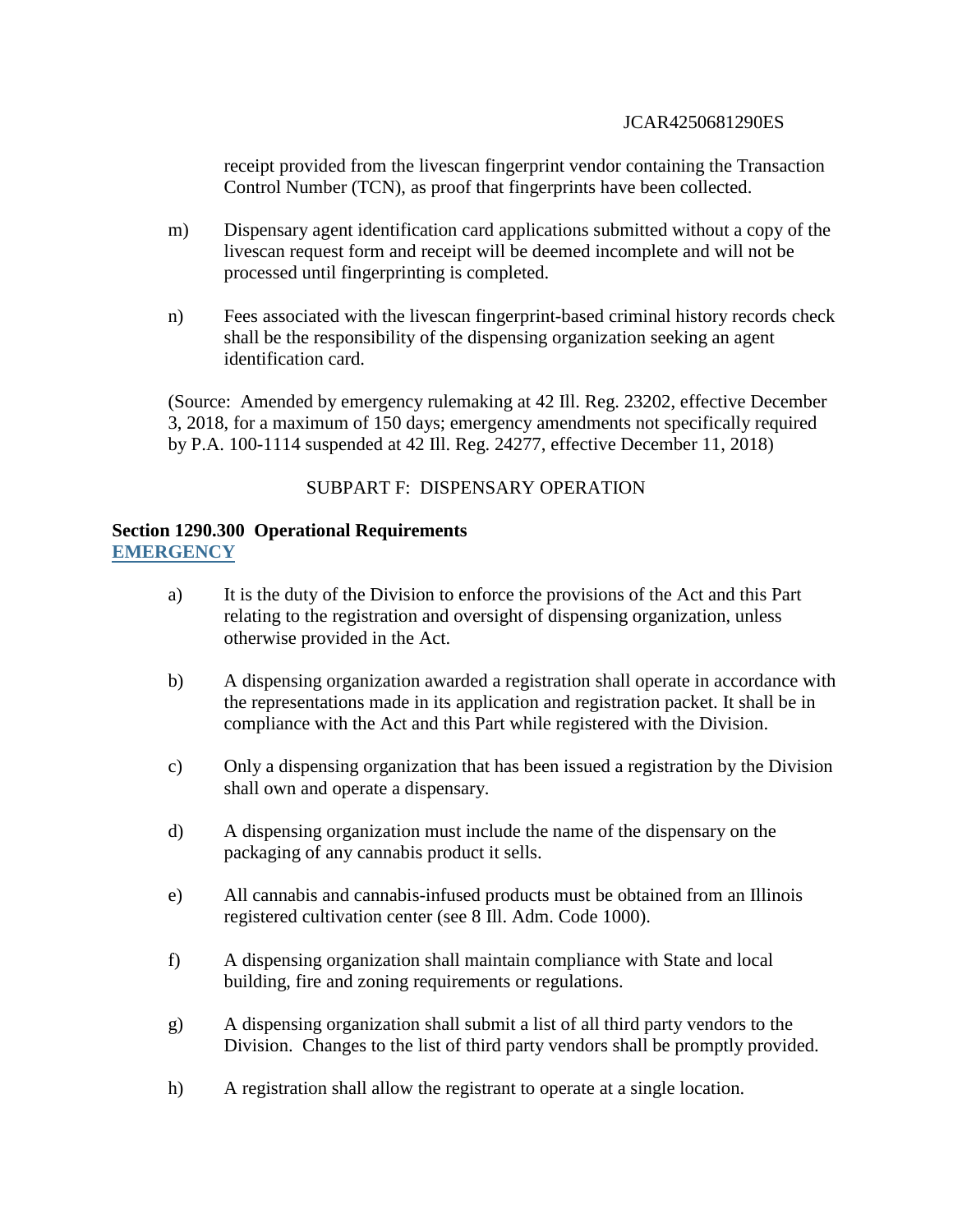- i) A dispensary may operate between 6 a.m. and 8 p.m. local time.
- j) A dispensing organization must keep all lighting outside and inside the dispensary in good working order and wattage sufficient for security cameras.
- k) A dispensing organization shall not:
	- 1) Produce or manufacture cannabis.
	- 2) Allow consumption of cannabis at the dispensary.
	- 3) Sell cannabis unless it is pre-packaged and labeled in accordance with this Part, 8 Ill. Adm. Code 1000 and 77 Ill. Adm. Code 946.
	- 4) Sell cannabis or cannabis-infused products to a consumer unless the consumer presents an active registered qualifying patient, provisional patient, OAPP participant or designated caregiver card issued by DPH.
	- 5) Enter into an exclusive agreement with any cultivation center.
	- 6) Refuse to conduct business with a cultivation center that has the ability to properly deliver the product and is permitted by DOA, on the same terms as other cultivation centers with whom it is dealing.
	- 7) Operate drive through windows.
	- 8) Transport cannabis to residences of registered qualifying patients, provisional patients, OAPP participants or designated caregivers.
	- 9) Operate a dispensary if its video surveillance equipment is inoperative.
	- 10) Operate a dispensary if the point of sale equipment is inoperative.
	- 11) Operate a dispensary if the State's medical cannabis electronic verification system or Illinois Cannabis Tracking System is inoperative.
	- 12) Have fewer than two people working at the dispensary at any time while the dispensary is open.

(Source: Amended by emergency rulemaking at 42 Ill. Reg. 23202, effective December 3, 2018, for a maximum of 150 days; portions of the emergency amendment not specifically required by P.A. 100-1114 suspended at 42 Ill. Reg. 24277, effective December 11, 2018)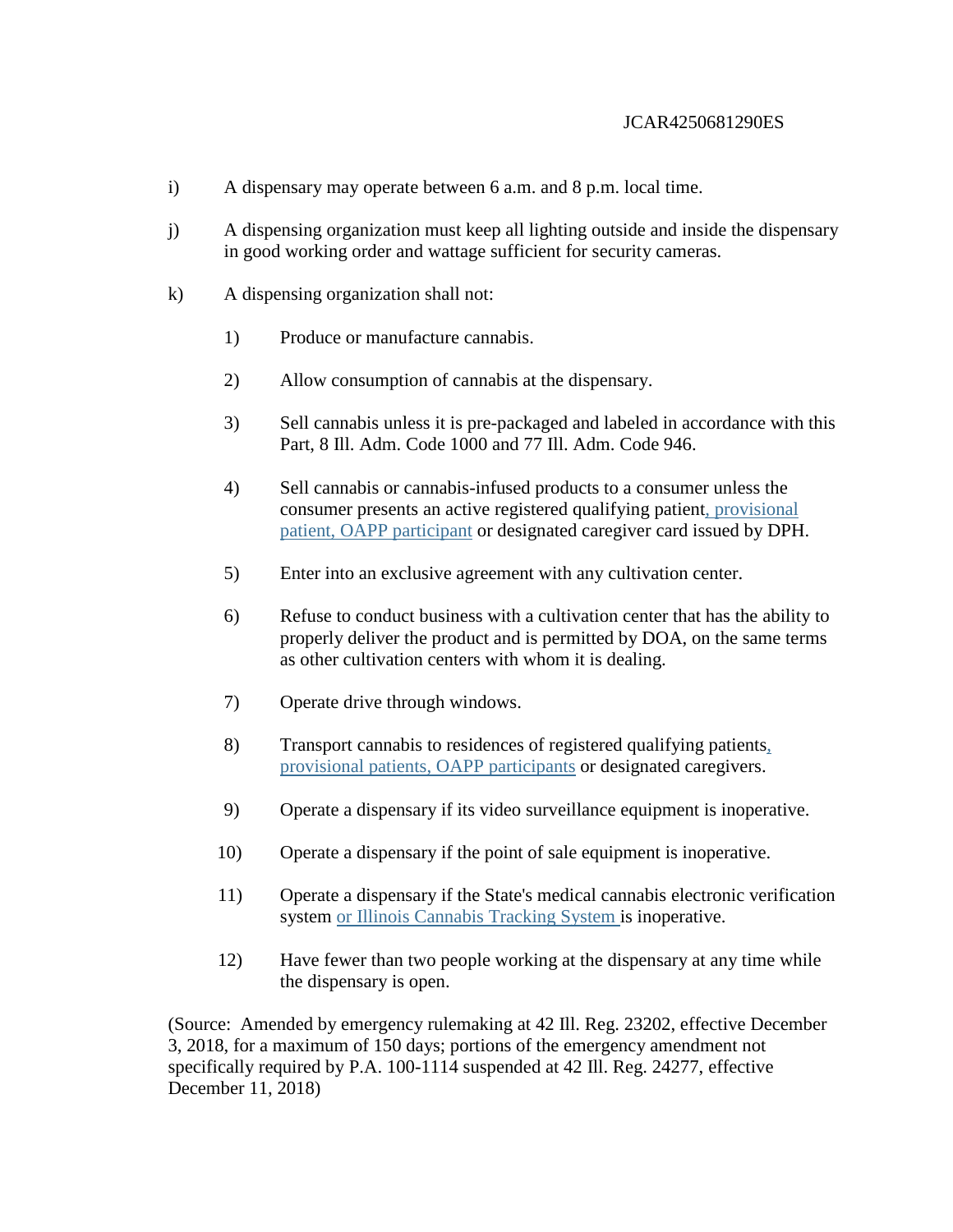# **Section 1290.320 Dispensary Access Oversight EMERGENCY**

(Source: Added by emergency rulemaking at 42 Ill. Reg. 23202, effective December 3, 2018, for a maximum of 150 days; emergency rule suspended at 42 Ill. Reg. 24277, effective December 11, 2018)

# SUBPART G: SECURITY AND RECORDKEEPING

## **Section 1290.400 Inventory Control System EMERGENCY**

- a) A dispensing organization agent-in-charge shall have primary oversight of the dispensing organization's medical cannabis inventory verification system, its point of salecontrol system, and Illinois Cannabis Tracking System. The inventory point of salecontrol system shall be real-time, web-based and accessible by the Division 24 hours a day, seven days a week.
- b) A dispensing organization shall establish an account with the State's verification system and Illinois Cannabis Tracking Systemand implement an inventory control system for its medical cannabis that documents:
	- 1) Each transaction and each day's beginning inventory, acquisitions, sales, disposal and ending inventory.
	- 2) Acquisition of medical cannabis and medical cannabis-infused products from a permitted cultivation center, including:
		- A) A description of the products including the quantity, strain, variety and batch number of each product received;
		- B) The name and registry identification number of the permitted cultivation center providing the medical cannabis;
		- C) The name and registry identification number of the permitted cultivation center agent delivering the medical cannabis;
		- D) The name and registry identification number of the dispensing organization agent receiving the medical cannabis; and
		- E) The date of acquisition.
	- 3) The disposal of medical cannabis, including: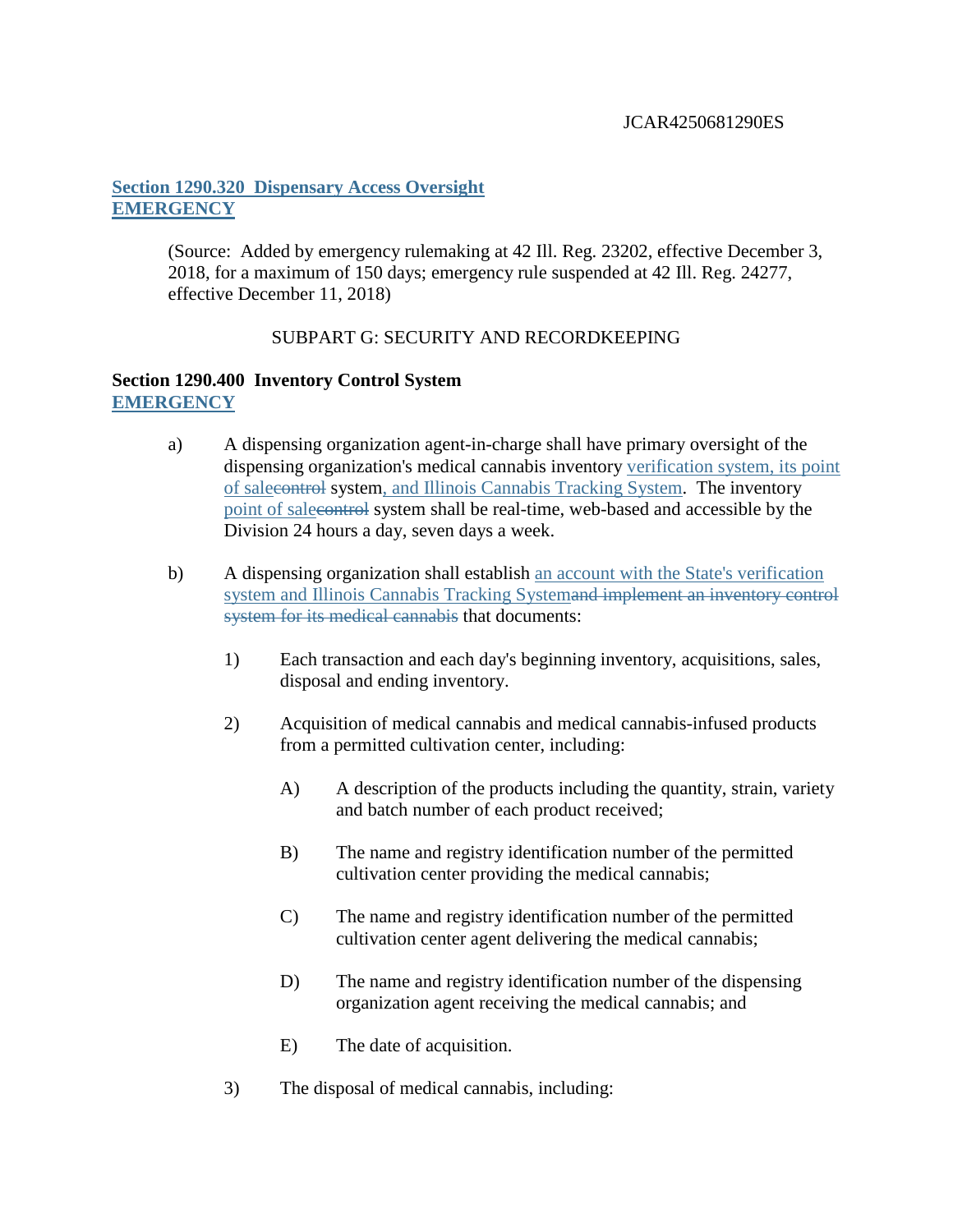- A) A description of the products, including the quantity, strain, variety, batch number and reason for the cannabis being disposed;
- B) The method of disposal and the name, address and telephone number of the disposal company; and
- C) The date of disposal.
- c) A dispensing organization shall use a point of sale system that establishes and maintains a real time interface with the State's web-based verification system to track patient and provisional patient limits, patient and provisional patient sales at the time of sale, inventory, currency and destruction consistent with the Act and this Part.
- d) A dispensing organization shall use a point of sale system that establishes and maintains a real time interface with the State's Illinois Cannabis Tracking System to track OAPP participant's limits, OAPP participant sales at the time of sale, inventory, currency, OAPP participant's chosen dispensary and written certification.
- e) Upon medical cannabis delivery, a dispensing organization shall confirm the product's name, strain name, weight and identification number on the manifest matches the information on the medical cannabis product label and package. The product name listed and the weight listed in the State's verification system and Illinois Cannabis Tracking System shall match the product packaging.
- fc) The agent-in-charge shall conduct daily inventory reconciliation documenting and balancing medical cannabis inventory by confirming the State's verification system and Illinois Cannabis Tracking System matches the dispensing organization's point of sale system and the amount of physical product at the dispensarydocument an audit of the dispensing organization's daily inventory according to generally accepted accounting principles once every 30 calendar days.
	- 1) If the audit identifies a reduction in the amount of medical cannabis in the dispensing organization's inventory not due to documented causes, the dispensing organization shall determine where the loss occurred and immediately take and document corrective action. The dispensing organization shall inform the Division of the loss and the corrective action taken within two business days after first discovery.
	- 2) If the reduction in the amount of medical cannabis in the inventory is due to criminal activity or suspected criminal activity, the dispensing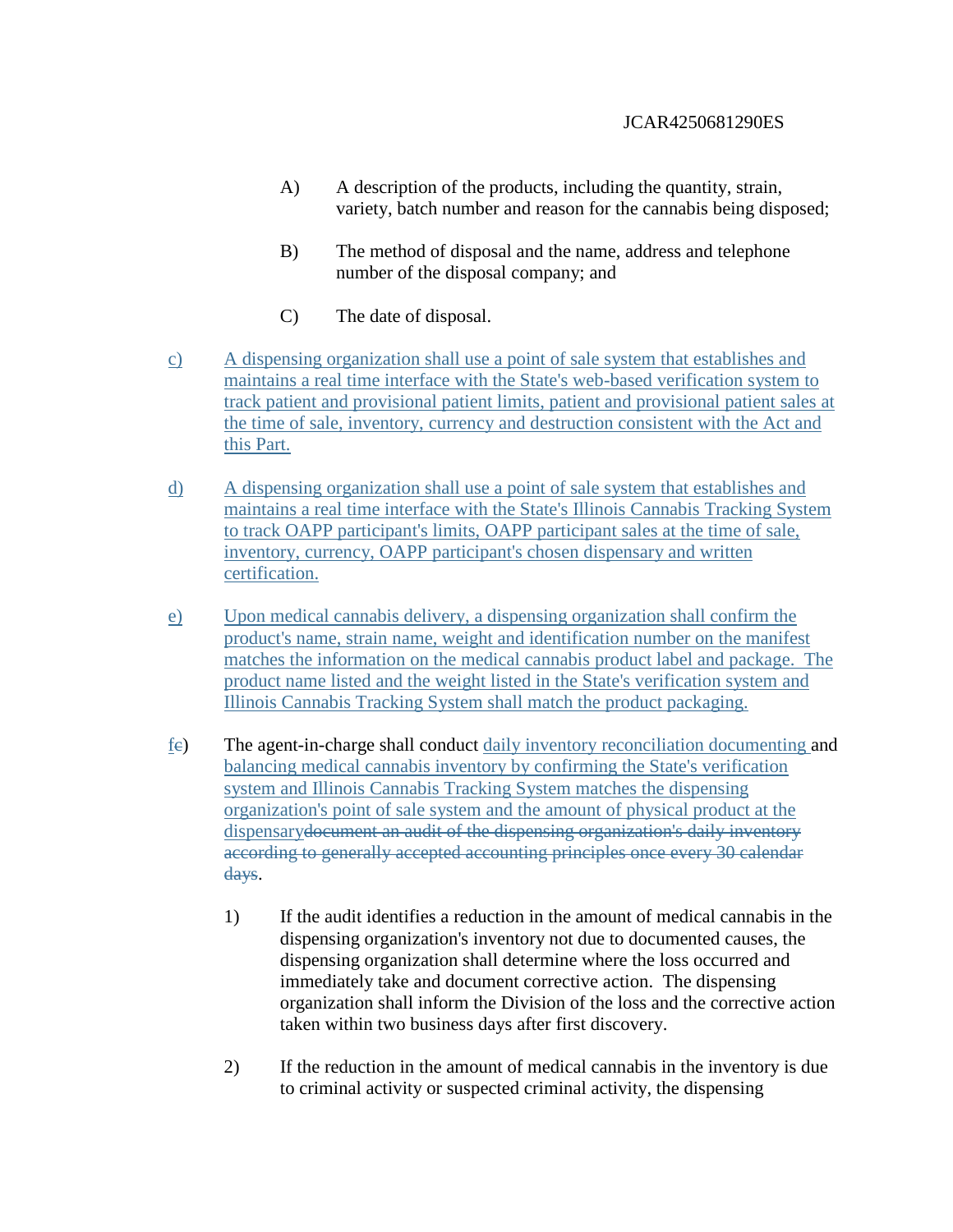organization shall make a report identifying the circumstances surrounding reduction to the Division and ISP, who may notify local law enforcement authorities.

- 3) If the audit identifies an increase in the amount of medical cannabis in the dispensing organization's inventory not due to documented causes, the dispensing organization shall determine where the increase occurred and take and document corrective action.
- 4) The dispensing organization shall submit quarterly audit statements to the Division that shall include, but not be limited to, an income statement, balance sheet and weekly cannabis inventory, including cannabis acquisition, wholesale cost and sales, prepared in accordance with generally accepted accounting principles. Annually, the dispensing organization shall submit an audit including the same information, compiled and certified by an auditor or CPA.
- gd) A dispensing organization shall:
	- 1) Maintain the documentation required in this Section in a secure locked location at the dispensing organization for five years from the date on the document;
	- 2) Provide any documentation required to be maintained in this Section to the Division for review upon request; and
	- 3) If maintaining a bank account, retain for a period of five years a record of each deposit or withdrawal from the account.
- he) A dispensing organization shall not accept returns of medical cannabis. If cannabis is abandoned at the dispensary, it shall be accounted for and destroyed in compliance with this Part.

(Source: Amended by emergency rulemaking at 42 Ill. Reg. 23202, effective December 3, 2018, for a maximum of 150 days; portions of the emergency amendment not specifically required by P.A. 100-1114 suspended at 42 Ill. Reg. 24277, effective December 11, 2018)

### **Section 1290.405 Storage Requirements EMERGENCY**

a) Authorized On-Premises Storage. A dispensing organization must store inventory on the registered premises. All inventory stored on the registered premises must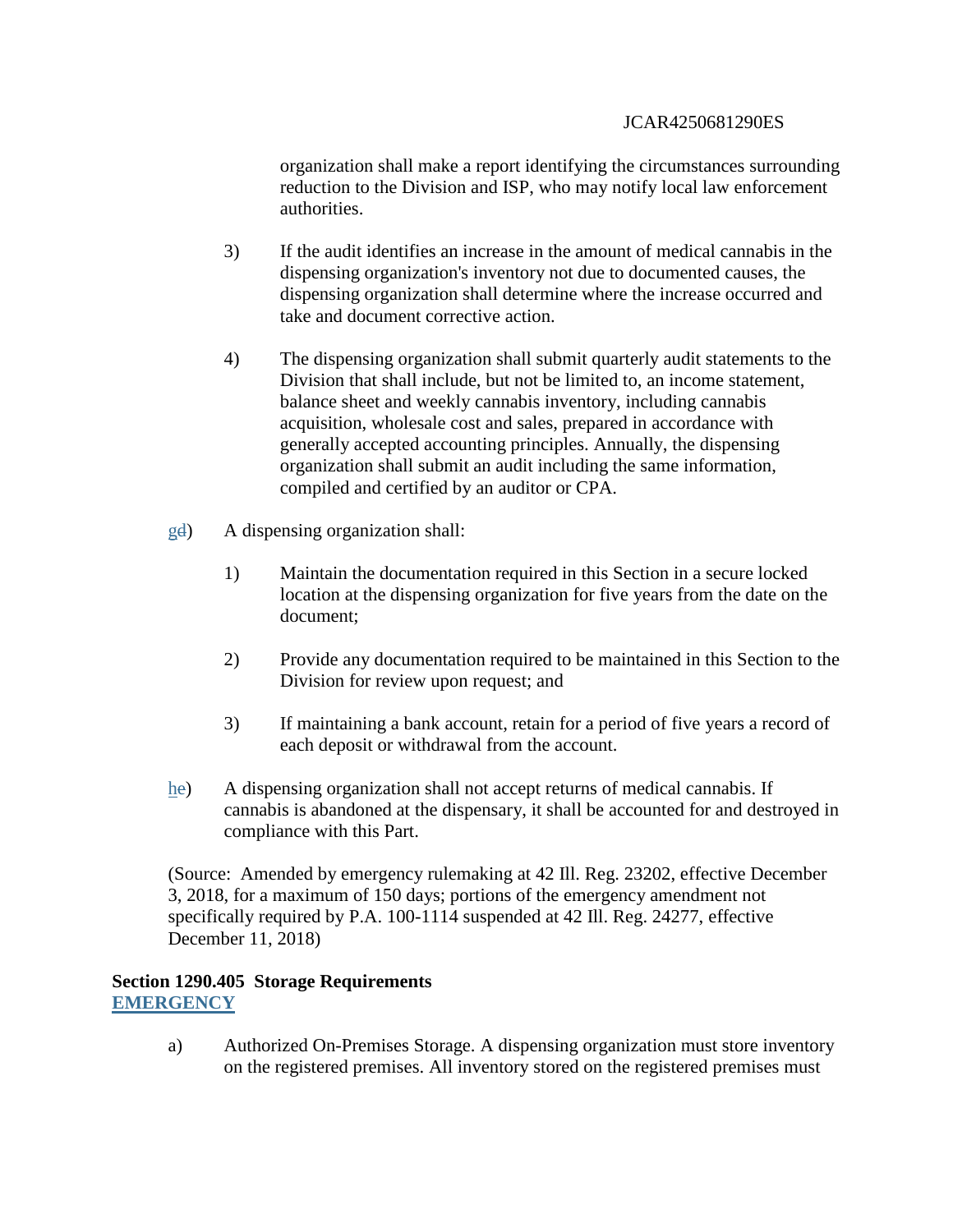be secured in a restricted access area and tracked consistently with the inventory tracking rules.

- b) A dispensary premises shall be of suitable size and construction to facilitate cleaning, maintenance and proper operations.
- c) A dispensary shall maintain adequate lighting, ventilation, temperature, humidity control and equipment.
- d) Containers storing medical cannabis that have been tampered with or opened shall be separated from other medical cannabis products until they are disposed.
- e) Medical cannabis that was tampered with or damaged shall not be stored at the registered premises for more than one week.
- f) The dispensary shall be maintained in a clean and orderly condition.
- g) The dispensary shall be free from infestation by insects, rodents, birds or pests.
- h) The dispensary storage areas shall be maintained in accordance with the security requirements (see Section 1290.410).
- i) Medical cannabis must be stored at appropriate temperatures and under appropriate conditions to help ensure that its identity, strength, quality and purity are not adversely affected.

(Source: Amended by emergency rulemaking at 42 Ill. Reg. 23202, effective December 3, 2018, for a maximum of 150 days; emergency amendments not specifically required by P.A. 100-1114 suspended at 42 Ill. Reg. 24277, effective December 11, 2018)

#### **Section 1290.410 Security Requirements EMERGENCY**

- a) A dispensing organization shall implement security measures to deter and prevent entry into and theft from restricted access areas containing cannabis or currency.
- b) A dispensing organization shall submit changes to the floor plan or security plan to the Division for pre-approval.
- c) The dispensing organization shall implement security measures to protect the premises, registered qualifying patients, provisional patients, designated caregivers, OAPP participants and dispensing organization agents including, but not limited to the following: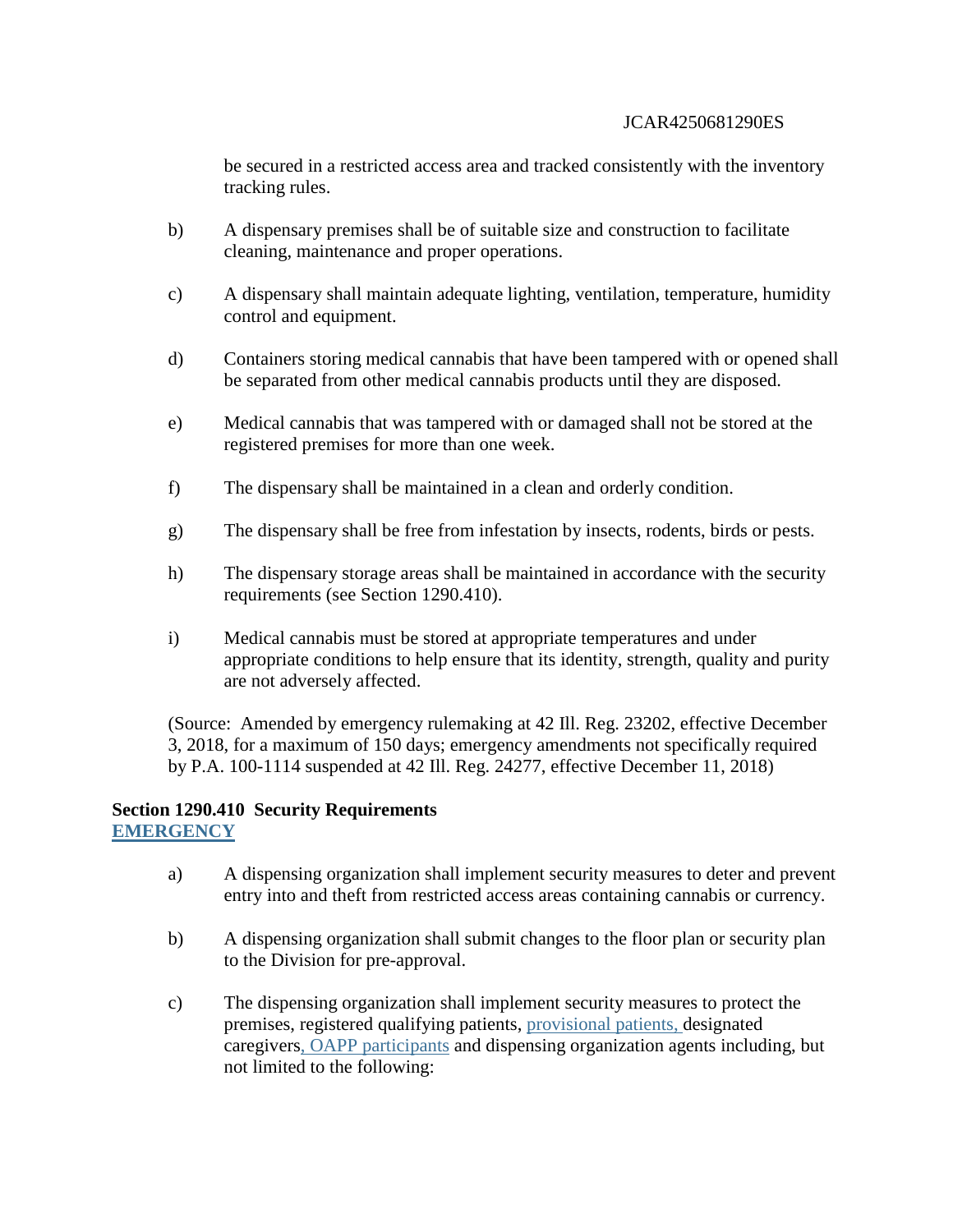- 1) Establish a locked door or barrier between the facility's entrance and the limited access area. The limited access area shall only be accessible to registered qualifying patients, designated caregivers, principal officers and agents, service professionals conducting business with the dispensing organization, and persons authorized by the Act and this Part;
- 2) Prevent individuals from remaining on the premises if they are not engaging in activity permitted by the Act or this Part;
- 3) Develop a policy that addresses the maximum capacity and patient flow in the waiting rooms and patient care areas;
- 4) Dispose of cannabis in accordance with this Part;
- 5) During hours of operation, store all cannabis in established restricted access area accessible only to specifically authorized agents. The minimum number of dispensary agents essential for efficient operations shall be in the restricted access areas;
- 6) When the dispensary is closed, store all cannabis and currency in a secure locked safe or vault and in a manner as to prevent diversion, theft or loss;
- 7) Keep all safes, vaults and any other equipment or cannabis storage areas securely locked and protected from unauthorized entry;
- 8) Keep an electronic daily log of dispensary agents with access to the safe or vault and knowledge of the access code or combination;
- 9) Keep all locks and security equipment in good working order;
- 10) The security system shall be operational at all times.
- 11) Prohibit keys, if applicable, from being left in the locks, or stored or placed in a location accessible to persons other than specifically authorized personnel;
- 12) Prohibit accessibility of security measures, including combination numbers, passwords or electronic or biometric security systems to persons other than specifically authorized agents;
- 13) Ensure that the outside perimeter of the dispensary premises is sufficiently lit to facilitate surveillance;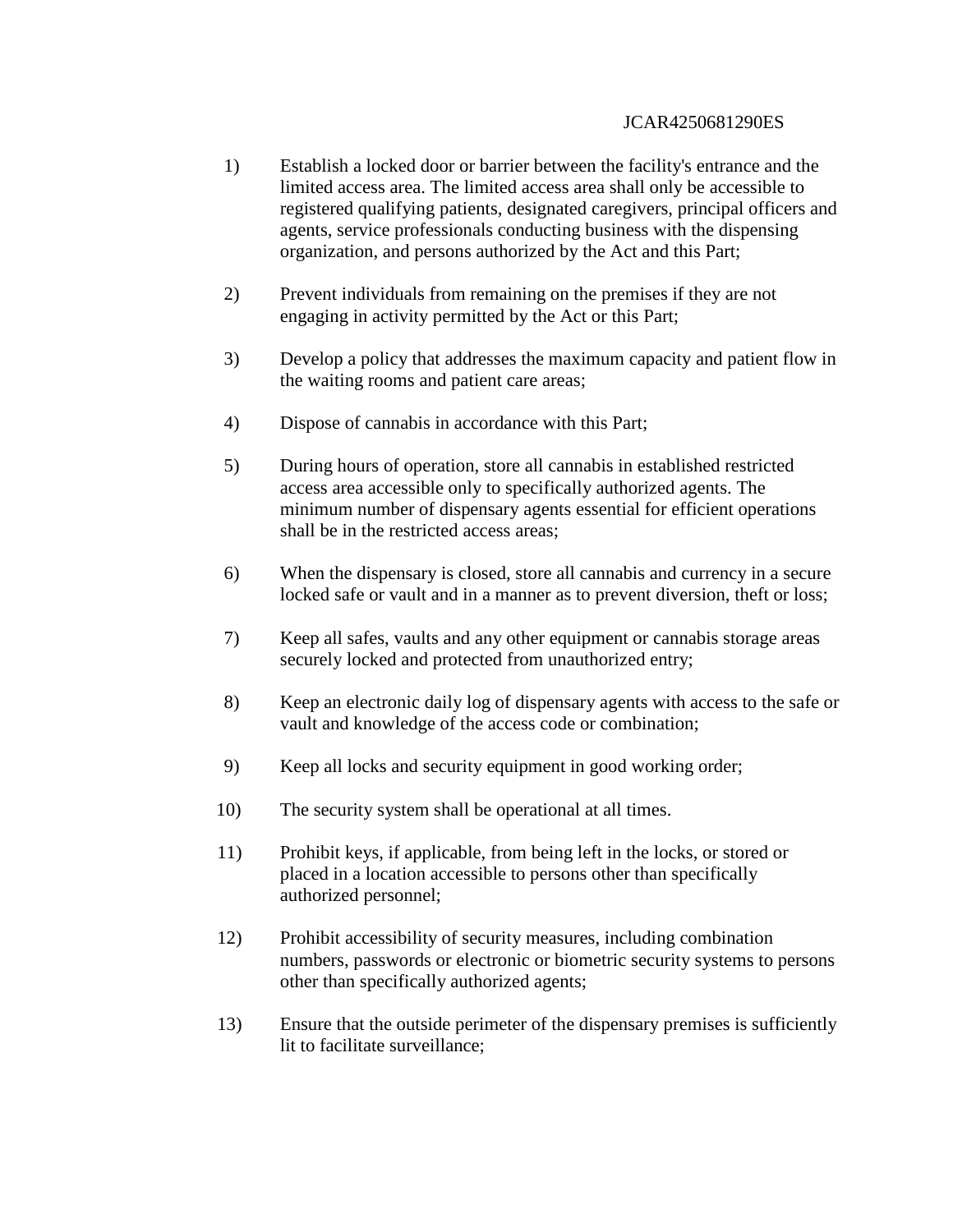- 14) Ensure that trees, bushes and other foliage outside of the dispensary premises do not allow for a person or persons to conceal themselves from sight;
- 15) Develop emergency policies and procedures for securing all product and currency following any instance of diversion, theft or loss of cannabis, and conduct an assessment to determine whether additional safeguards are necessary; and
- 16) Develop sufficient additional safeguards in response to any special security concerns, or as required by the Division.
- d) The Division may request or approve alternative security provisions that it determines are an adequate substitute for a security requirement specified in this Part. Any additional protections may be considered by the Division in evaluating overall security measures.
- e) A dispensing organization shall provide additional security as needed and in a manner appropriate for the community where it operates.
- f) Restricted Access Areas
	- 1) All restricted access areas must be identified by the posting of a sign that shall be a minimum of 12" x 12" and that states "Do Not Enter – Restricted Access Area – Access Restricted to Authorized Personnel Only" in lettering no smaller than one inch in height.
	- 2) All restricted access areas shall be clearly described in the floor plan of the registered premises, in the form and manner determined by the Division, reflecting walls, partitions, counters and all areas of entry and exit. The floor plan shall show all storage, disposal and retail sales areas.
	- 3) All restricted access areas must be secure, with locking devices that prevent access from the limited access areas.
	- 4) All service professionals conducting business with the dispensing organization and visitors must obtain a numbered visitor identification badge prior to entering a restricted access area, and shall be escorted at all times by a dispensary agent authorized to enter the restricted access area. All visitors must be logged in and out, and that log shall be maintained for five years on-site and available for inspection by the Division at all times. All visitor identification badges shall be returned upon exit.
- g) Security and Alarm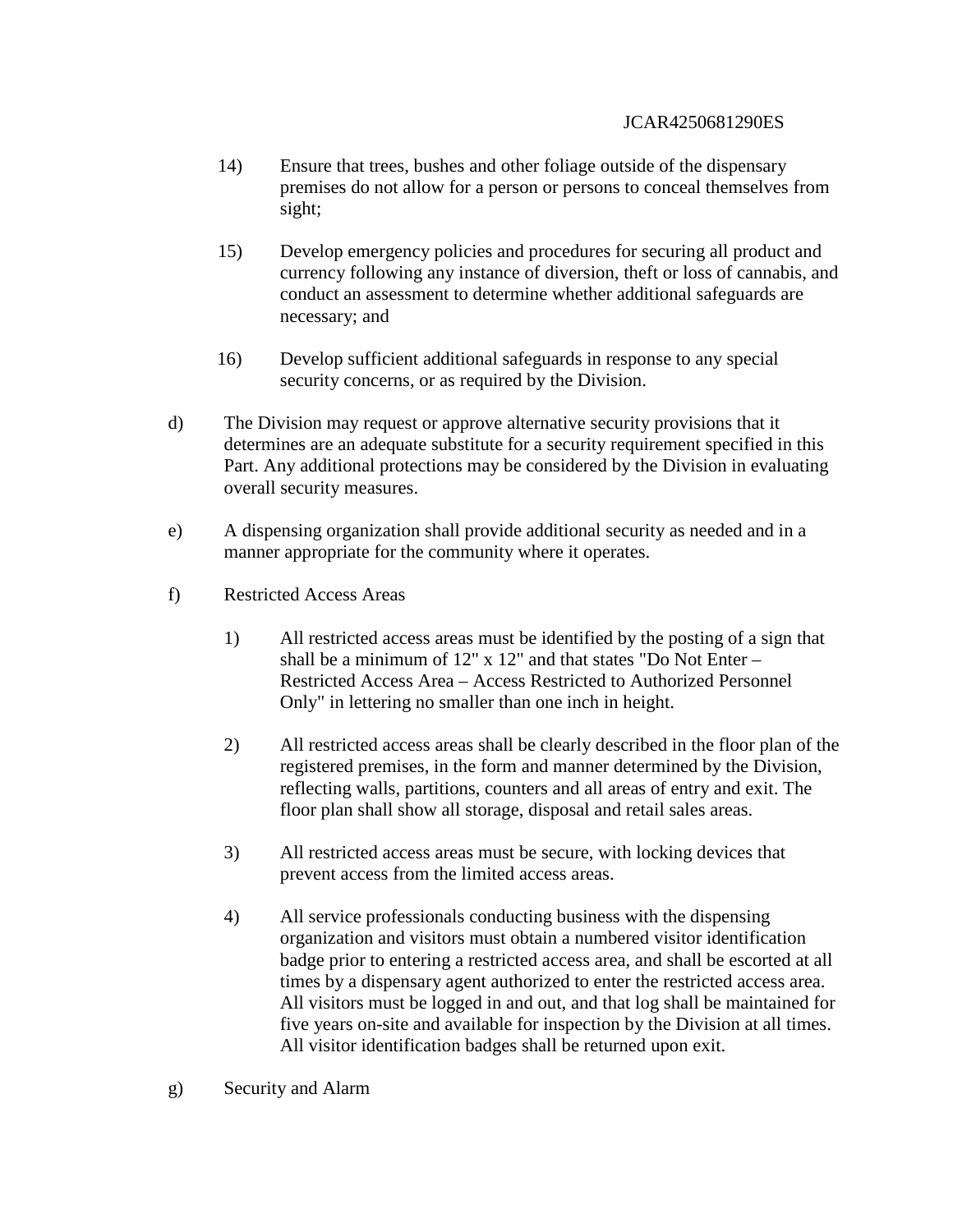- 1) A dispensing organization shall have an adequate security plan and security system to prevent and detect diversion, theft or loss of cannabis, currency or unauthorized intrusion using commercial grade equipment installed by an Illinois licensed private alarm contractor or private alarm contractor agency that shall, at a minimum, include:
	- A) A perimeter alarm on all entry points and perimeter windows;
	- B) A failure notification system that provides an audible, text or visual notification of any failure in the surveillance system. The failure notification system shall provide an alert to designated dispensing organization agents within five minutes after the failure, either by telephone, email or text message;
	- C) A duress alarm, panic button and alarm, holdup alarm or after hours intrusion detection alarm that by design and purpose will directly or indirectly notify, by the most efficient means, the Public Safety Answering Point (PSAP) for the law enforcement agency having primary jurisdiction;
	- D) Unobstructed video surveillance of all enclosed dispensary areas, unless prohibited by law, including all points of entry and exit that shall be appropriate for the normal lighting conditions of the area under surveillance. The cameras shall be directed so all areas are captured, including, but not limited to, safes, vaults, sales areas and areas where cannabis is stored, handled, dispensed or destroyed. Cameras shall be angled to allow for facial recognition, the capture of clear and certain identification of any person entering or exiting the dispensary area and in lighting sufficient during all times of night or day;
	- E) Unobstructed video surveillance of outside areas, the storefront and the parking lot, that shall be appropriate for the normal lighting conditions of the area under surveillance. Cameras shall be angled so as to allow for the capture of facial recognition, clear and certain identification of any person entering or exiting the dispensary, the immediate surrounding area and license plates of vehicles in the parking lot;
	- F) Twenty-four hour recordings from all video cameras available for immediate viewing by the Division upon request. Recordings shall not be destroyed or altered and retained for at least 90 days. Recordings shall be retained as long as necessary if the dispensing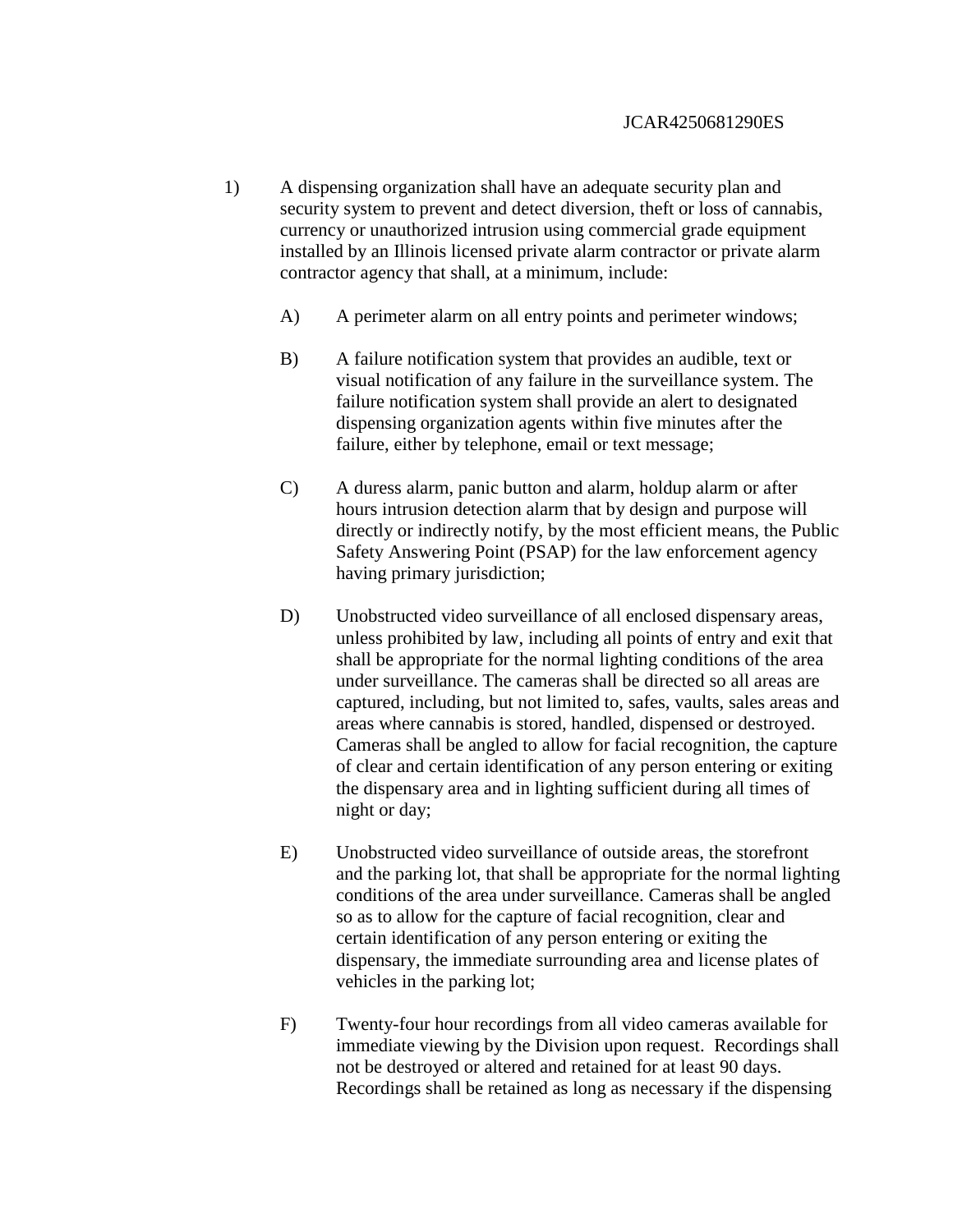organization is aware of the loss or theft of cannabis or a pending criminal, civil or administrative investigation, or legal proceeding for which the recording may contain relevant information;

- G) The ability to immediately produce a clear, color still photo from the surveillance video, either live or recorded;
- H) A date and time stamp embedded on all video surveillance recordings. The date and time shall be synchronized and set correctly and shall not significantly obscure the picture;
- I) The ability to remain operational during a power outage and ensure all access doors are not solely controlled by an electronic access panel to ensure that locks are not released during a power outage; and
- J) All video surveillance equipment shall allow for the exporting of still images in an industry standard image format, including .jpg, .bmp and .gif. Exported video shall have the ability to be archived in a proprietary format that ensures authentication of the video and guarantees that no alteration of the recorded image has taken place. Exported video shall also have the ability to be saved in an industry standard file format that can be played on a standard computer operating system. All recordings shall be erased or destroyed prior to disposal.
- 2) All security system equipment and recordings shall be maintained in good working order, in a secure location so as to prevent theft, loss, destruction or alterations.
- 3) Access to rooms where surveillance monitoring recording equipment resides shall be limited to persons that are essential to surveillance operations, law enforcement authorities acting within their jurisdiction, security system service personnel and the Division. A current list of authorized dispensary agents and service personnel that have access to the surveillance room must be available to the Division upon request.
- 4) All security equipment shall be inspected and tested at regular intervals, not to exceed 30 calendar days from the previous inspection and test to ensure the systems remain functional.
- 5) The security system shall provide protection against theft and diversion that is facilitated or hidden by tampering with computers or electronic records.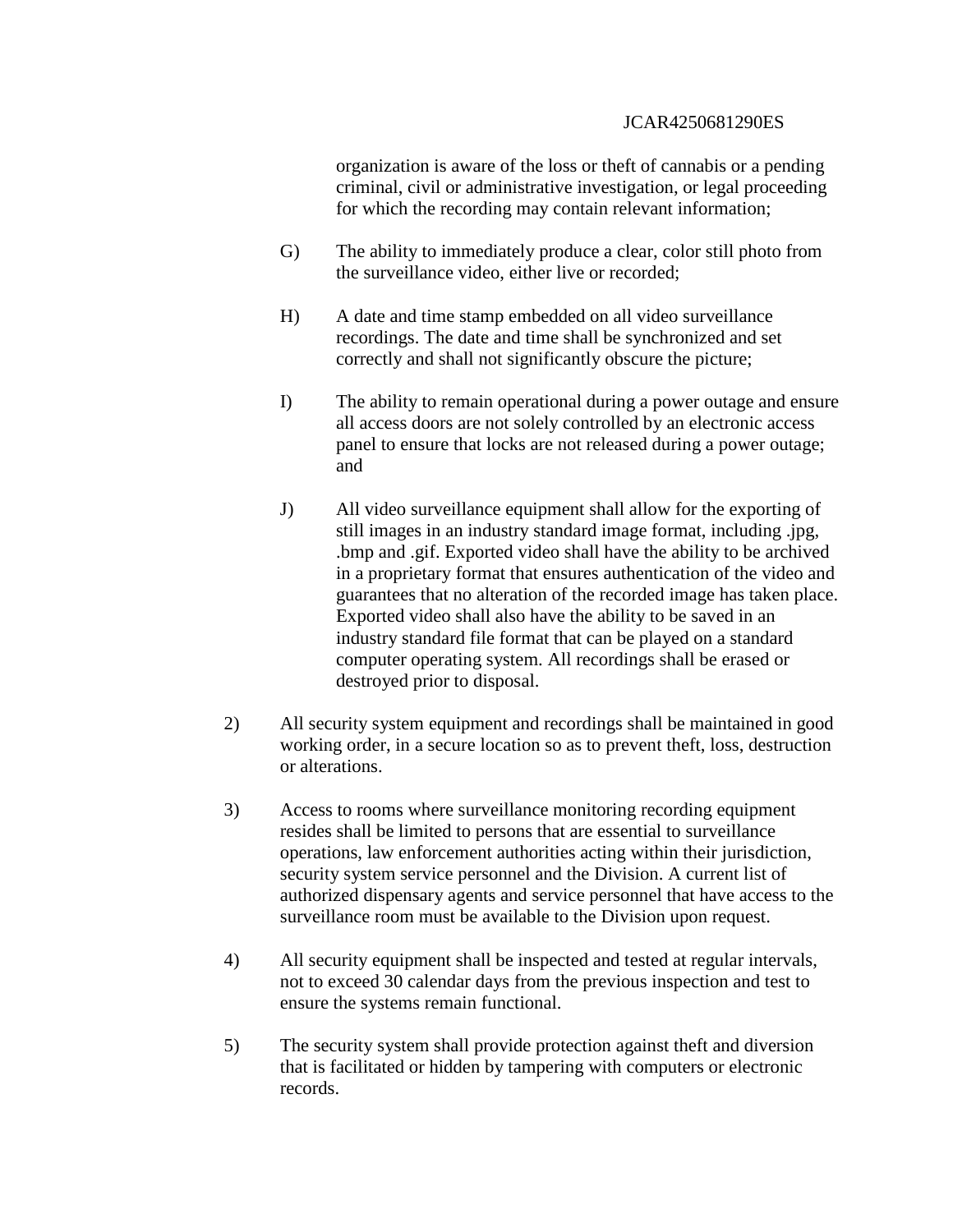- h) To monitor the facility and prevent unauthorized access to medical cannabis at the dispensary, the dispensing organization shall incorporate the following:
	- 1) Security equipment to deter and prevent unauthorized entrance into restricted access areas that includes devices or a series of devices to detect unauthorized intrusion that may include a signal system interconnected with a radio frequency method, cellular, private radio signals or other mechanical or electronic device.
	- 2) Electronic monitoring including:
		- A) All monitors must be 19-inches or greater;
		- B) A video printer capable of immediately producing a clear still photo from any video camera image;
		- C) Video cameras recording all points of entry and exit from the dispensary, the limited access areas, the restricted access areas and that are capable of identifying activity occurring adjacent to the building, with a recording resolution that shall be sufficient to distinctly view the entire area under surveillance;
		- D) A video camera or cameras recording at each point of sale location allowing for the identification of the dispensary agent distributing the cannabis and any qualifying patient or designated caregiver purchasing medical cannabis. The camera or cameras shall capture the sale, the individuals and the computer monitors used for the sale;
		- E) Storage of video recordings from the video cameras for at least 90 calendar days;
		- F) A failure notification system that provides an audible and visual notification of any failure in the electronic monitoring system;
		- G) Sufficient battery backup for video cameras and recording equipment to support recording in the event of a power outage; and
		- H) All electronic video monitoring must be available on a real time 24 -hour a day, every day, live feed accessible by the Division.
- i3) The dispensing organization shall maintain policies and procedures that include: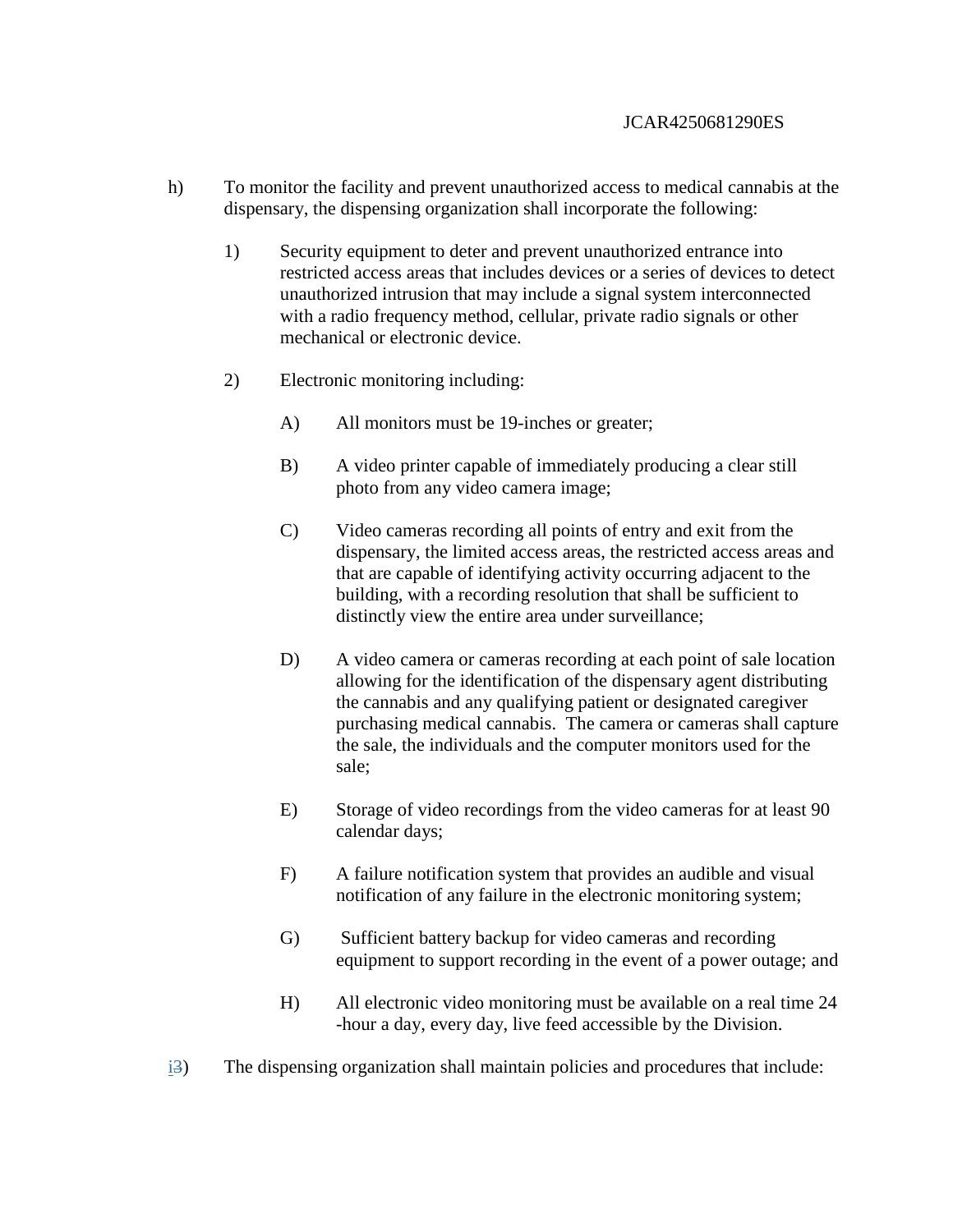- 1A) Securitysecurity plan with protocols for patient, provisional patient, OAPP participant, caregiver and agent safety and management and security of cannabis and currency as outlined in the Act and this Part;
- $(2B)$  Restricted access to the areas in the dispensary that contain cannabis to authorized agents;
- $3\text{C}$  Identification of authorized agents;
- 4D) Controlled access and prevention of loitering both inside and outside the facility;
- 5E) Conducting electronic monitoring; and
- 6F) Use of a panic button.

(Source: Amended by emergency rulemaking at 42 Ill. Reg. 23202, effective December 3, 2018, for a maximum of 150 days; portions of the emergency amendments not specifically required by P.A. 100-1114 suspended at 42 Ill. Reg. 24277, effective December 11, 2018)

### **Section 1290.415 Recordkeeping EMERGENCY**

- a) Dispensing organization records must be maintained electronically and be available for inspection by the Division upon request. The dispensing organization shall develop recordkeeping policies and procedures consistent with this Part.
- b) Required written records include, but are not limited to, the following:
	- 1) Operating procedures;
	- 2) Inventory records, policies and procedures;
	- 3) Security Records;
	- 4) Audit records;
	- 5) Staffing plan; and
	- 6) Business records that shall include manual or computerized records of:
		- A) Assets and liabilities;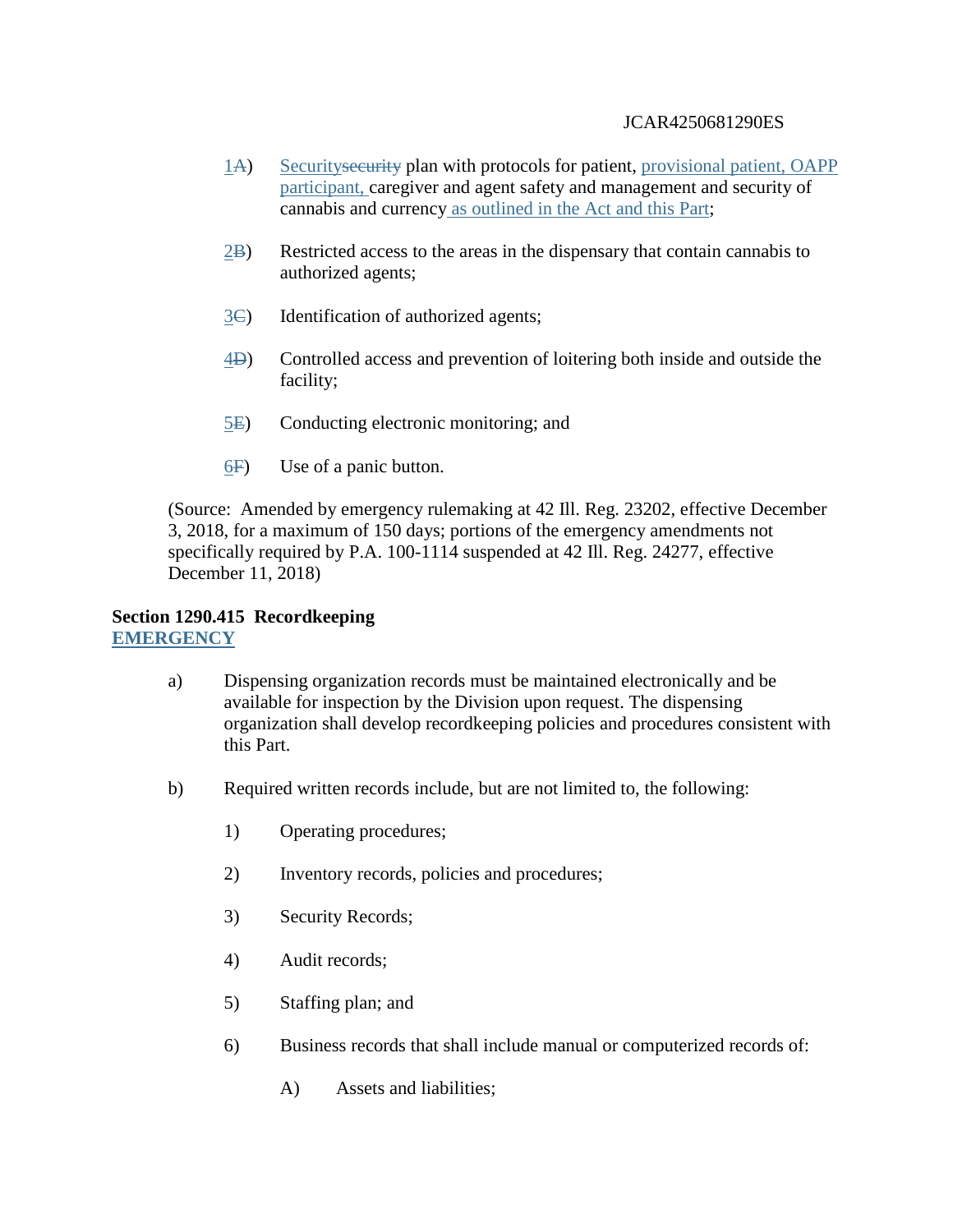- B) Monetary transactions;
- C) Written or electronic accounts that shall include bank statements, journals, ledgers and supporting documents, agreements, checks, invoices and vouchers; and
- D) Any other financial accounts reasonably related to the dispensary operations.
- 7) Storage and transfer of records. If a dispensary closes due to insolvency, revocation, bankruptcy or for any other reason, all records must be preserved at the expense of the dispensing organization for at least three years in a form and location in Illinois acceptable to the Division. The dispensing organization shall keep the records longer if requested by the Division. The dispensing organization shall notify the Division of the location where the dispensary records are stored or transferred.
- 8) All other records, policies and procedures required by the Act and this Part.

(Source: Amended by emergency rulemaking at 42 Ill. Reg. 23202, effective December 3, 2018, for a maximum of 150 days; emergency amendments not specifically required by P.A. 100-1114 suspended at 42 Ill. Reg. 24277, effective December 11, 2018)

### **Section 1290.420 Cleaning and Sanitation EMERGENCY**

A dispensing organization shall ensure that any building or equipment used by a dispensing organization for the storage or sale of medical cannabis is maintained in a clean and sanitary condition.

(Source: Amended by emergency rulemaking at 42 Ill. Reg. 23202, effective December 3, 2018, for a maximum of 150 days; emergency amendments not specifically required by P.A. 100-1114 suspended at 42 Ill. Reg. 24277, effective December 11, 2018)

## **Section 1290.425 Administration EMERGENCY**

a) A dispensing organization shall operate continuously and maintain an uninterrupted supply of medical cannabis for qualifying patients, provisional patients, OAPP participants and designated caregivers.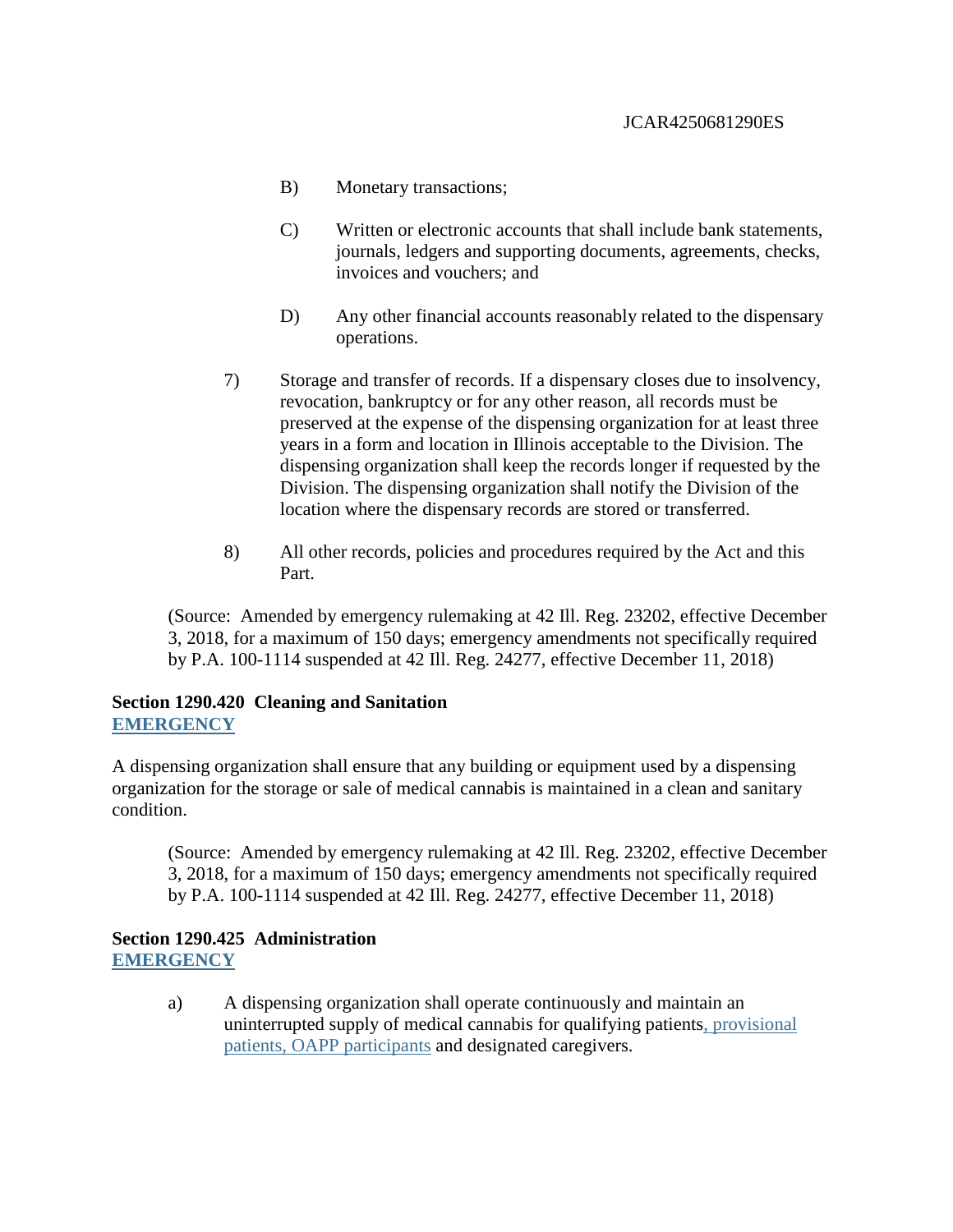- b) A dispensary shall be open for a minimum of 35 hours a week, except as otherwise authorized by the Division.
- c) A dispensing organization shall establish, maintain and comply with written policies and procedures as submitted in an Operations and Management Practices Plan, approved by the Division, for the security, storage, inventory and distribution of cannabis. These policies and procedures shall include methods for identifying, recording and reporting diversion, theft or loss, and for correcting errors and inaccuracies in inventories. At a minimum, dispensing organizations shall ensure the written policies and procedures provide for the following:
	- 1) Conduct mandatory and voluntary recalls of cannabis products. The procedure shall be adequate to deal with recalls due to any action initiated at the request of the Division and any voluntary action by the dispensing organization to remove defective or potentially defective cannabis from the market or any action undertaken to promote public health and safety by replacing existing cannabis with improved products or packaging;
	- 2) Prepare for, protect against, and handle any crises that affects the security or operation of a dispensary in the event of strike, fire, flood or other natural disaster, or other situations of local, State or national emergency;
	- 3) Ensure that outdated, damaged, deteriorated, misbranded or adulterated cannabis is segregated from other cannabis and destroyed. This procedure shall provide for written documentation of the cannabis disposition;
	- 4) Ensure the oldest stock of a cannabis product is distributed first. The procedure may permit deviation from this requirement, if such deviation is temporary and appropriate;
	- 5) Train agents in the provisions of the Act and the Division's administrative rules, to effectively operate the point of sale system, the State's Verification system, Illinois Cannabis Tracking System, proper inventory handling and tracking, to adhere to patient, provisional patient, OAPP participant and caregiver confidentiality requirements, specific uses of cannabis or cannabis-infused products, instruction regarding regulatory inspection preparedness and law-enforcement interaction; awareness of the legal requirements for maintaining status as an agent and other topics as specified by the dispensing organization or the Division. The dispensing organization shall maintain evidence of all training provided for every agent in its files and subject to inspection and audit by the Division. At a minimum, agents shall receive eight hours of training annually;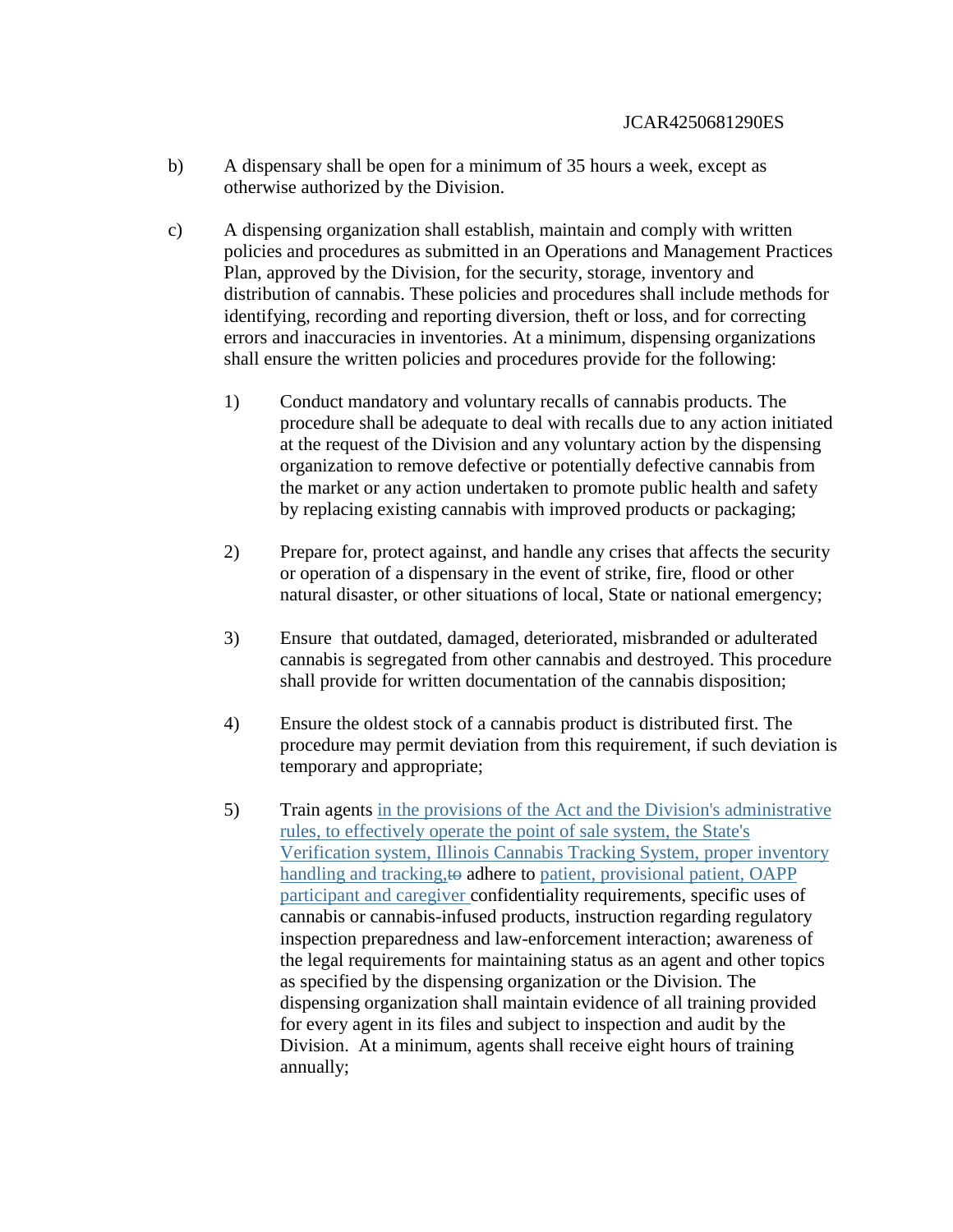- 6) Develop and maintain business records consistent with industry standards, including by-laws, consents, manual or computerized records of assets and liabilities, audits, monetary transactions, journals, ledgers and supporting documents, including agreements, checks, invoices and vouchers;
- 7) Inventory control, including:
	- A) Tracking qualifying patient and provisional patient records, including purchases, denials of sale and confidentiality; and
	- B) Tracking OAPP participant records, including purchases, denials of sale, verification of written certification, selected dispensary, and confidentiality; and
	- CB) Disposal of unusable or damaged cannabis as required by the Act and this Part; and
- 8) Patient and Participant education and support, including:
	- A) Updated information about the purported effectiveness of various forms and methods of medical cannabis administration;
	- B) Updated information about the purported effectiveness of strains of medical cannabis on specific conditions;
	- C) Current educational information issued by DPH about the health risks associated with the use or abuse of cannabis;
	- D) Whether possession of cannabis is illegal under federal law;
	- E) Information about possible side effects;
	- F) Prohibition on smoking medical cannabis in public places; and
	- G) Offer any other appropriate patient education or support materials.
- d) A dispensing organization shall maintain copies of the policies and procedures on the dispensary premises and provide copies to the Division upon request.
- e) A dispensing organization shall review dispensing organization policies and procedures at least once every 12 months from the issue date of the registration and update as needed or as requested by the Division.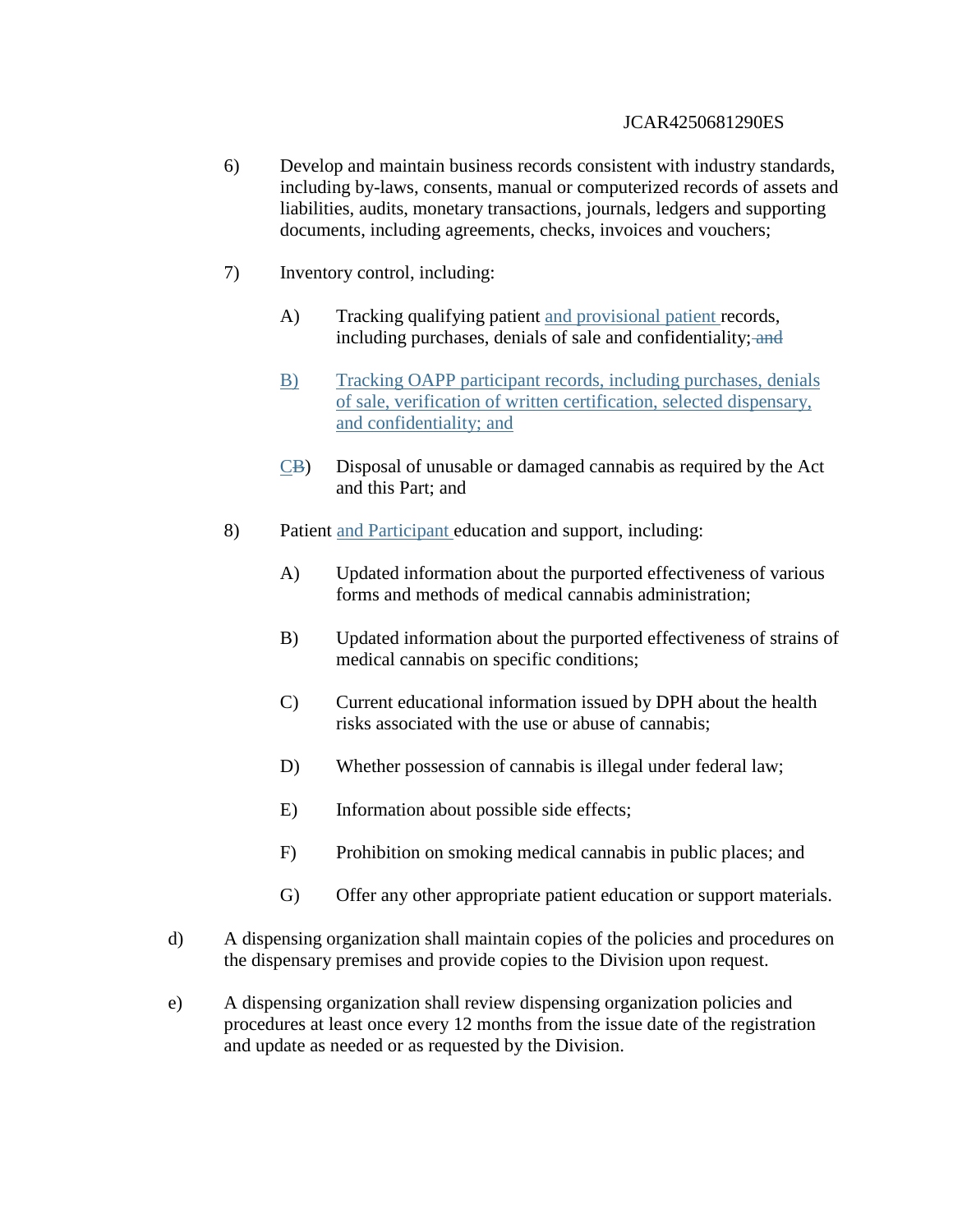- f) A dispensing organization shall ensure that each principal officer and each dispensary agent has a current agent identification card in the agent's immediate possession when the agent is at the dispensary.
- g) A dispensing organization shall ensure that any identifying information about a qualifying patient, provisional patient, OAPP participant or caregiver is kept in compliance with the privacy and security rules of HIPAA (45 CFR 164).
- h) A dispensing organization shall provide prompt written notice to the Division, including the date of the event, when a dispensing organization agent no longer:
	- 1) Serves as a principal officer of the dispensing organization; or
	- 2) Is employed by the dispensing organization.
- i) A dispensing organization shall promptly document and report any loss or theft of cannabis from the dispensary to the appropriate law enforcement agency and the Division. It is the duty of any agent who becomes aware of the loss or theft to report it as provided in this Part. If the dispensing organization knows that a principal officer or dispensary agent has been arrested for or convicted of an excluded offense, the dispensing organization shall promptly notify the Division.
- j) A dispensing organization shall post the following information in a conspicuous location in an area of the dispensary accessible to consumers:
	- 1) The dispensing organization's registration; and
	- 2) The hours of operation.
- k) A dispensing organization shall not:
	- 1) Allow a physician to conduct a physical examination of a patient for purposes of diagnosing a debilitating medical condition or a medical condition for which opioids have been or could be prescribed at the dispensary;
	- 2) Allow a physician to hold a direct or indirect economic interest in the dispensary if the physician recommends the use of medical cannabis to qualifying patients or OAPP participants or is in a partnership or other fee or profit-sharing relationship with a physician who recommends medical cannabis;
	- 3) Accept referral of patients or OAPP participants from a physician; or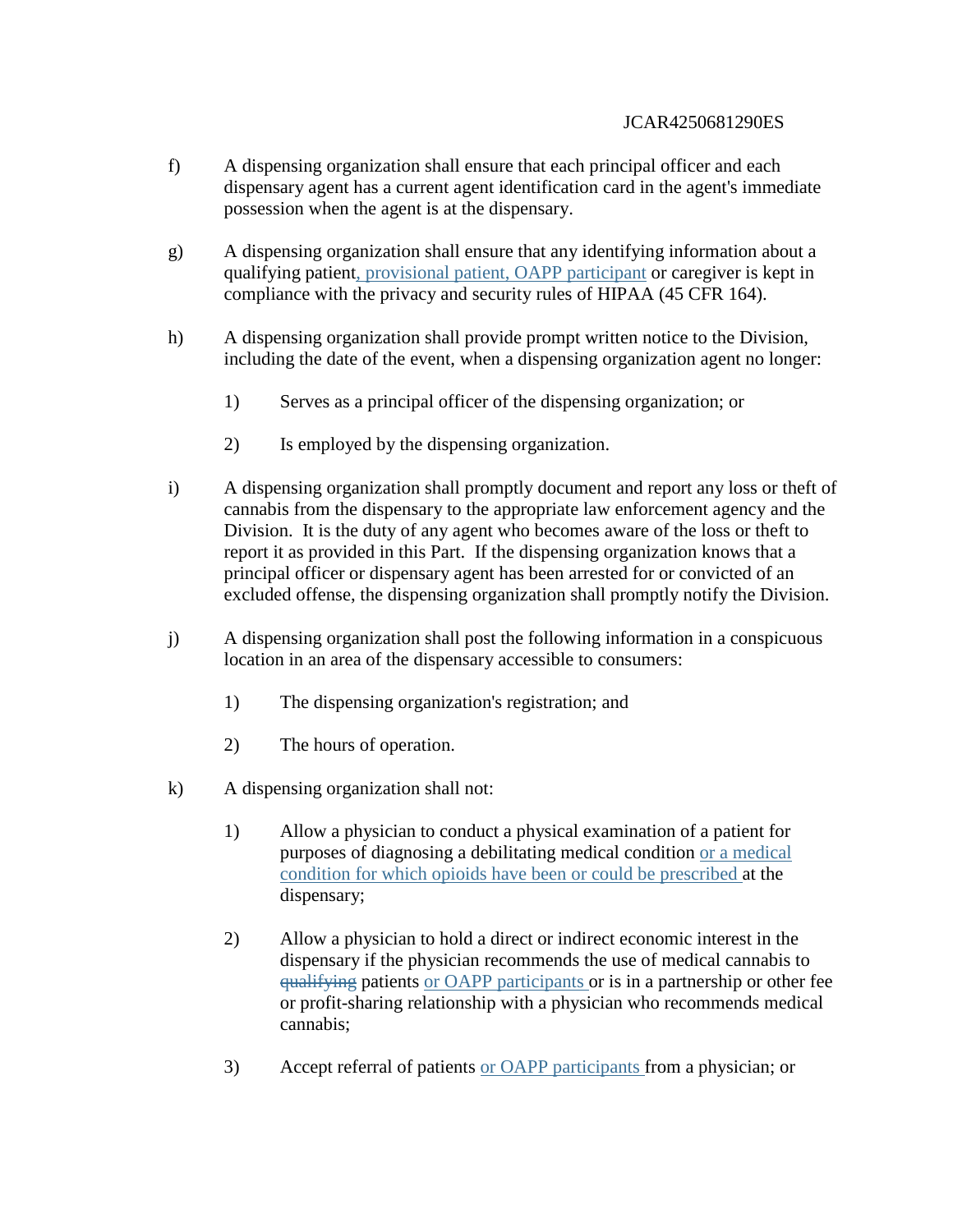- 4) Allow a physician to advertise at the dispensary.
- l) A physician may work as an independent contractor with a dispensing organization, provided that the physician's involvement is limited exclusively to designing, implementing or conducting non-proprietary medical research or studies.
- m) Violation of any requirement under this Section may subject the dispensing organization to discipline, up to and including revocation of its registration.

(Source: Amended by emergency rulemaking at 42 Ill. Reg. 23202, effective December 3, 2018, for a maximum of 150 days; portions of the emergency amendment not specifically required by P.A. 100-1114 suspended at 42 Ill. Reg. 24277, effective December 11, 2018)

# **Section 1290.430 Dispensing Medical Cannabis to Patients and Provisional Patients EMERGENCY**

- a) *A person provided a written certification for a debilitating medical condition who has submitted a* valid *completed online application to the Department* and his or her designated caregiver *shall receive a provisional registration and shall be entitled to purchase medical cannabis from a specified licensed dispensing organization for a period of 90 days or until his or her application has been denied or he or she receives a registry identification card, whichever is earlier.*  (Section 55(b) of the Act).
- ba) Before a dispensing organization agent dispenses medical cannabis to a qualifying patient, provisional patient or a designated caregiver, the agent shall:
	- 1) Verify the identity of the qualifying patient or the designated caregiver;
	- 2) Verify the validity of the qualifying patient or designated caregiver's registry identification card;
	- 3) ConfirmEnter the qualifying patient, provisional patient or designated caregiver's registry identification number in the State'slisted on the qualifying patient or designated caregiver's registry identification card into the medical cannabis electronic verification system;
	- 4) Verify that the qualifying patient or designated caregiver has a current authorization by DPH to purchase medical cannabis;
	- 5) Verify that the provisional patient's provisional registration has not expired and is authorized by DPH to purchase medical cannabis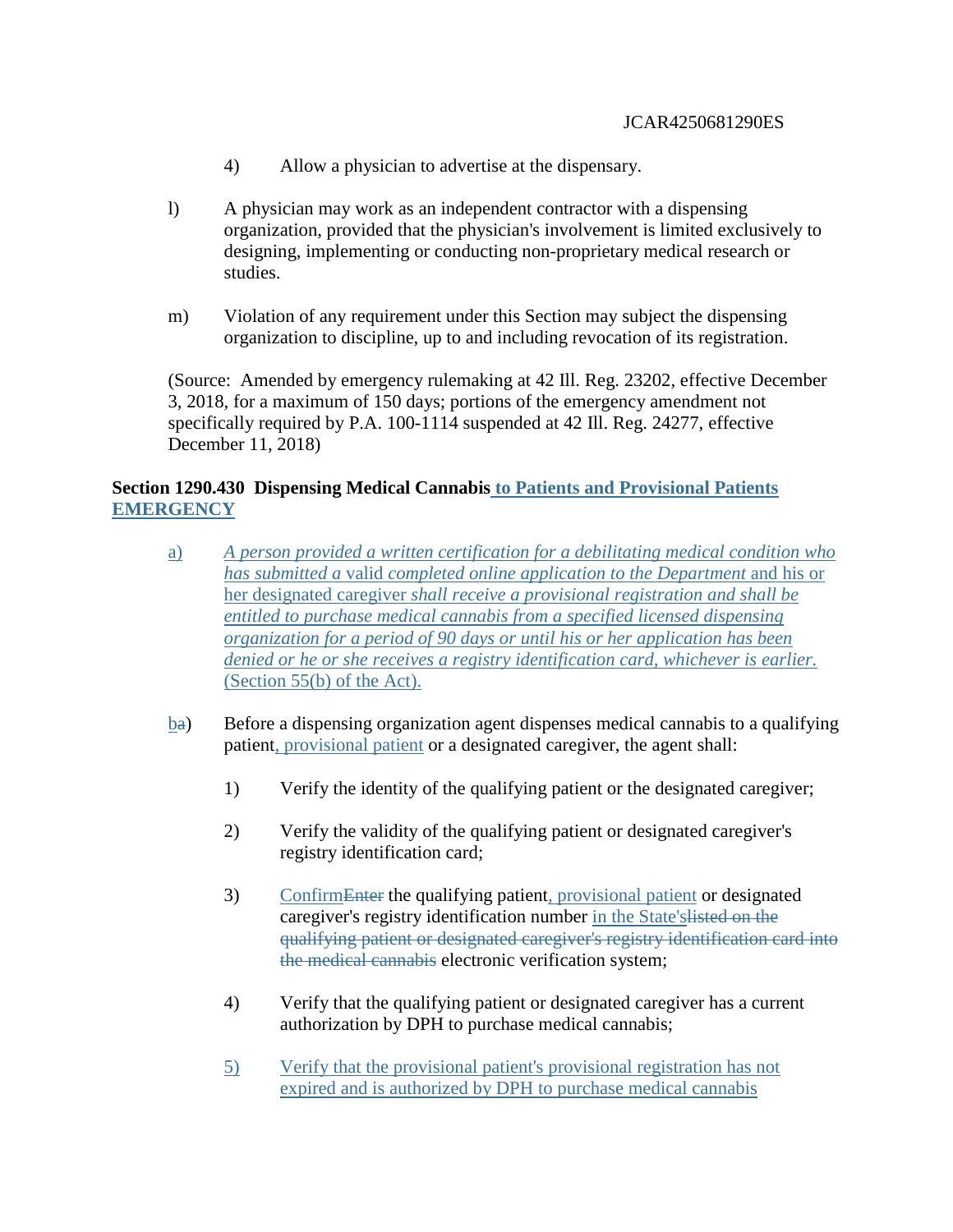- 65) Verify that the amount of medical cannabis the qualifying patient, provisional patient or designated caregiver is requesting would not cause the qualifying patient or provisional patient to exceed the limit on obtaining no more than two and one-half ounces of medical cannabis during any 14-calendar-day period, unless approved by DPH; and
- 76) Enter the following information into the State'smedical cannabis electronic verification system for the qualifying patient, provisional patient or designated caregiver:
	- A) The dispensing organization agent's registry identification number;
	- B) The dispensing organization's registry identification number;
	- C) The amount, type and strain of medical cannabis dispensed;
	- D) Identity of the individual to whom the medical cannabis was dispensed, whether the qualifying patient, provisional patient or the qualifying patient's designated caregiver; and
	- E) The date and time the medical cannabis was dispensed.
- c) A dispensing organization shall notify the DPH if it determines a person is attempting to submit or did submit a fraudulent written certification in the patient application.
- db) AAny dispensary that sells edible cannabis-infused products must do so in compliance with the Act and this Part.

(Source: Amended by emergency rulemaking at 42 Ill. Reg. 23202, effective December 3, 2018, for a maximum of 150 days; portions of the emergency amendment not specifically required by P.A. 100-1114 suspended at 42 Ill. Reg. 24277, effective December 11, 2018)

## **Section 1290.431 Dispensing Medical Cannabis to OAPP participants EMERGENCY**

a) Before a dispensing organization allows an OAPP participant into the limited access area, it must verify the person's identity by comparing the OAPP participant's name and date of birth in the Illinois Cannabis Tracking System with a state or federally issued identification.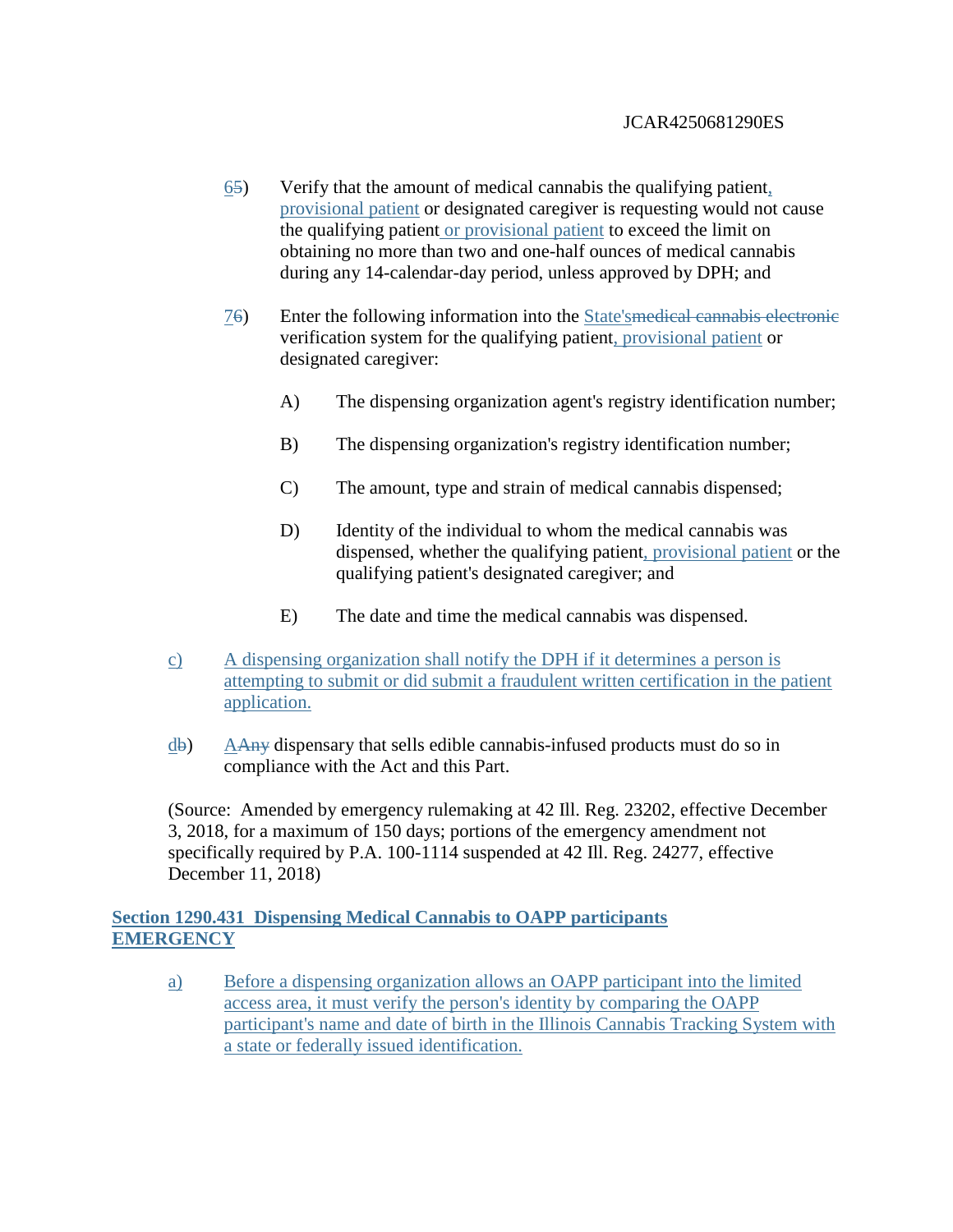- b) Before a dispensing organization agent dispenses medical cannabis to an OAPP participant, the agent shall:
	- 1) Confirm the OAPP participant is in the Illinois Cannabis Tracking System and is authorized by DPH to purchase medical cannabis;
	- 2) Verify the OAPP participant's identity by confirming the following:
		- A) Name, phone number, and participant's identity using a state or federal identification card;
		- B) Date of birth and that the participant is not under 21 years of age;
		- C) Original written certification was submitted in the application and includes the name of the issuing physician;
		- D) The written certification was issued within 90 days of registering in the Opioid Participant Pilot Program; and
		- E) The start and expiration date the OAPP participant can purchase medical cannabis.
	- 3) Confirm the OAPP participant is not a registered qualifying patient or provisional patient;
	- 4) Verify that the amount of medical cannabis the OAPP participant is requesting would not cause the OAPP participant to exceed the limit of obtaining more than two and one-half ounces of medical cannabis during any 14-calendar day period; and
	- 5) Enter the following information into the Illinois Cannabis Tracking System for the OAPP participant:
		- A) The dispensing organization agent's identification number;
		- B) The dispensing organization's registry identification number;
		- C) The amount, type, strain, weight and usable weight of medical cannabis dispensed;
		- D) Identity of the individual to whom medical cannabis was dispensed; and
		- E) The date and time the medical cannabis was dispensed.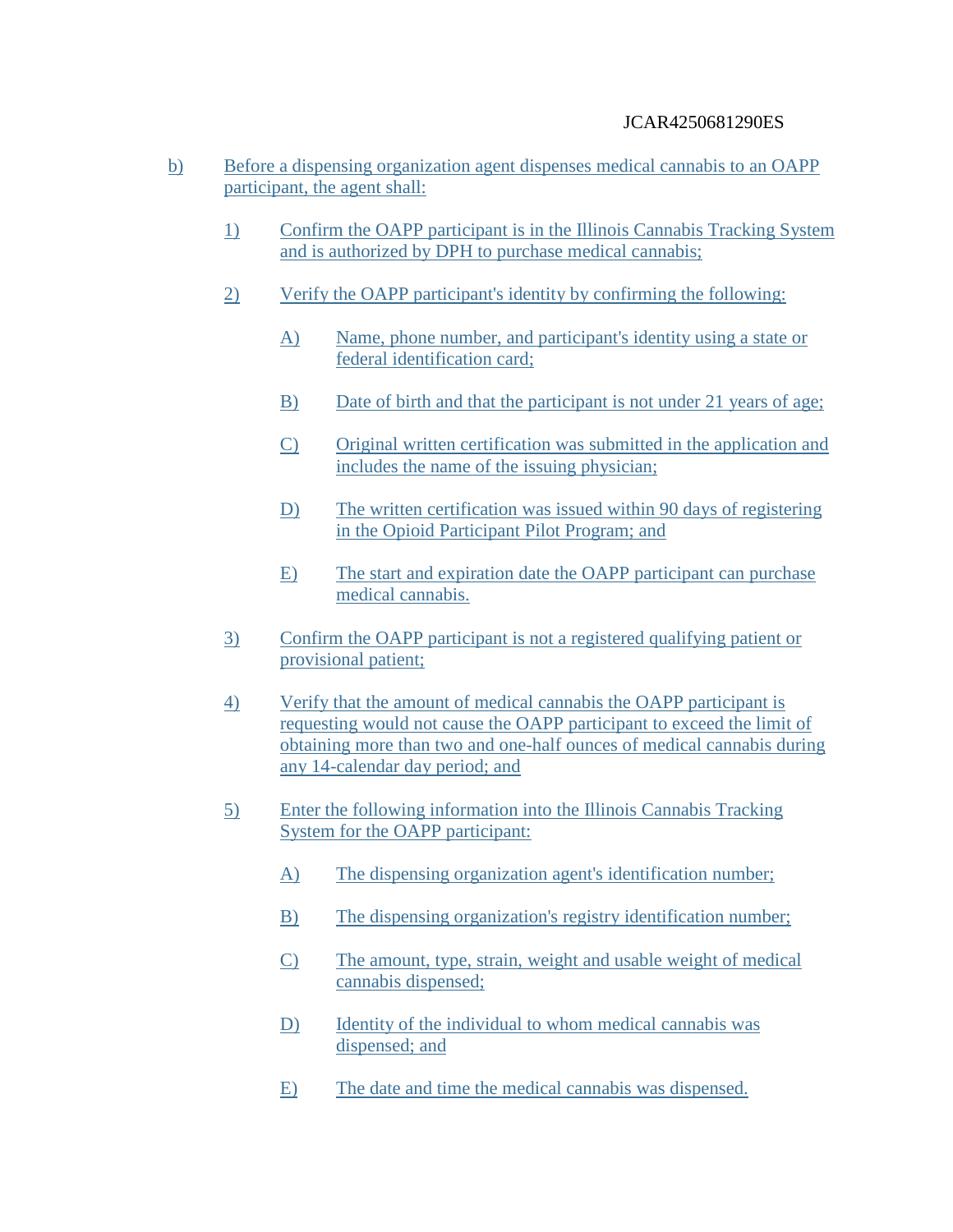- 6) In the event a dispensing organization dispenses in excess of an OAPP participant's usable amount, it shall notify the Division in writing within 48 hours. The notification shall include the date and time of the transaction which caused the overage, the name of agent-in-charge on duty, the amount of the overage, the OAPP participant's registry identification number, and a detailed narrative of the circumstances surrounding the overage. The notification report shall outline the methods the dispensary will use to self-correct and prevent this type of overdispensing from reoccurring.
- 7) A dispensing organization shall notify DPH if it determines a person is attempting to submit or did submit a fraudulent written certification in an OAPP application.

(Source: Added by emergency rulemaking at 42 Ill. Reg. 23202, effective December 3, 2018, for a maximum of 150 days)

# **Section 1290.440 Recall of Medical Cannabis EMERGENCY**

- a) A dispensing organization must establish a policy for communicating a recall for cannabis or a cannabis-derived product that has been shown to present a reasonable or a remote probability that use of or exposure to the product will cause serious adverse health consequences. This policy should include:
	- 1) A mechanism to contact all patients, provisional patients, OAPP participants, and designated caregivers eustomers who have, or likely have, obtained the product from the dispensary. The communication must include information on the policy for return of the recalled product;
	- 2) A mechanism to contact the cultivation center or vendor that manufactured the cannabis;
	- 3) Communication with the Division, DOA and DPH within 24 hours; and
	- 4) Outreach via media, as necessary and appropriate.
- b) Any recalled cannabis product must be disposed of by the dispensing organization.

(Source: Amended by emergency rulemaking at 42 Ill. Reg. 23202, effective December 3, 2018, for a maximum of 150 days)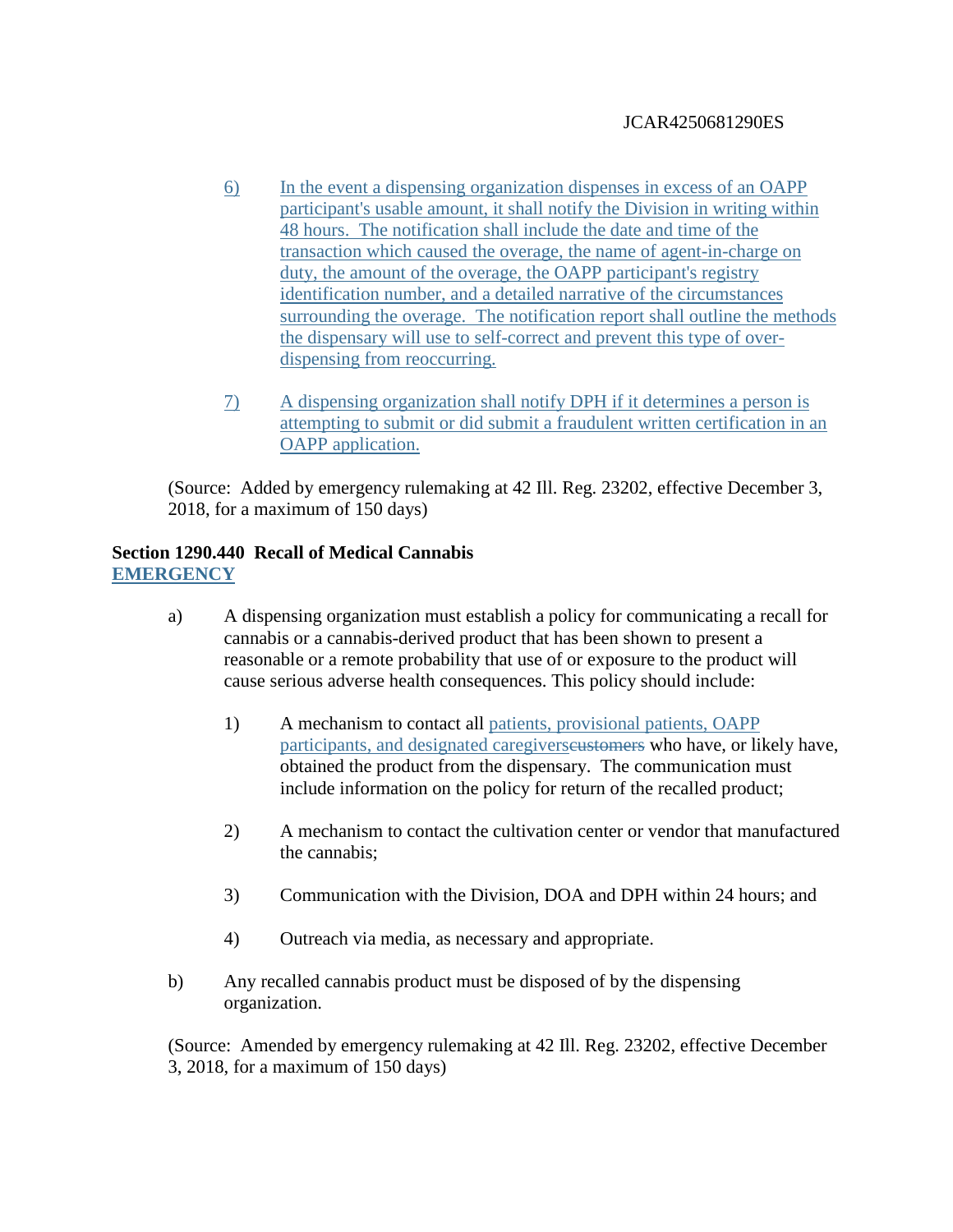## **Section 1290.445 Report of Loss or Theft of Cannabis EMERGENCY**

- a) Any principal officer or agent of a dispensing organization shall promptly document and report any loss or theft of cannabisfrom the dispensary to the appropriate ISP District and the Division.
- b) The dispensing organization shall promptly make the report to the Division by phone, and in writing deposited in the U.S. mail, postage prepaid, within 48 hours after having reasonable cause to believe that cannabis has been lost or stolen from the dispensary or of the discovery of the loss or theft.
- c) The report to the Division shall include the name and address of the dispensary, the amount and type of cannabis lost or stolen, the circumstances surrounding the loss or theft, the date and time of the loss or theft, the date the loss or theft was discovered, the person who discovered the loss or theft and the person responsible for the loss or theft if known and any other information that the reporter believes might be helpful in establishing the cause of the loss or theft.
- d) Persons required to make reports or cause reports to be made under this Section include the dispensing organization and employees of the State of Illinois who are involved in investigating or regulating dispensaries if the report has not been made by the dispensary organization.
- e) In addition to the persons required to report loss or theft of cannabis, any other person may make a report to the Division, or to any law enforcement officer, if the person has reasonable cause to suspect loss or theft of cannabis.
- f) A person required to make reports or cause reports to be made under this Section who fails to comply with the requirements of this Section is guilty of, at a minimum, a Class A misdemeanor.
- g) The Division shall initiate an administrative investigation of each report of loss or theft under the Act and this Part.
- h) If, during the investigation of a report made pursuant to this Section, the Division obtains information indicating possible criminal acts, the Division shall refer the matter to the appropriate law enforcement agency for further investigation or prosecution. The Division shall make the entire file of its investigation available to the appropriate law enforcement agencies.

(Source: Amended by emergency rulemaking at 42 Ill. Reg. 23202, effective December 3, 2018, for a maximum of 150 days; emergency amendments not specifically required by P.A. 100-1114 suspended at 42 Ill. Reg. 24277, effective December 11, 2018)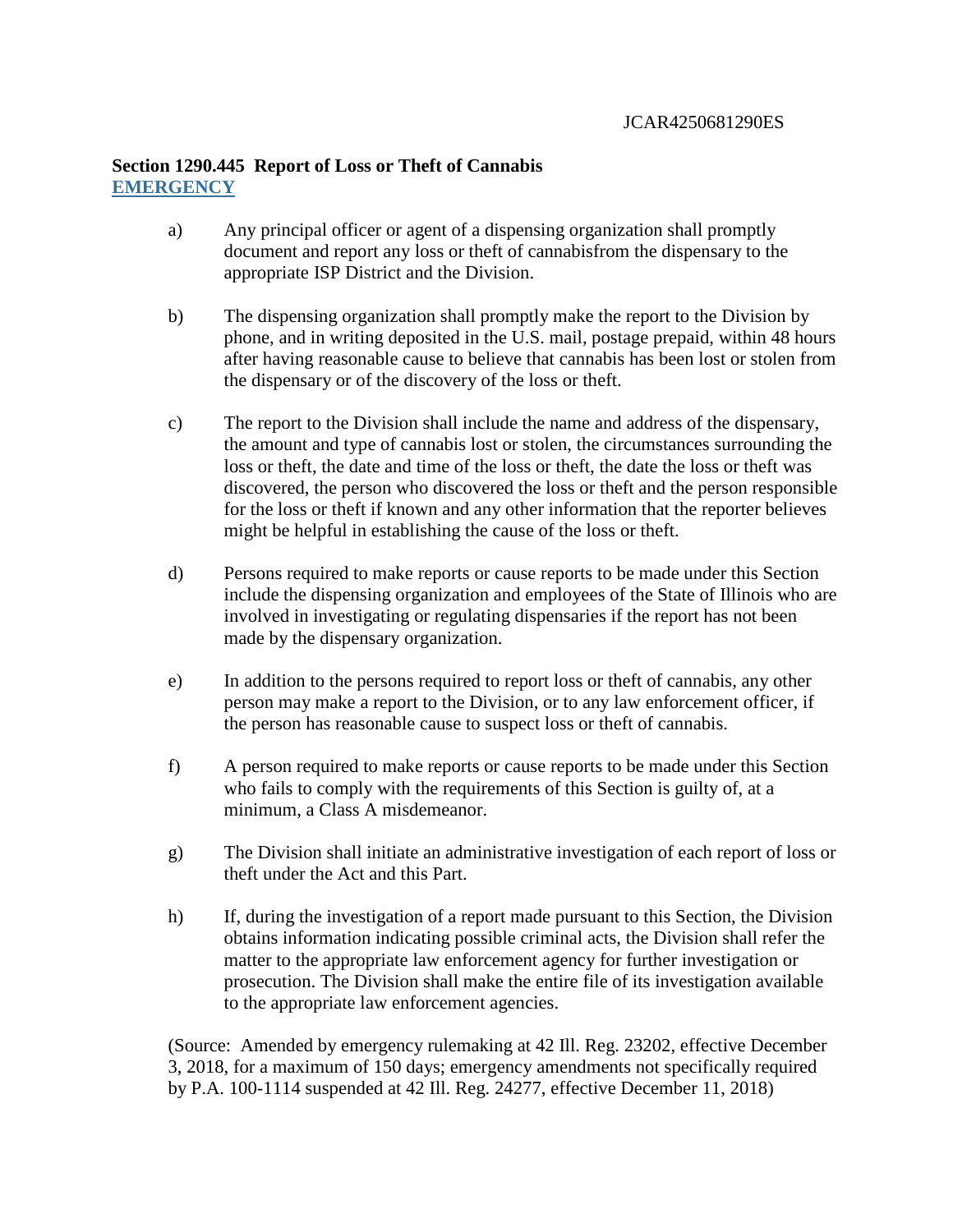# **Section 1290.450 Destruction and Disposal EMERGENCY**

- a) Cannabis and cannabis-infused products must be destroyed by rendering it unusable following the methods set forth in this Section.
- b) At least seven days prior to rendering cannabis unusable and disposing of it, the dispensing organization shall notify the Division and ISP. Notification shall include the date and time the cannabis will be rendered unusable and disposed. If the dispensing organization's policy designates the destruction of cannabis on the same day and time weekly, communication of that day and time shall be sufficient to comply with this subection (b). Any change in the date and time must be communicated to the Division and ISP.
- c) The allowable method to render cannabis waste unusable is by grinding and incorporating the cannabis waste with other ground materials so the resulting mixture is at least 50% non-cannabis waste by volume. Other methods to render cannabis waste unusable must be approved by the Division before implementation. Material used to grind with the cannabis falls into two categories, compostable waste and non-compostable waste.
	- 1) Compostable Mixed Waste: Cannabis waste to be disposed as compost feedstock or in another organic waste method (for example, anaerobic digester) may be mixed with the following types of waste materials:
		- A) Food waste;
		- B) Yard waste;
		- C) Vegetable based grease or oils; or
		- D) Other wastes as approved by the Division (e.g., agricultural material, biodegradable products and paper, clean wood, fruits and vegetables, plant matter).
	- 2) Non-compostable Mixed Waste: Cannabis waste to be disposed in a landfill or by another disposal method may be mixed with the following types of waste materials:
		- A) Paper waste;
		- B) Cardboard waste;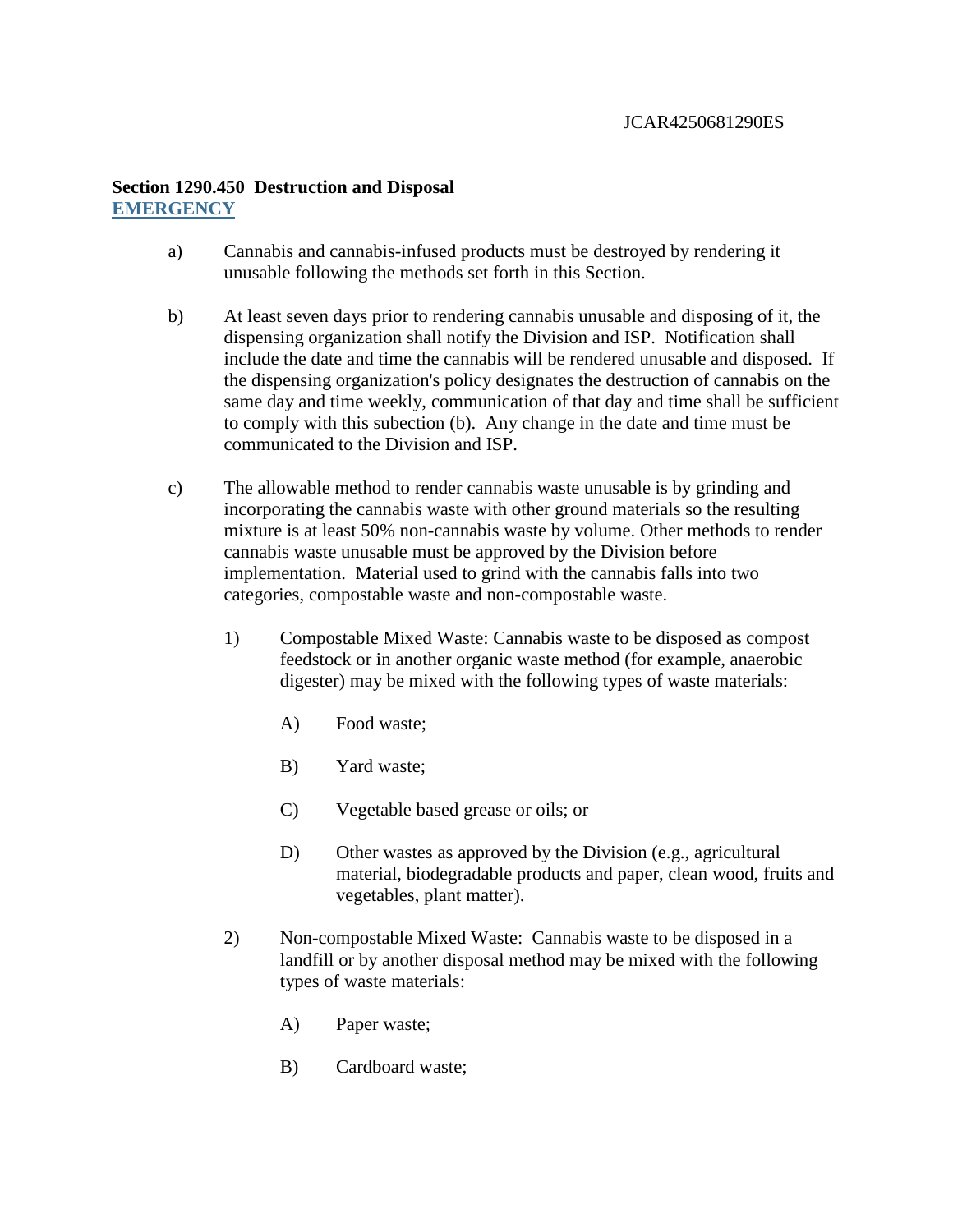- C) Plastic waste;
- D) Soil; or
- E) Other wastes as approved by the Division (e.g., non-recyclable plastic, broken glass, leather).
- d) Cannabis waste rendered unusable following the methods described in this Section can be disposed. Disposal of the cannabis waste rendered unusable may be delivered to a permitted solid waste facility for final disposition. Examples of acceptable permitted solid waste facilities include:
	- 1) Compostable Mixed Waste: Compost, anaerobic digester or other facility with approval of the jurisdictional health department.
	- 2) Non-compostable Mixed Waste: Landfill, incinerator or other facility with approval of the jurisdictional health department.
- e) All waste and unusable product shall be weighed, recorded and entered into the State's verification systeminventory system prior to rendering it unusable. Verification of this event shall be performed by an agent-in-charge and conducted in an area with video surveillance.
- f) Electronic documentation of destruction and disposal shall be maintained for a period of at least five years.

(Source: Amended by emergency rulemaking at 42 Ill. Reg. 23202, effective December 3, 2018, for a maximum of 150 days; portions of the emergency amendment not specifically required by P.A. 100-1114 suspended at 42 Ill. Reg. 24277, effective December 11, 2018)

# SUBPART H: DISCIPLINE

### **Section 1290.500 Investigations EMERGENCY**

- a) Dispensing organizations are subject to random and unannounced dispensary inspections and cannabis testing by the Division and ISP.
- b) The Division and its authorized representatives may enter any place, including a vehicle, in which cannabis is held, stored, dispensed, sold, produced, delivered, transported, manufactured or disposed of and inspect in a reasonable manner, the place and all pertinent equipment, containers and labeling, and all things including records, files, financial data, sales data, shipping data, pricing data,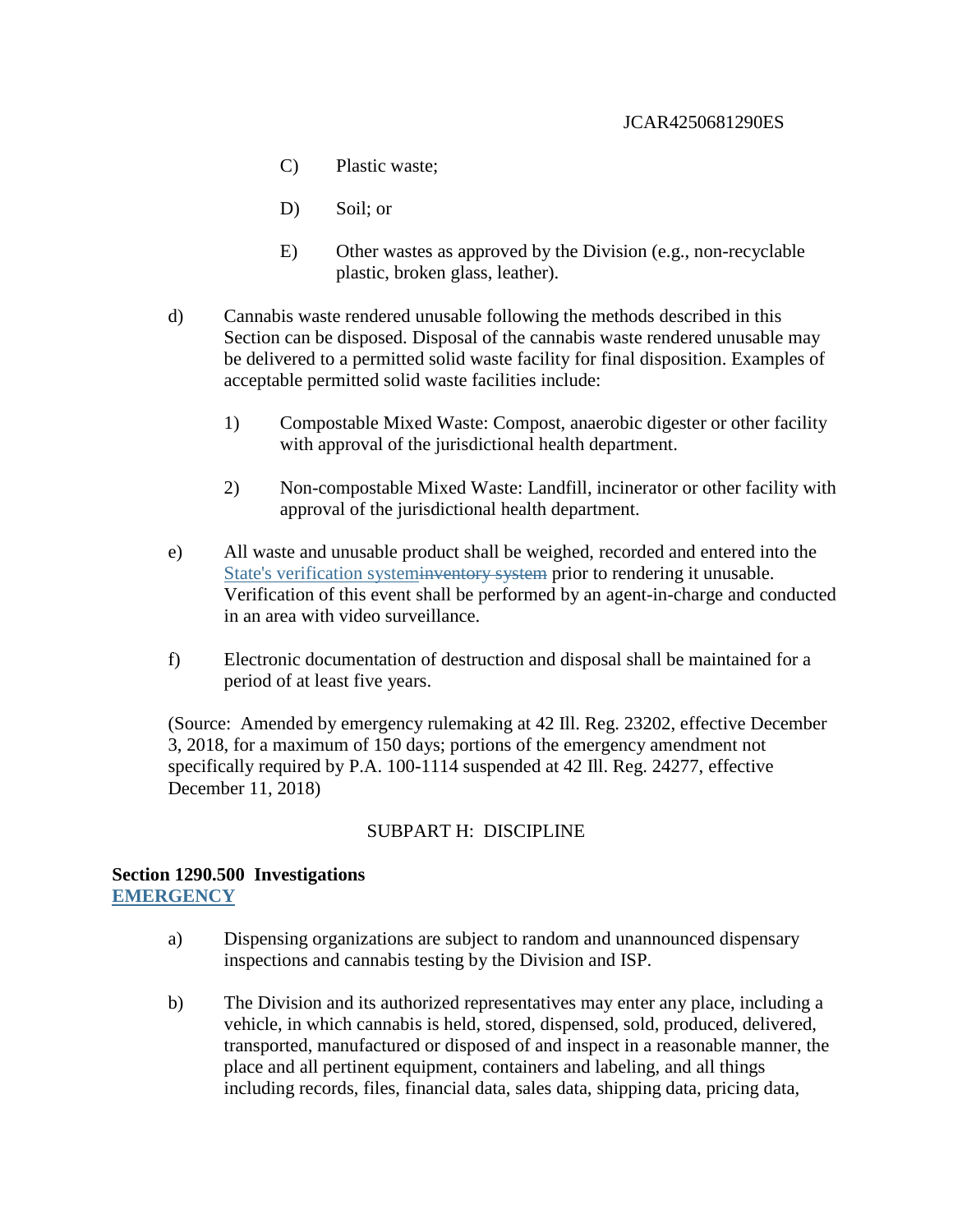personnel data, research, papers, processes, controls and facility, and inventory any stock of cannabis and obtain samples of any cannabis or cannabis product, any labels or containers for cannabis, or paraphernalia.

- c) The Division may conduct an investigation of an applicant, application, dispensing organization, principal officer, dispensary agent, third party vendor or any other party associated with a dispensing organization for an alleged violation of the Act or this Part or to determine qualifications to be granted a registration by the Division.
- d) The Division may require an applicant or dispensing organization to produce documents, records or any other material pertinent to the investigation of an application or alleged violations of the Act or this Part. Failure to provide the required material may be grounds for denial or discipline.
- e) Every person charged with preparation, obtaining or keeping records, logs, reports or other documents in connection with the Act and this Part, and every person in charge, or having custody, of those documents shall, upon request by the Division, make the documents immediately available for inspection and copying by the Division, the Division's authorized representative or others authorized by law to review the documents.
- f) All information collected by the Division in the course of an examination, inspection or investigation of a registrant or applicant, including, but not limited to, any complaint against a registrant filed with the Division and information collected to investigate a complaint, shall be maintained for the confidential use of the Division and shall not be disclosed, except as otherwise provided in the Act.

(Source: Amended by emergency rulemaking at 42 Ill. Reg. 23202, effective December 3, 2018, for a maximum of 150 days; emergency amendments not specifically required by P.A. 100-1114 suspended at 42 Ill. Reg. 24277, effective December 11, 2018)

## **Section 1290.510 Grounds for Discipline EMERGENCY**

- a) The Division, after notice to the registrant, may place on probation, temporarily suspend, suspend, refuse to issue or renew or revoke a dispensing organization registration or agent identification card in any case in which the Division finds any of the following:
	- 1) Material misstatement in furnishing information to the Division;
	- 2) Violations of the Act or this Part;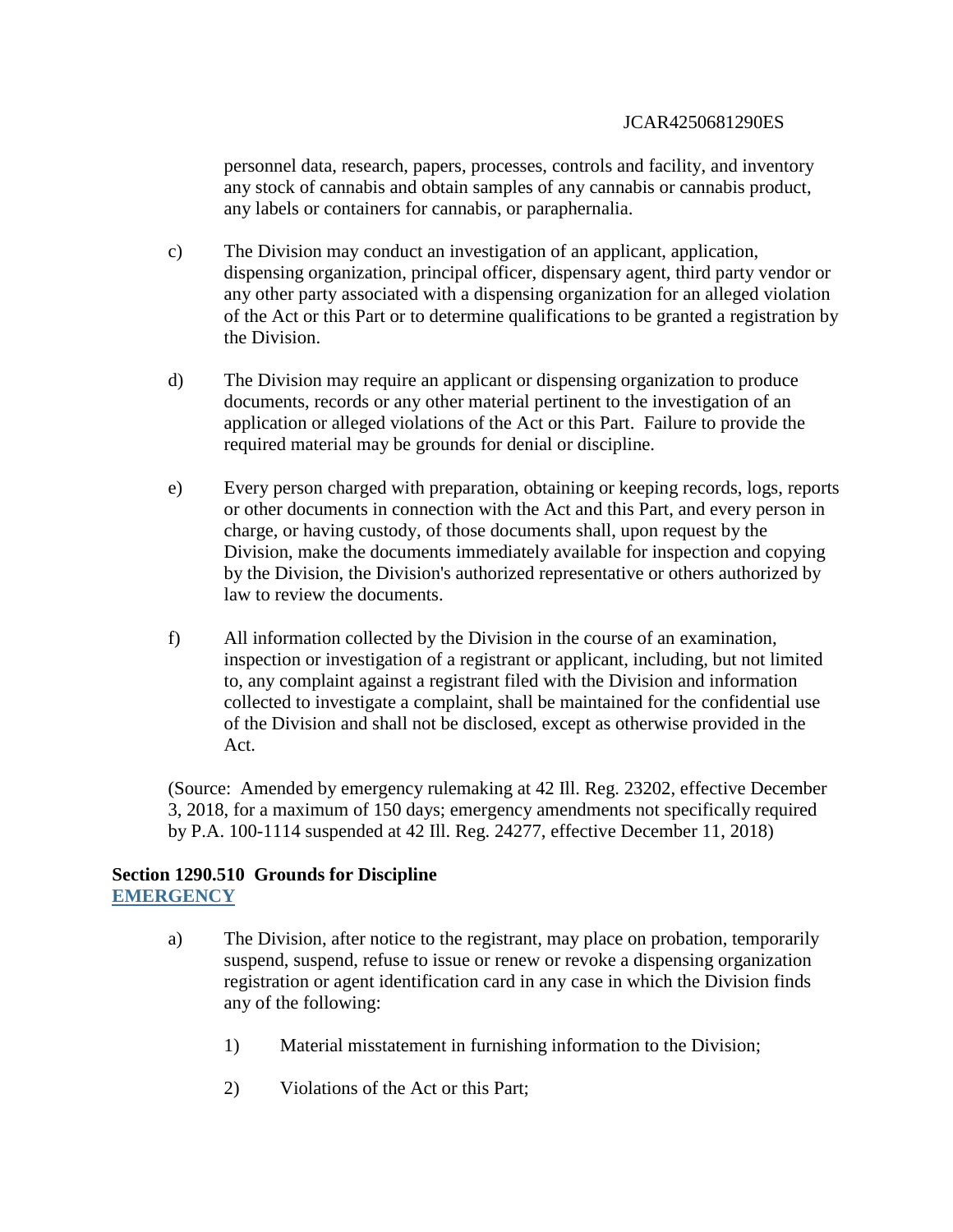- 3) Obtaining an authorization or registration by fraud or misrepresentation;
- 4) A pattern of conduct that demonstrates incompetence or unfitness;
- 5) Aiding or assisting another person in violating any provision of the Act or this Part;
- 6) Failing to respond to a written request for information by the Division within 30 days;
- 7) Engaging in unprofessional, dishonorable or unethical conduct of a character likely to deceive, defraud or harm the public;
- 8) Discipline by another U.S. jurisdiction or foreign nation;
- 9) A finding by the Division that the registrant, after having his or her registration placed on suspended or probationary status, has violated the terms of the suspension or probation;
- 10) Conviction, entry of a plea of guilty, nolo contendere or the equivalent in a state or federal court of a principal officer or agent-in-charge to an excluded offense, a felony, or of two or more misdemeanors involving moral turpitude during the previous five years as shown by a certified copy of a court record;
- 11) Excessive use or addiction to alcohol, narcotics, stimulants or any other chemical agent or drug;
- 12) A finding by the Division of a substantial discrepancy in a Division audit of medical cannabis;
- 13) A finding by the Division of a substantial discrepancy in a Division audit of capital or funds;
- 14) A finding by the Division of acceptance of medical cannabis from a source other than a cultivation center registered by DOA;
- 15) An inability to operate using reasonable judgment, skill or safety due to physical or mental illness or other impairment or disability, including without limitation, deterioration through the aging process or loss of motor skills or mental incompetence;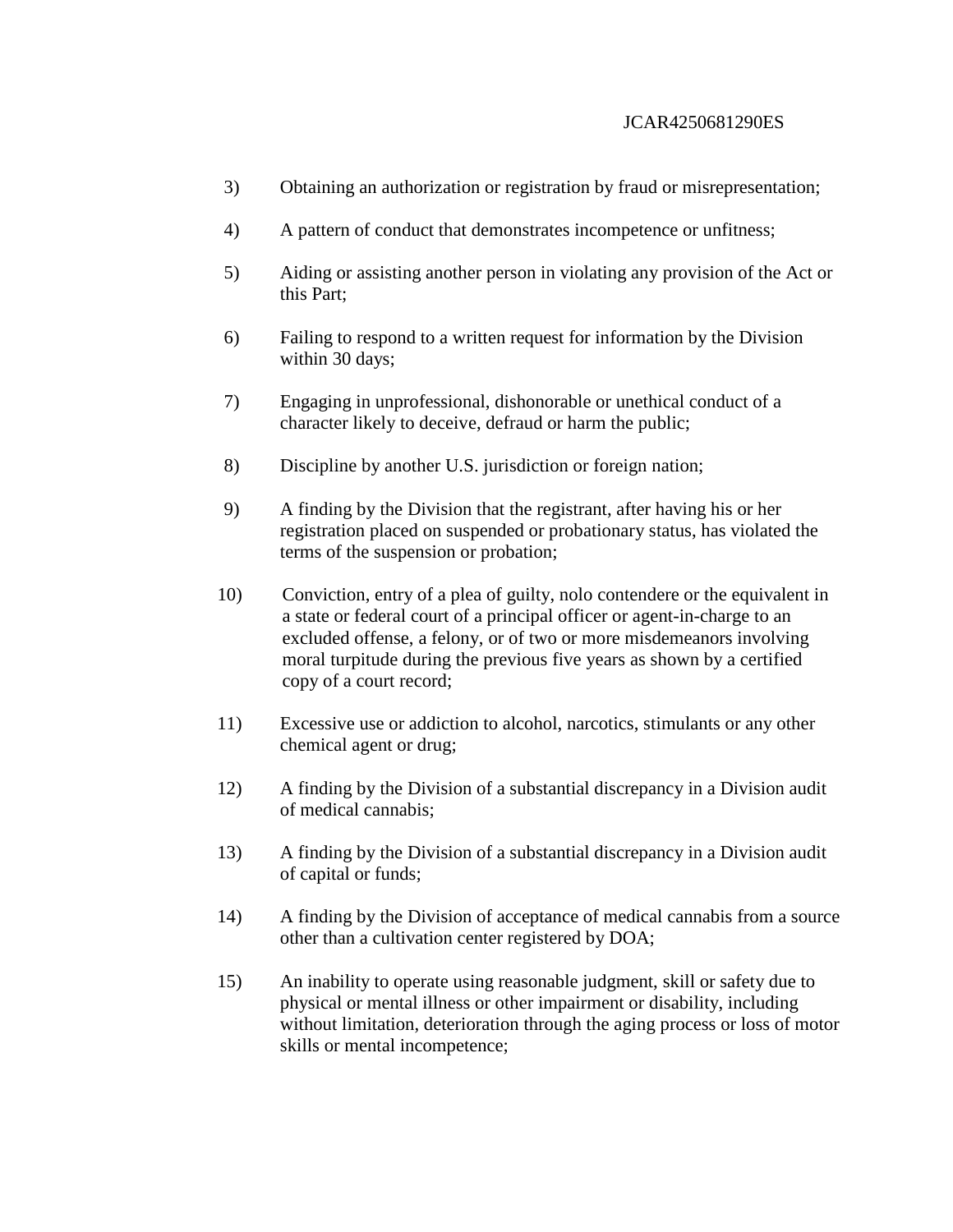- 16) Failing to report to the Division within the timeframes established, or if not identified, 14 days, of any adverse final action taken against the dispensing organization or an agent by a licensing jurisdiction in any state or any territory of the United States or any foreign jurisdiction, any governmental agency, any law enforcement agency or any court defined in this Section;
- 17) Failing to comply with a subpoena issued by the Division;
- 18) Failure to promptly inform the Division of any change of address;
- 19) Disclosing customer names, personal information or protected health information in violation of any State or federal law;
- 20) Operating a dispensary before obtaining a registration from the Division;
- 21) Dispensing cannabis to any person other than a qualifying patient, provisional patient, or designated caregiver, or OAPP participant with either a valid registry identification card, provisional registration or confirmation in the Illinois Cannabis Tracking System;
- 22) A principal officer or agent-in-charge failing to report to the Division when he or she knows or should have known that an agent was using medical cannabis when the agent does not have a qualifying patient registry identification card, provisional registration or is not an OAPP participant;
- 23) Dispensing cannabis when prohibited by the Act or this Part;
- 24) Any fact or condition which, if it had existed at the time of the original application for the registration, would have warranted the denial of the registration;
- 25) Permitting a person without a valid agent identification card to be employed by the dispensing organization;
- 26) Failure to assign an agent-in-charge as required by this Part;
- 27) Personnel insufficient in number or unqualified in training or experience to properly operate the dispensary business;
- 28) Any pattern of activity that causes a harmful impact on the community; and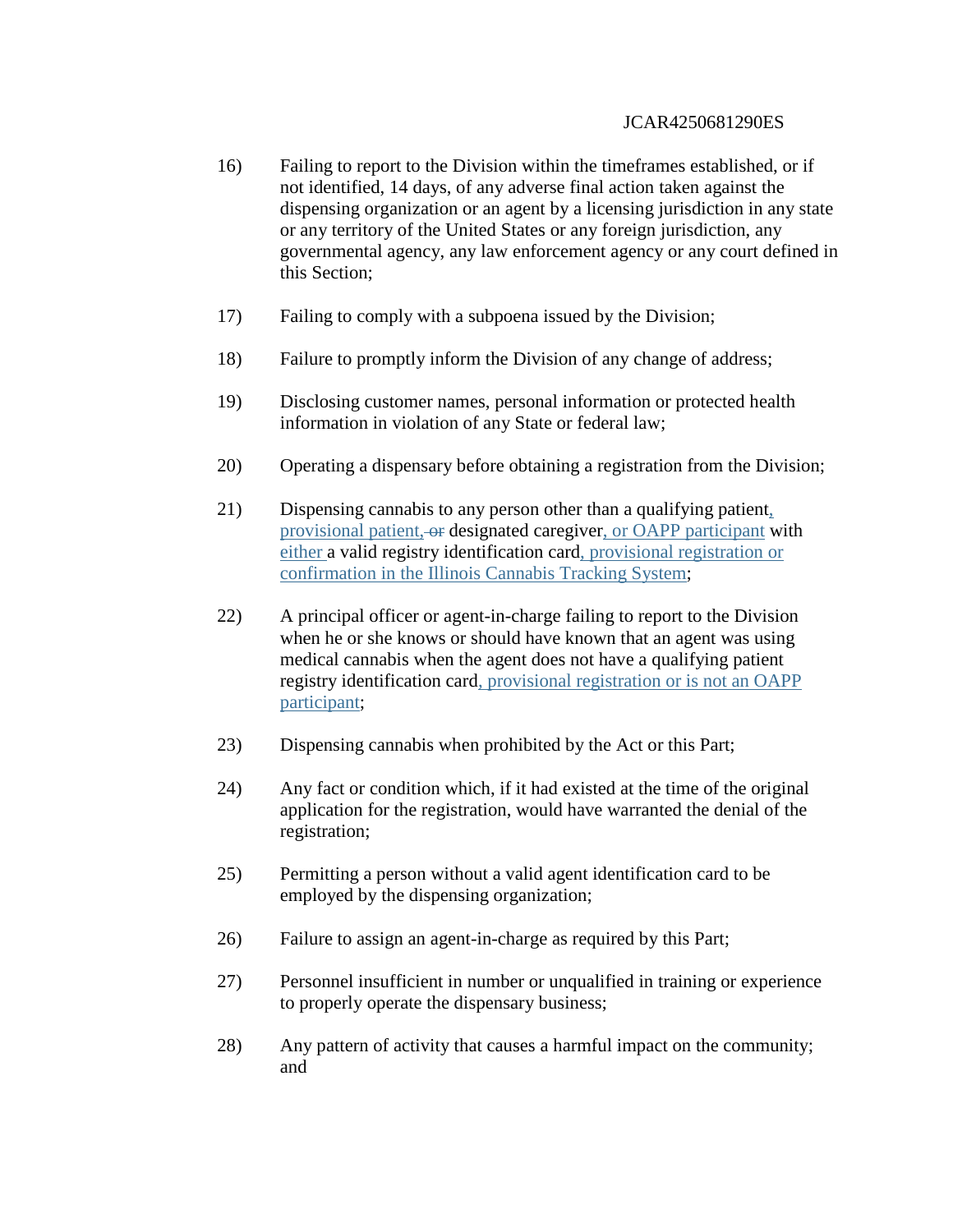- 29) Failing to prevent diversion, theft or loss of medical cannabis.
- b) If the Division determines that the dispensing organization committed a violation, the Division may take any disciplinary or non-disciplinary action as the Division may deem proper, including fines not to exceed \$10,000 for each violation.
- c) If the Division determines that a person holds an interest in more than five dispensary registrations in violation of this Part, the Division will suspend the registrations of all dispensaries held by that person until the person is divested from all dispensing organizations that exceed the limit provided for in this Part.
- d) A notice of violation issued by the Division shall include a clear and concise statement of each violation, the statute or rule violated, the discipline sought and a notice of opportunity for hearing.
- e) If a dispensing organization contests the violation, it shall provide written notice to the Division requesting a hearing within 10 days after service of the notice of violation.
- f) Upon receipt of the request for hearing, the Division shall confirm receipt of the notice and hold an administrative hearing as provided in the Act and this Part.
- g) If a dispensing organization does not contest a revocation notice, it may surrender its registration by written notice to the Division and return its registration.
- h) The effective date of nonrenewal or revocation of a registration by the Division shall be any of the following:
	- 1) Until otherwise ordered by the circuit court, revocation is effective on the date set by the Division in the revocation notice, or upon final action after hearing under the Act and this Part, whichever is later;
	- 2) Until otherwise ordered by the circuit court, nonrenewal is effective on the date of expiration of the existing registration, or upon final action after hearing under the Act and this Part, whichever is later; however, a registration shall not be deemed to have expired if the Division fails to respond to a timely request for renewal under this Act or for a hearing to contest nonrenewal under this Part.
- i) All fines imposed under this Section shall be paid within 60 days after the effective date of the order imposing the fine or as otherwise specified in the order.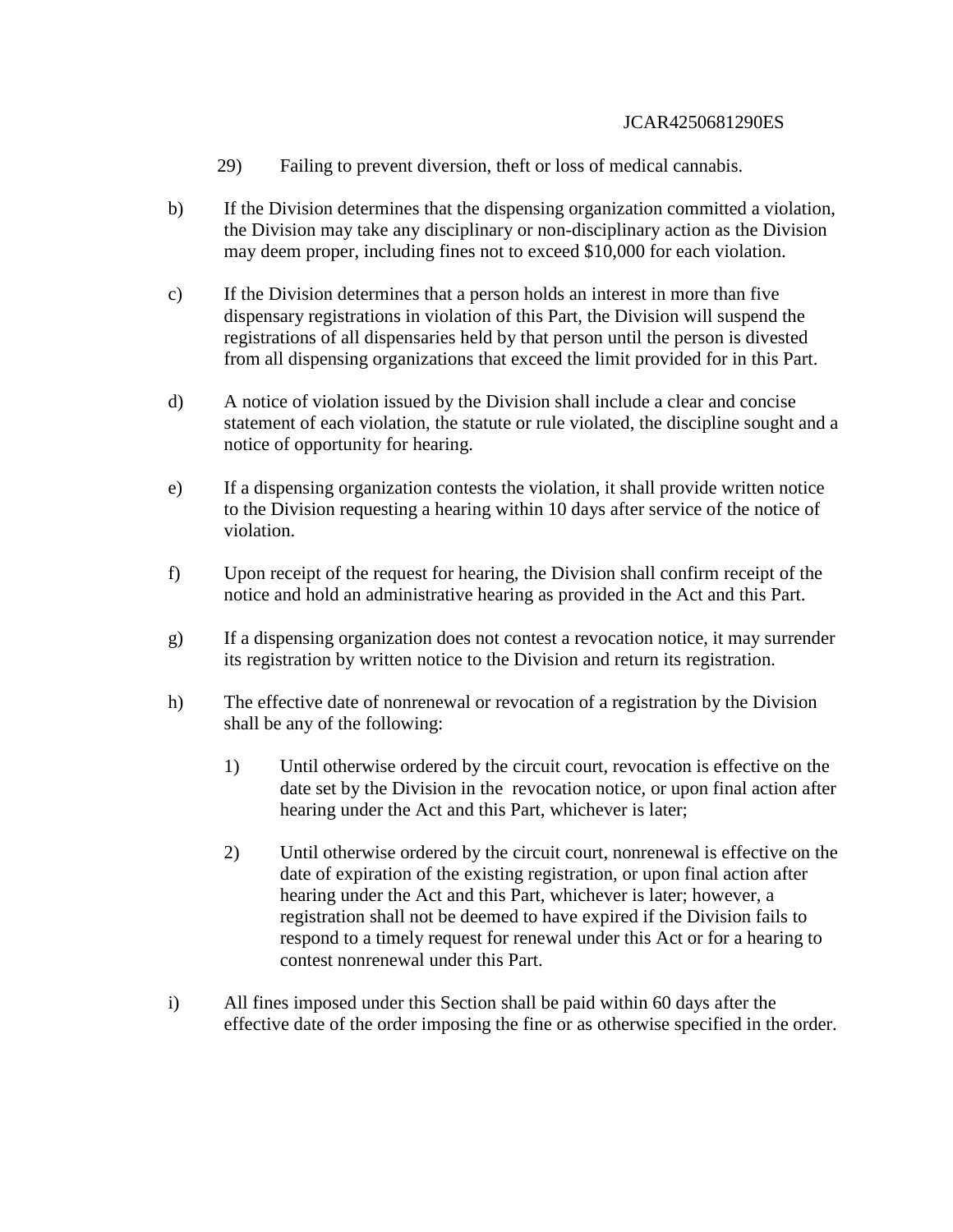j) A circuit court order establishing that an agent-in-charge or principal officer holding a registration is a person in need of mental health treatment may operate as a suspension of the registration.

(Source: Amended by emergency rulemaking at 42 Ill. Reg. 23202, effective December 3, 2018, for a maximum of 150 days; portions of the emergency amendment not specifically required by P.A. 100-1114 suspended at 42 Ill. Reg. 24277, effective December 11, 2018)

## **Section 1290.540 Subpoenas; Oaths; Attendance of Witnesses**

- a) The Director or hearing officer may compel by subpoena or subpoena duces tecum the attendance and testimony of witnesses and the production of documents and records pertinent to any inquiry, verification or enforcement action. The fees and mileage shall be paid in the same manner as prescribed in civil cases in the courts of this State.
- b) The Director, the hearing officer or a certified shorthand court reporter may administer oaths at any Division-ordered hearing. Notwithstanding any other statute or Division rule to the contrary, all requests for testimony or production of documents or records shall be in accordance with the Act, Civil Administrative Code [20 ILCS 5], the Division's hearing rules (68 Ill. Adm. Code 1110) and this Part.

(Source: Repealed by emergency rulemaking at 42 Ill. Reg. 23202, effective December 3, 2018, for a maximum of 150 days; repeal of emergency amendment suspended at 42 Ill. Reg. 24277, effective December 11, 2018)

# **Section 1290.550 Request for Hearing**

The Division shall carry out a request for hearing by an aggrieved person as follows:

- a) Upon receipt of a request in writing for a hearing, the hearing officer shall conduct a hearing to review the contested violation.
- b) Before the hearing is held, notice of the hearing shall be sent by the hearing officer to the person making the request for the hearing and to the person who issued the contested violation. In the notice the hearing officer shall specify the date, time and place of the hearing that shall be held not less than 10 days after the notice is served. The notice shall designate the violation being reviewed. The notice may be served by delivering it personally to a party or its representative or by mailing it regular and certified mail to the party's address on file with the Division.